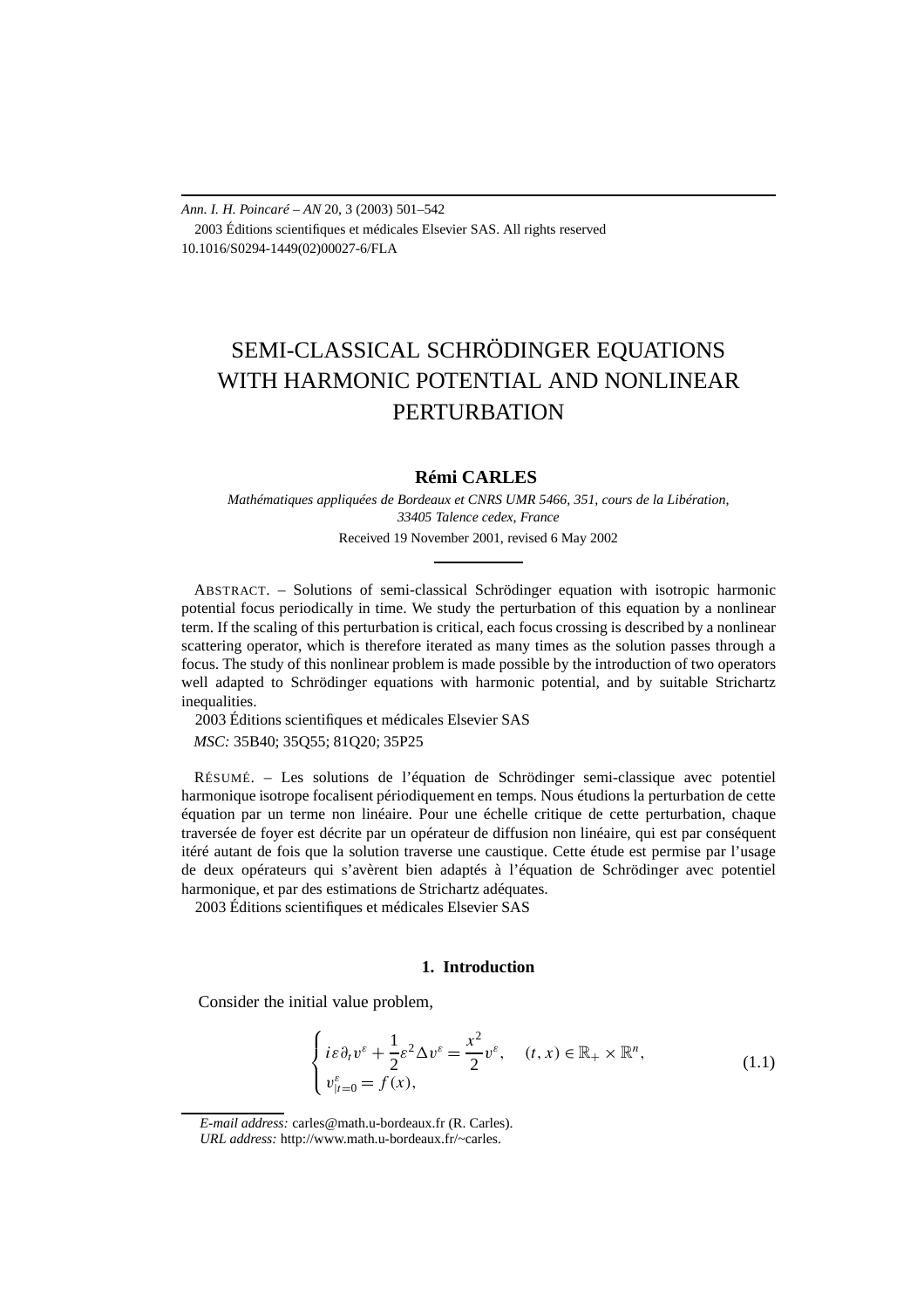where  $\varepsilon \in [0, 1]$  is a parameter going to zero and f is a smooth function, say  $f \in \mathcal{S}(\mathbb{R})$ . The potential is the isotropic harmonic potential,

$$
V(x) = \frac{x^2}{2} = \frac{1}{2} (x_1^2 + \dots + x_n^2).
$$
 (1.2)

The case of anisotropic harmonic potentials is discussed in Section 5. Even though no (rapid) oscillation is present in the initial data, the solution  $v^{\varepsilon}$  is rapidly oscillating (at frequency  $1/\varepsilon$ ) for any positive time, and focuses at time  $t = \frac{\pi}{2}$  (Section 2). This can be seen by a stationary phase argument applied to the Mehler's formula (see [12]),

$$
v^{\varepsilon}(t,x) = \frac{1}{(2i\pi\varepsilon\sin t)^{n/2}} \int_{\mathbb{R}^n} e^{\frac{i}{\varepsilon\sin t}(\frac{x^2 + y^2}{2}\cos t - x \cdot y)} f(y) \, dy =: U^{\varepsilon}(t) f(x). \tag{1.3}
$$

Perturbations of the harmonic potential by other potentials (sub-quadratic perturbation, see [30,14,21], or super-quadratic perturbation, see [29]) have been studied, and in particular the role of these perturbations on the singularities of the fundamental solution of the Schrödinger equation.

In physics, nonlinear perturbations are considered, for Bose–Einstein condensation (see [10]), where the harmonic potential is used for its confining properties,

$$
i\hbar\partial_t\psi^h+\frac{1}{2}\hbar^2\Delta\psi^h=\frac{x^2}{2}\psi^h+Ng|\psi^h|^2\psi^h,
$$

where N stands for the number of particles and g is a coupling constant (in  $\hbar^2$ ).

We study precisely the perturbation of  $(1.1)$  with a nonlinear term,

$$
\begin{cases}\ni\varepsilon\partial_t u^\varepsilon + \frac{1}{2}\varepsilon^2 \Delta u^\varepsilon = \frac{x^2}{2}u^\varepsilon + \varepsilon^{n\sigma}|u^\varepsilon|^{2\sigma}u^\varepsilon, & (t,x) \in \mathbb{R}_+ \times \mathbb{R}^n, \\
u_{|t=0}^\varepsilon = f(x) + r^\varepsilon(x),\n\end{cases}
$$
\n(1.4)

with  $\sigma > 1/n$  if  $n = 1, 2$ , and  $\frac{2}{n+2} < \sigma < \frac{2}{n-2}$  if  $n \ge 3$ . We assume that the perturbation  $r^{\varepsilon}$  of the initial data is small in

$$
\Sigma := H^1(\mathbb{R}^n) \cap \mathcal{F}(H^1(\mathbb{R}^n)),\tag{1.5}
$$

where the Fourier transform is defined by

$$
\mathcal{F}v(\xi) = \hat{v}(\xi) = \int_{\mathbb{R}^n} e^{-ix\cdot\xi} v(x) dx,
$$

and that  $f \in \Sigma$ . The space  $\Sigma$  is equipped with the norm

$$
||f||_{\Sigma} = ||f||_{L^2} + ||\nabla_x f||_{L^2} + ||xf||_{L^2},
$$

and we assume  $||r^{\varepsilon}||_{\Sigma} \longrightarrow 0$ .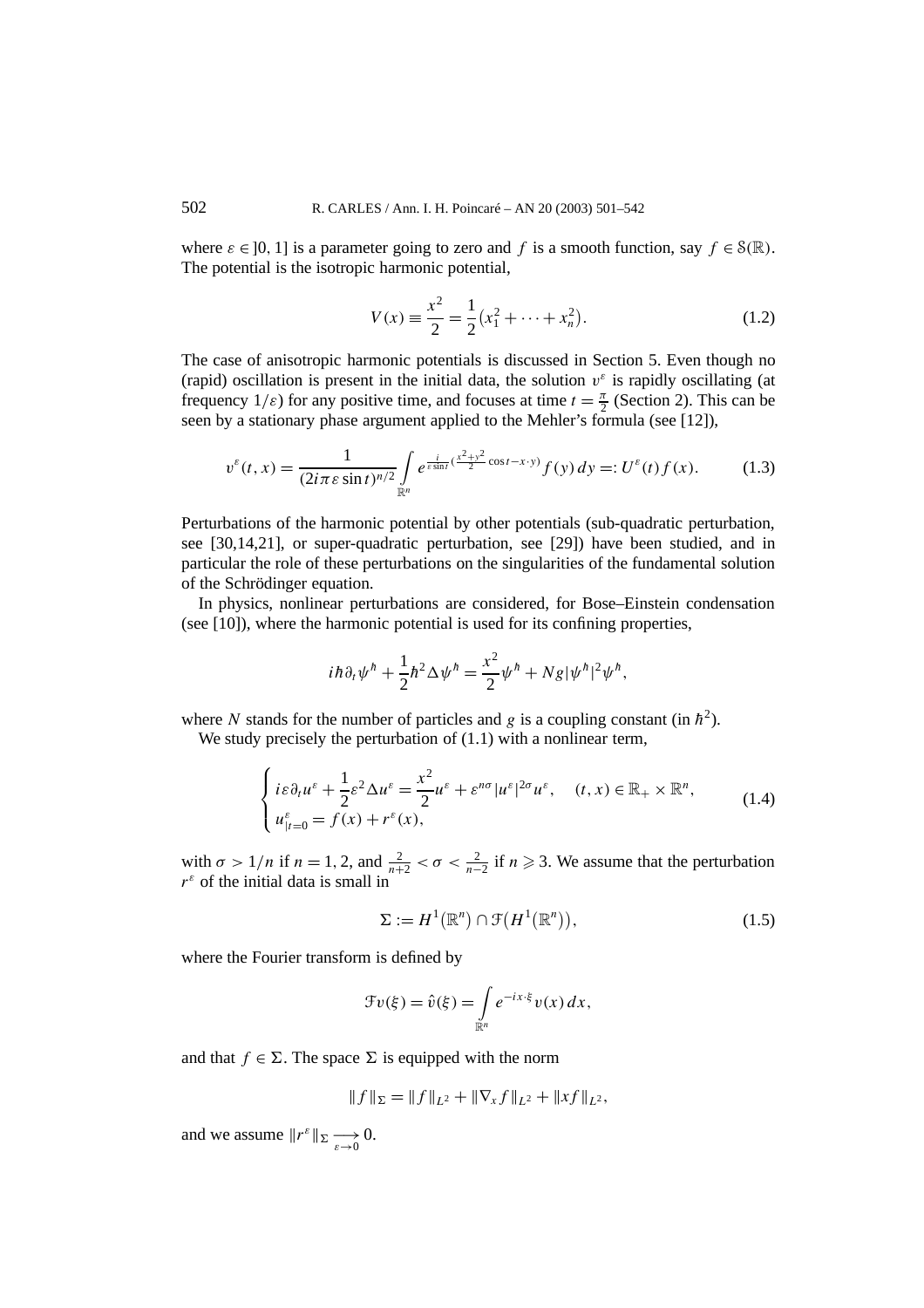*Remark*. – Initial data with plane oscillations. Let  $\xi_0 \in \mathbb{R}^n$ , and introduce

$$
u^{\varepsilon}(t,x) = u^{\varepsilon}(t,x-\xi_0\sin t) e^{i(x-\frac{\xi_0}{2}\sin t)\cdot\xi_0\cos t/\varepsilon}.
$$

Then  $u^{\varepsilon}$  solves the Schrödinger equation (1.4), with initial data

$$
u^{\varepsilon}_{|t=0} = (f(x) + r^{\varepsilon}(x)) e^{i \frac{x \cdot \xi_0}{\varepsilon}}.
$$

Therefore, describing the solution of (1.4) is enough to describe the solution when the initial data have plane oscillations.

We can also prove some results with a *focusing* critical nonlinearity  $(2\sigma = 4/n)$ ,

$$
\begin{cases}\ni\varepsilon\partial_t u^\varepsilon + \frac{1}{2}\varepsilon^2 \Delta u^\varepsilon = \frac{x^2}{2}u^\varepsilon - \varepsilon^2 |u^\varepsilon|^{4/n}u^\varepsilon, & (t,x) \in \mathbb{R}_+ \times \mathbb{R}^n, \\
u_{|t=0}^\varepsilon = f(x).\n\end{cases}
$$
\n(1.6)

We will consider the focusing case only in the one-dimensional situation, and state the corresponding results at the end of this introduction. Similar results for the multidimensional case would be easy to prove.

The idea of this paper is the following. Initially, the nonlinear term is negligible, essentially because the term  $|u^{\varepsilon}|^{2\sigma}$  is uniformly bounded in suitable Lebesgue spaces, therefore it vanishes in the limit  $\varepsilon \to 0$  because of the factor  $\varepsilon^{n\sigma}$ . Meanwhile, the harmonic potential makes the solution focus near the origin at time  $t = \pi/2$ , as in the linear case (1.1). When the focusing effects become relevant, that is when  $u^{\varepsilon}$  becomes of order  $\varepsilon^{-n/2}$ , the nonlinear term is no longer negligible. On the other hand, if  $u^{\varepsilon}$ is localized near  $x = 0$ , the term  $x^2 u^{\varepsilon}$  becomes negligible; only the nonlinear term is relevant near the focus. When the nonlinearity is *defocusing* (Eq. (1.4)), the solution  $u^{\varepsilon}$ passes through the focus, and the crossing is given by the (nonlinear) scattering operator associated to the unscaled Schrödinger equation,

$$
i\partial_t \psi + \frac{1}{2} \Delta \psi = |\psi|^{2\sigma} \psi.
$$
 (1.7)

Since the nonlinearity is defocusing, dispersive effects in (1.7) are the same as for the free equation. Therefore, the solution  $u^{\varepsilon}$  leaves the focus along dispersive rays. When rays are dispersed, the energy is no longer localized, the nonlinear term becomes negligible again and the harmonic potential makes the rule, as before the focus (Theorem 1.2). This process can be iterated indefinitely, and each focus crossing is described by the scattering operator (Corollary 1.4).

When the nonlinearity is *focusing* (Eq.  $(1.6)$ ), and when the mass of  $f$  is critical (see [24]), the solution blows up near  $t = \pi/2$  (before or after, see Proposition 1.5). The focusing effects of the harmonic potential first, then of the nonlinear term, cumulate and ruin the existence of the solution (Proposition 1.5).

In both situations (focusing or defocusing nonlinearity), two distinct régimes occur. First, the harmonic potential leads the evolution of the solution, next the nonlinear term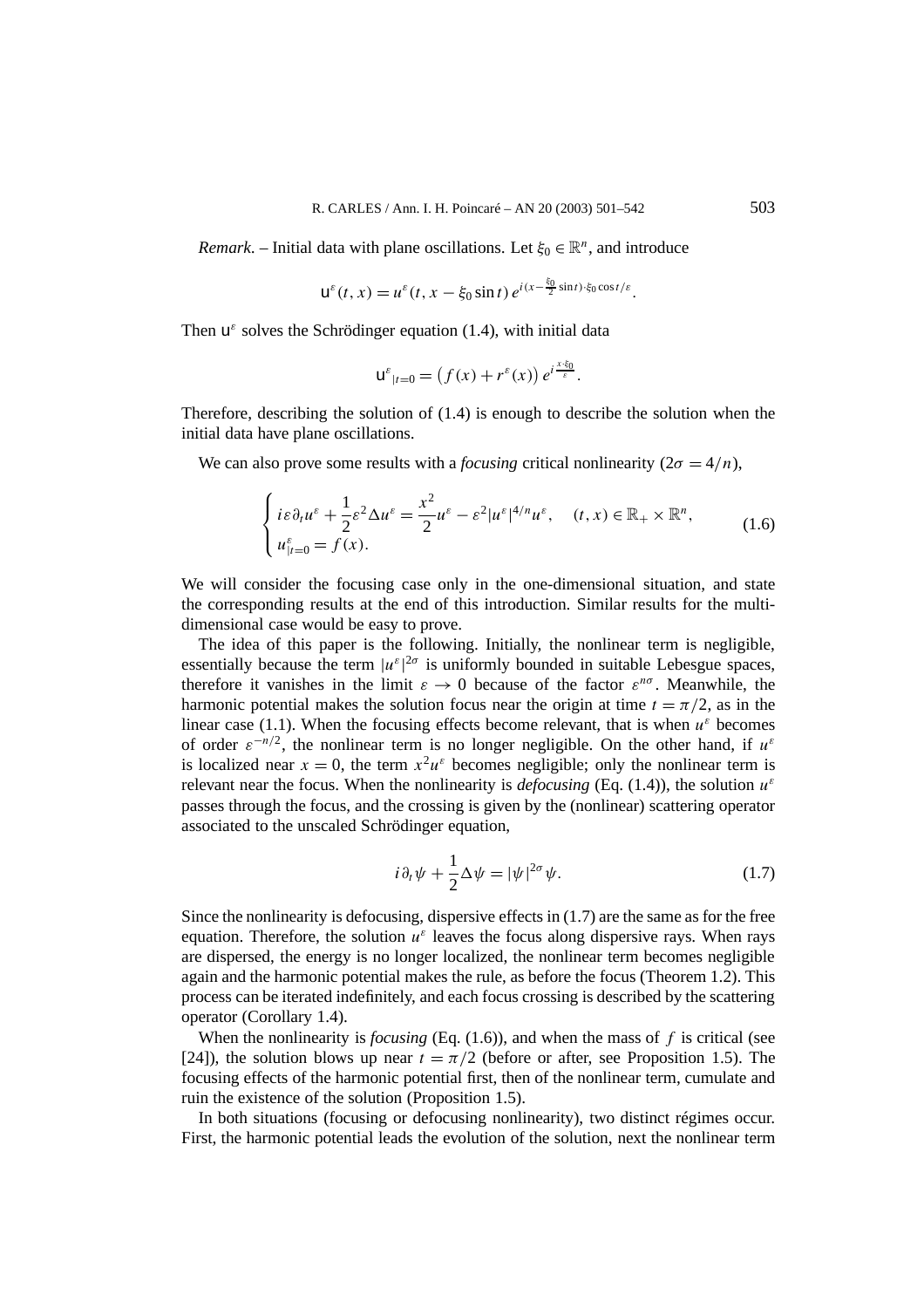does so. The two dynamics superpose: they balance each other in the case of a defocusing nonlinearity, and cumulate in the case of a focusing nonlinearity. The matching of these two régimes occurs in a boundary layer of size  $\varepsilon$  around the focus, as in [3,15].

Formal WKB expansions suggest that with our choice  $n\sigma > 1$ , the nonlinear term is negligible so long as no focusing occurs. We prove that this holds true. It would not be so with the choice  $n\sigma = 1$ ; the nonlinear term would be nowhere negligible, and we leave out this case.

On the other hand, we show that the nonlinear term alters the asymptotics of the exact solution near and past the (first) focus. More precisely, we prove that the caustic crossing is measured by the scattering operator associated to  $(1.7)$ . This phenomenon is to be compared with the results of [5], where focusing is caused by initial oscillations, and with the results of [3] (see also [1,2]), where such a behavior was first noticed, for the wave equation. In the present case, focusing is caused by the oscillations created by the harmonic potential, but the description of the phenomena near the focal point is similar.

The asymptotic state for  $(1.7)$  we will consider is defined by

$$
\psi_{-}(x) := \frac{1}{(2i\pi)^{n/2}} \hat{f}(x).
$$
\n(1.8)

We assume that  $f \in \Sigma$  and that the scattering operator *S* acts on  $\psi$ <sub>−</sub>, with  $\psi$ <sub>+</sub> =  $S\psi$ <sub>−</sub>  $\in \Sigma$ (see Proposition  $3.10$ ), which is verified in either of the following cases,

- $\sigma > \frac{2-n+\sqrt{n^2+12n+4}}{4n}$ , or
- $|| f ||_{\Sigma}$  is sufficiently small.

ASSUMPTION 1.1. – *Our hypotheses are the following*:

- $1 \leq n \leq 5$  *and*  $\sigma > 1/2$ *, so that the nonlinearity*  $|z|^{2\sigma}z$  *is twice differentiable.*
- *If*  $n = 1$ *, we assume moreover that*  $\sigma > 1$ *.*
- *If*  $3 \le n \le 5$ , we take  $\sigma < \frac{2}{n-2}$ .
- If  $n \leq 2$ , we assume

- either 
$$
\sigma > \frac{2-n+\sqrt{n^2+12n+4}}{4n}
$$
,  
- or  $||f||_{\Sigma} \le \delta$  sufficiently small.

*Remark.* – We could treat the case  $n \ge 6$  if we replaced the nonlinear term  $\varepsilon^{n\sigma} |u^{\varepsilon}|^{2\sigma} u^{\varepsilon}$ by  $F(\varepsilon^n |u^{\varepsilon}|^2)u^{\varepsilon}$ , with *F* smooth and

$$
F(|z|^2) \lesssim 1 + |z|^{2\sigma}.
$$

THEOREM 1.2. – Let  $2 < r < \frac{2n}{n-2}$ . If  $n = 1$ , take  $r = \infty$ . Then under Assump*tions* 1.1*, the following asymptotics holds in*  $L^2 \cap L^r$ *,* 

• If  $0 \leq t < \pi/2$ , then

$$
u^{\varepsilon}(t,x) \sim e^{i n \frac{\pi}{4}} \frac{e^{i n \frac{\pi}{4}}}{(2\pi |\cos t|)^{n/2}} \widehat{\psi}_{-}\left(\frac{-x}{\cos t}\right) e^{-i \frac{x^2}{2\varepsilon} \tan t}.
$$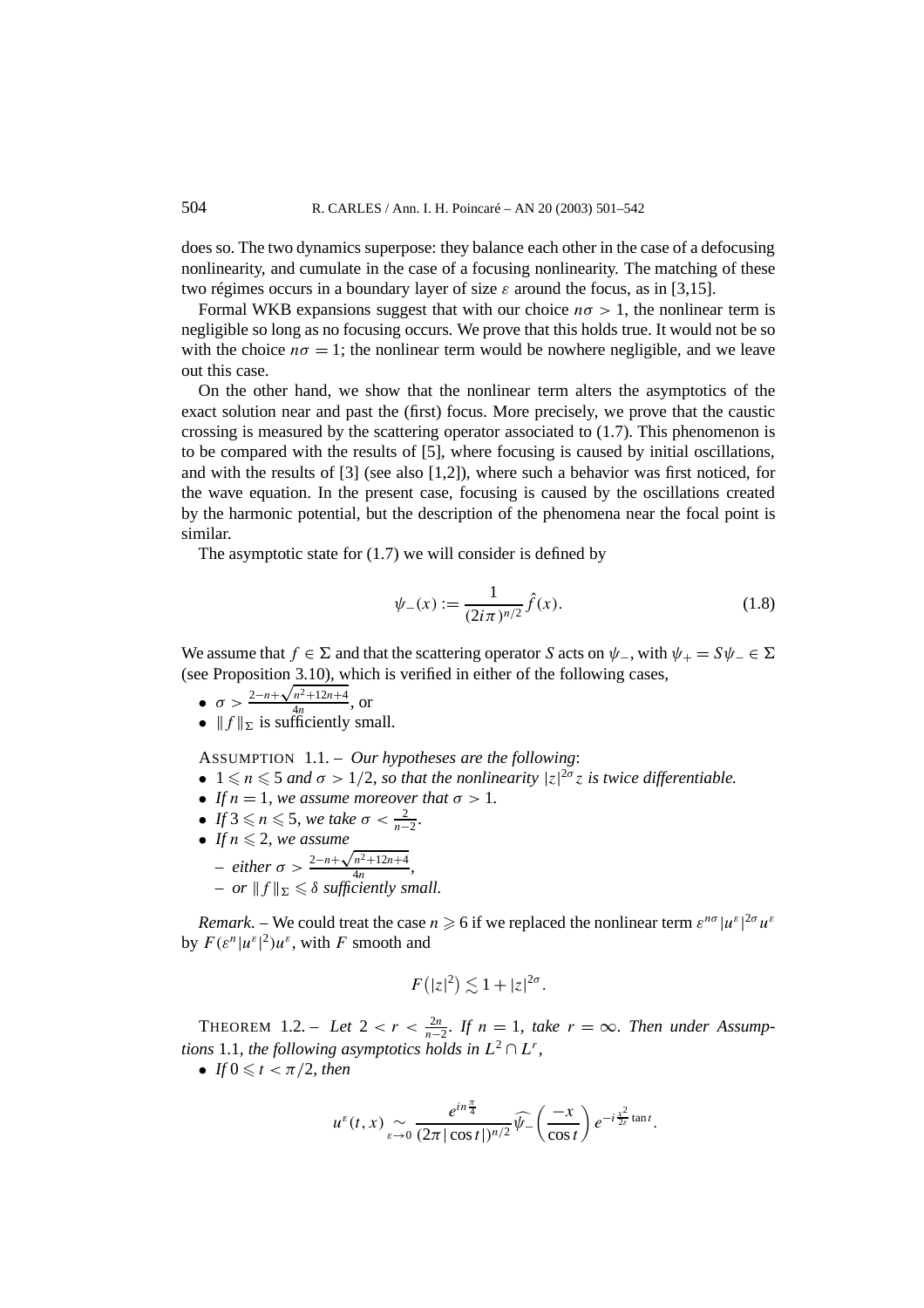• *If*  $\pi/2 < t < 3\pi/2$ *, then* 

$$
u^{\varepsilon}(t,x) \underset{\varepsilon \to 0}{\sim} \frac{e^{in\frac{\pi}{4}-in\frac{\pi}{2}}}{(2\pi|\cos t|)^{n/2}}\widehat{\psi}_{+}\left(\frac{-x}{\cos t}\right)e^{-i\frac{x^2}{2\varepsilon}\tan t},
$$

*where*  $\psi$ <sup>*-*</sup> *is defined by* (1.8) *and*  $\psi$ <sup>*+*</sup> =  $S\psi$ <sup>*-*</sup>*.* 

*Remark*. – We will prove actually that these asymptotics hold in a stronger sense (see Corollary 2.5, Propositions 3.9 and 3.22).

We can restate this result when time  $t = \pi/2$  is considered as the initial time, in place of  $t = 0$ .

COROLLARY 1.3. – Let  $\varphi \in \Sigma$ . Assume that  $u^{\varepsilon}$  solves

$$
\begin{cases}\ni\varepsilon\partial_t u^{\varepsilon} + \frac{1}{2}\varepsilon^2 \Delta u^{\varepsilon} = \frac{x^2}{2}u^{\varepsilon} + \varepsilon^{n\sigma}|u^{\varepsilon}|^{2\sigma}u^{\varepsilon}, & (t, x) \in \mathbb{R} \times \mathbb{R}, \\
u^{\varepsilon}_{|t=0} = \frac{1}{\varepsilon^{n/2}}\varphi\left(\frac{x}{\varepsilon}\right) + \frac{1}{\varepsilon^{n/2}}r^{\varepsilon}\left(\frac{x}{\varepsilon}\right),\n\end{cases} \tag{1.9}
$$

*with*  $||r^{\varepsilon}||_{\Sigma} \longrightarrow 0$ , and  $\varphi$  satisfies the same assumptions as f. Denote  $\psi_{\pm} = W_{\pm}^{-1} \varphi$ , *where W*<sup>±</sup> *are the wave operators* (*see Proposition* 3.10)*. Then with r as in Theorem* 1.2 *and under Assumptions* 1.1*, the following asymptotics holds in*  $L^2 \cap L^r$ *,* 

• *If*  $0 < t < \pi$ *, then* 

$$
u^{\varepsilon}(t,x) \sim_{\varepsilon \to 0} \left(\frac{-i}{2\pi \sin t}\right)^{n/2} \widehat{\psi_+}\left(\frac{x}{\sin t}\right) e^{i\frac{x^2}{2\varepsilon \tan t}}.
$$

• *If*  $-\pi < t < 0$ *, then* 

$$
u^{\varepsilon}(t,x) \sim_{\varepsilon \to 0} \left(\frac{-i}{2\pi \sin t}\right)^{n/2} \widehat{\psi}_{-}\left(\frac{x}{\sin t}\right) e^{i\frac{x^2}{2\varepsilon \tan t}}.
$$

*Remark*. – In [25], the author considers equations which can be compared to (1.1), that is

$$
\begin{cases}\ni\varepsilon\partial_t v^\varepsilon + \frac{1}{2}\varepsilon^2 \Delta v^\varepsilon = V(x)v^\varepsilon + U\left(\frac{x}{\varepsilon}\right)v^\varepsilon, \\
v_{|t=0}^\varepsilon = \frac{1}{\varepsilon^{n/2}}\varphi\left(\frac{x}{\varepsilon}\right),\n\end{cases} \tag{1.10}
$$

where  $U$  is a short range potential. The potential  $V$  in that case cannot be the harmonic potential, for it has to be bounded as well as all its derivatives. In that paper, the author proved that under suitable assumptions, the influence of  $U$  occurs near  $t = 0$  and is localized near the origin, while only the value  $V(0)$  of  $V$  at the origin is relevant in this régime. For times  $\varepsilon \ll |t| < T_*$ , the situation is different: the potential *U* becomes negligible, while *V* dictates the propagation. As in our paper, the transition between these two régimes is measured by the scattering operator associated to *U*.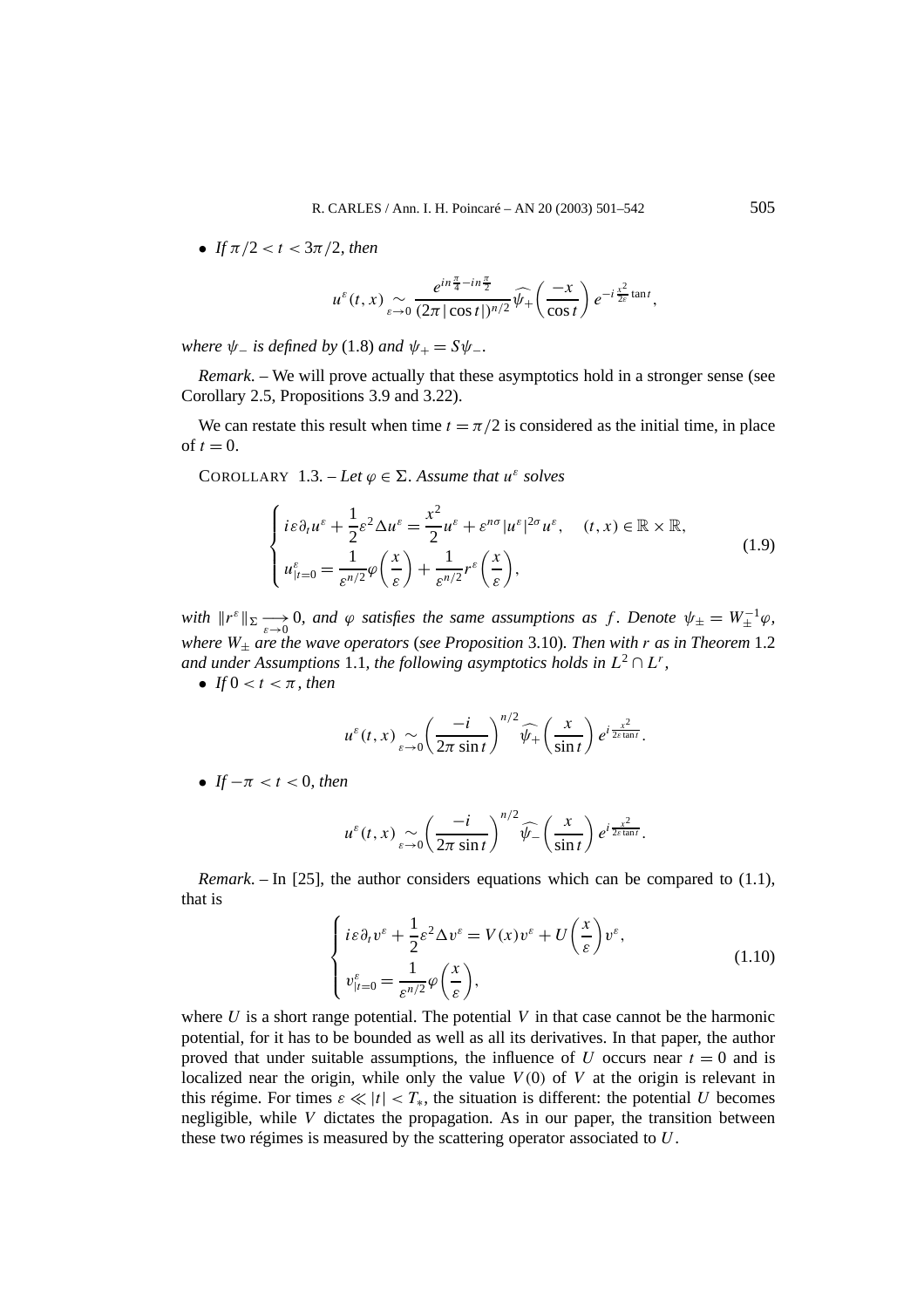Our assumption  $n\sigma > 1$  makes the nonlinear term short range. With our scaling for the nonlinearity, this perturbation is relevant only near the focus, where the harmonic potential is negligible, while the opposite occurs for  $\varepsilon \ll |t| < \pi$ . In this perspective, a new point in our paper (besides the fact that the problem is nonlinear) is that we can tell what happens for *any* time, as stated in the following corollary.

COROLLARY 1.4. – *Suppose Assumption* 1.1 *are satisfied. Let*  $k \in \mathbb{N}^*$ *. Then, with*  $r$ *as in Theorem* 1.2*, the asymptotics of*  $u^{\varepsilon}$  *for*  $\pi/2 + (k-1)\pi < t < \pi/2 + k\pi$  *is given, in L*<sup>2</sup> ∩ *L<sup>r</sup>, by*

$$
u^{\varepsilon}(t,x) \sum_{\varepsilon \to 0} \frac{e^{in\frac{\pi}{4}-ink\frac{\pi}{2}}}{(2\pi|\cos t|)^{n/2}} \widehat{S^k \psi_{-}} \left(\frac{-x}{\cos t}\right) e^{-i\frac{x^2}{2\varepsilon}\tan t},
$$

*where S<sup>k</sup> denotes the k*th *iterate of S* (*which is well defined under our assumptions on f* )*.*

*Remark*. – The phase shift  $e^{in\frac{\pi}{4} - ink\frac{\pi}{2}}$  is present in the linear case, for Eq. (1.1), and is explained in [11]. On the contrary, the presence of the scattering operator *S* is typically a nonlinear phenomenon, as in [5]. The new point here is that this operator is iterated, at each focus crossing.

*Remark*. – If the nonlinear perturbation was of the form  $\varepsilon^{n\sigma_1} |u^{\varepsilon}|^{2\sigma_2} u^{\varepsilon}$ , with  $\sigma_1 > \sigma_2 > 0$ (no additional assumption on  $\sigma_2$ ) and  $n\sigma_1 > 1$ , the nonlinear term would be everywhere negligible, that is,  $S^{\hat{k}}$  should be replaced by the identity in Corollary 1.4. This can be seen by an easy adaptation of the proof of Theorem 1.2. This shows that the scaling (1.4) is critical for the nonlinearity to have a leading order influence near the singularities  $(t = \pi/2 + k\pi)$ .

We conclude this introduction by stating our result when the nonlinearity is focusing (Eq. (1.6)).

PROPOSITION 1.5. – Let  $n = 1$  and let R be the unique solution (up to translation *and sign change*) *of*  $-\frac{1}{2}R'' + R = R^5$ , *given by,* 

$$
R(x) = \frac{3^{1/4}}{\sqrt{\cosh(2x\sqrt{2})}}.
$$
\n(1.11)

*For*  $t_* \in \mathbb{R}$ *, define*  $f$  *by*  $f(x) = R(x)e^{i\frac{t_*}{2}x^2}$ *, and the approximate solution by* 

$$
\tilde{v}^{\varepsilon}(t,x) = \frac{1}{\sqrt{\frac{\pi}{2} + \varepsilon t_{*} - t}} R\left(\frac{x}{\frac{\pi}{2} + \varepsilon t_{*} - t}\right) e^{i \frac{\varepsilon}{\pi/2 + \varepsilon t_{*} - t}} e^{i \frac{x^{2}}{2\varepsilon(t - \pi/2 - \varepsilon t_{*})}}.
$$
(1.12)

*Let*  $u^{\varepsilon}$  *be the solution of* (1.6)*. Then for any*  $\lambda > 0$ *,* 

$$
\limsup_{\varepsilon\to 0}\sup_{\frac{\pi}{2}-\Lambda\varepsilon\leqslant t\leqslant\frac{\pi}{2}+\varepsilon t_*-\lambda\varepsilon}\big\|B^\varepsilon(t)\big(u^\varepsilon(t)-\tilde v^\varepsilon(t)\big)\big\|_{L^2}\xrightarrow[\Lambda\to+\infty]{}0,
$$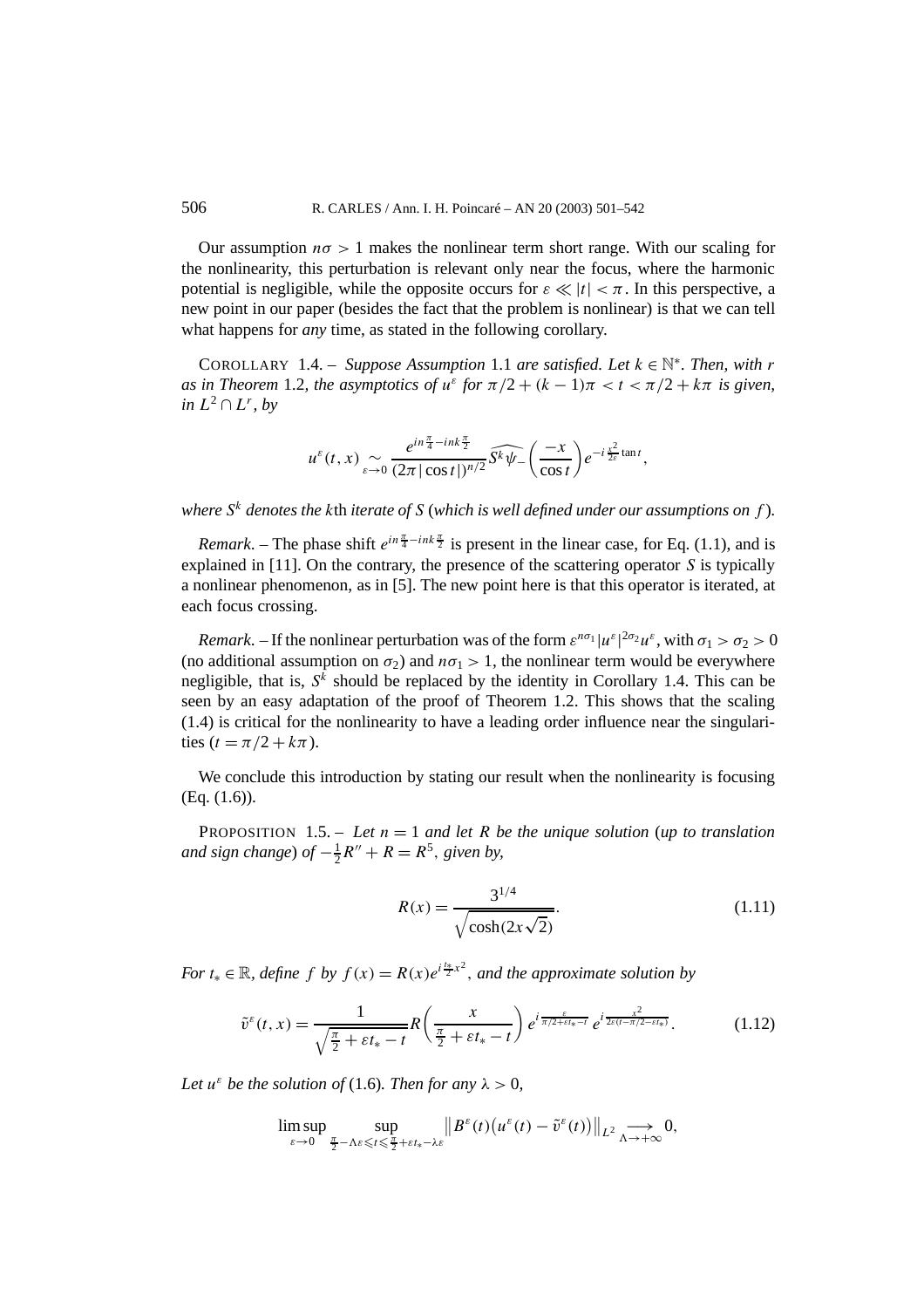*where*  $B^{\varepsilon}(t)$  *is either of the operators* Id,  $\varepsilon \partial_x$  *or*  $x/\varepsilon + i(t - \pi/2)\partial_x$ *. In particular,* 

$$
\liminf_{\varepsilon \to 0} \sup_{0 \leq t \leq \pi/2 + t_* \varepsilon - \lambda \varepsilon} \|\varepsilon \partial_x u^{\varepsilon}(t)\|_{L^2} \xrightarrow[\varepsilon \to 0]{} + \infty,
$$
  

$$
\liminf_{\varepsilon \to 0} \sup_{0 \leq t \leq \pi/2 + t_* \varepsilon - \lambda \varepsilon} \|\sqrt{\varepsilon} u^{\varepsilon}(t)\|_{L^{\infty}} \xrightarrow[\lambda \to 0]{} + \infty.
$$

*Remark*. – The blow up occurs at  $t = \frac{\pi}{2} + \varepsilon t_*$ , no matter the sign of  $t_*$ . This means that  $u^{\varepsilon}$  can blow up before or after the focus.

This paper is organized as follows. In Section 2, we study the linear equation (1.1) using WKB methods, and introduce two operators ( $J^{\varepsilon}$  and  $H^{\varepsilon}$ ) whose role is crucial in the nonlinear setting. In Section 3, we analyze the nonlinear equation (1.4), and we prove Theorem 1.2. In Section 4, we prove Proposition 1.5. Finally, Section 5 addresses the case of anisotropic harmonic potentials.

Some of the results presented in this paper were announced in [6].

### **2. WKB expansion for the linear equation**

We seek an approximate solution of the linear equation  $(1.1)$  of the form,

$$
v_{\rm app}^{\varepsilon}(t, x) = v_0(t, x) e^{i\varphi(t, x)/\varepsilon}.
$$
 (2.1)

To cancel the term  $\varepsilon^0$  when plugging this approximate solution in (1.1), the phase  $\varphi$  must satisfy the eikonal equation,

$$
\partial_t \varphi + \frac{1}{2} (\nabla_x \varphi)^2 = -\frac{x^2}{2}.
$$
 (2.2)

To cancel the term  $\varepsilon^1$ , the amplitude  $v_0$  must satisfy the transport equation,

$$
\partial_t v_0 + \nabla_x \varphi \cdot \nabla_x v_0 + \frac{1}{2} v_0 \Delta \varphi = 0.
$$
 (2.3)

To solve the eikonal equation, one computes the bicharacteristic curves associated to the classical Hamiltonian

$$
p(t, x, \tau, \xi) = \tau + \frac{1}{2}\xi^2 + \frac{x^2}{2},
$$

given by

$$
\begin{cases}\n\dot{t} = 1, \\
\dot{x} = \xi, \\
\dot{t} = 0, \\
\dot{\xi} = -x.\n\end{cases}
$$

Therefore,

$$
x(t) = x_0 \cos t + \xi_0 \sin t, \qquad \xi(t) = \xi_0 \cos t - x_0 \sin t.
$$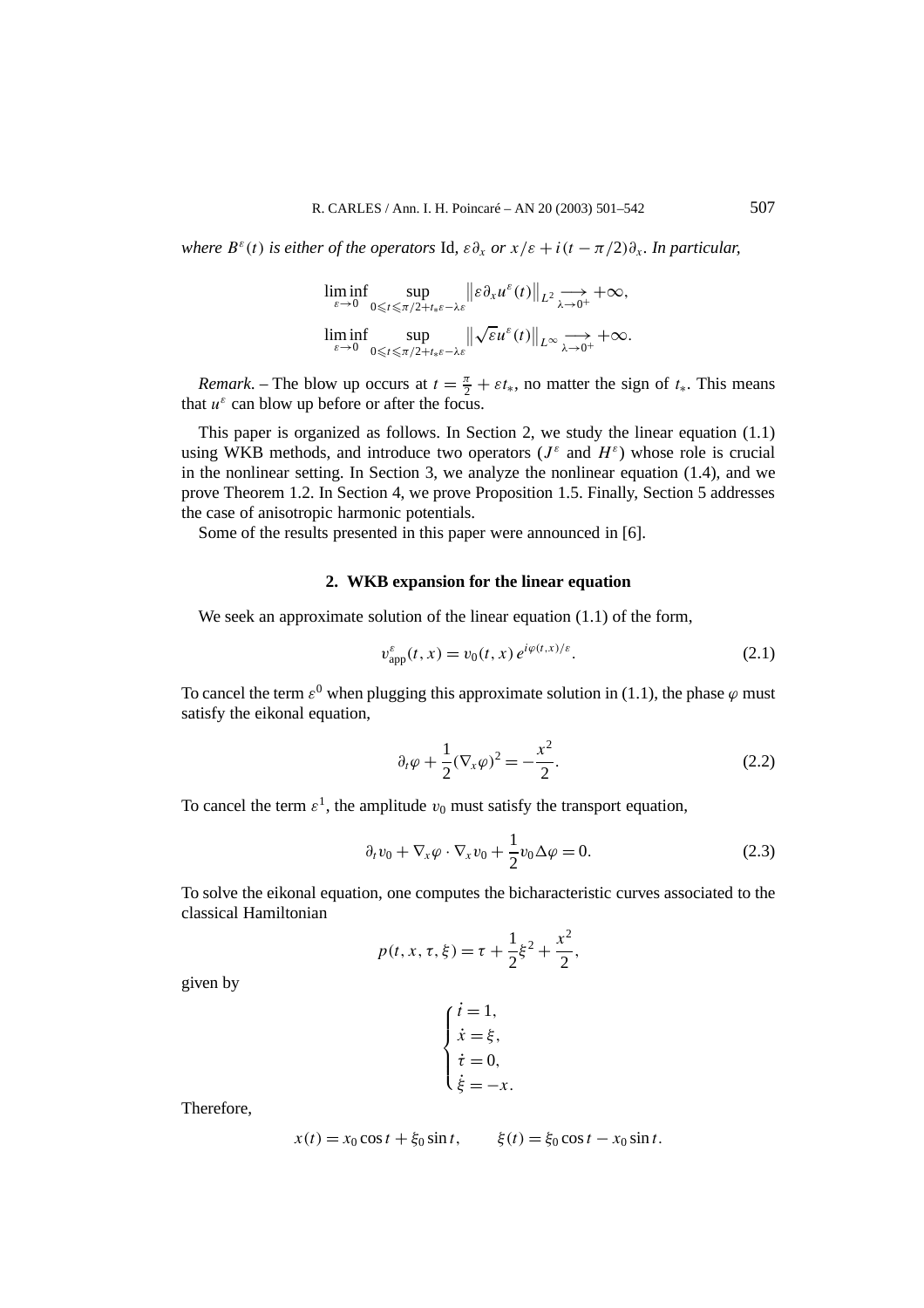

Fig. 1. Rays of geometric optics.

Since no oscillation is present in the initial data,  $\xi_0 = 0$ , and the rays of geometric optics are sinusoids,

$$
x(t) = x_0 \cos t. \tag{2.4}
$$

They all meet at the origin at time  $t = \pi/2$ , and periodically at time  $t = \pi/2 + k\pi$  for any  $k \in \mathbb{N}^*$  (Fig. 1).

Given  $\xi(t) = \nabla_x \varphi(t)$ , one can solve (2.2) for  $0 \le t < \pi/2$ , by

$$
\varphi(t,x) = -\frac{x^2}{2}\tan t,
$$

and (2.3) is solved by

$$
v_0(t,x) = \frac{1}{(\cos t)^{n/2}} f\left(\frac{x}{\cos t}\right),\,
$$

therefore

$$
v_{\rm app}^{\varepsilon}(t,x) = \frac{1}{(\cos t)^{n/2}} f\left(\frac{x}{\cos t}\right) e^{-i\frac{x^2}{2\varepsilon}\tan t}.
$$
 (2.5)

Recall that  $V(x) = \frac{x^2}{2}$ . The approximate solution solves

$$
\begin{cases}\ni\varepsilon\partial_t v_{\rm app}^{\varepsilon} + \frac{1}{2}\varepsilon^2 \Delta v_{\rm app}^{\varepsilon} = V(x)v_{\rm app}^{\varepsilon} + \frac{1}{2}\varepsilon^2 e^{i\varphi(t,x)/\varepsilon} \Delta v_0, \\
v_{\rm app|t=0}^{\varepsilon} = f(x).\n\end{cases} \tag{2.6}
$$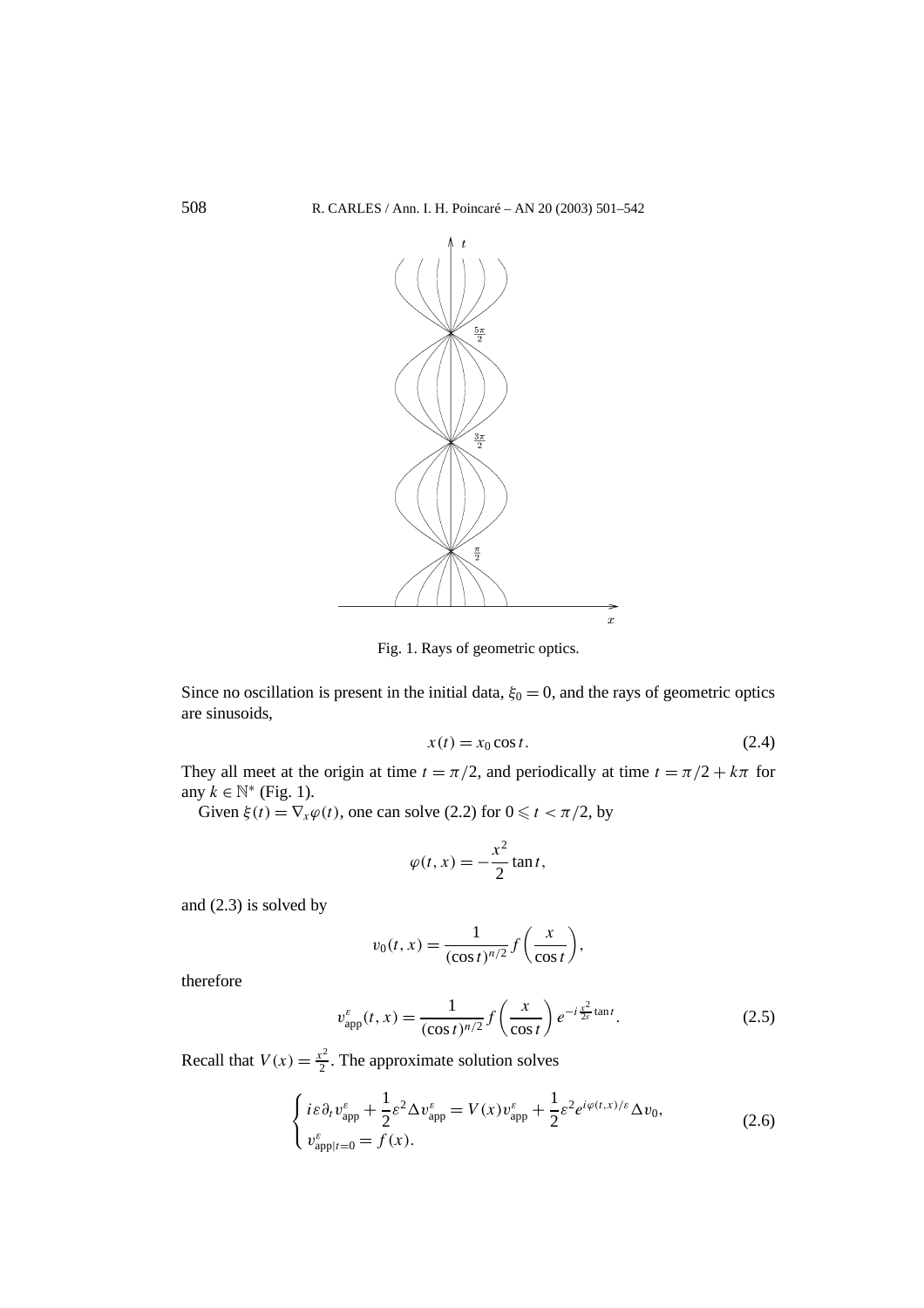Denote the remainder  $w^{\varepsilon} := v^{\varepsilon} - v_{app}^{\varepsilon}$ . It solves,

$$
\begin{cases} i\varepsilon\partial_t w^\varepsilon + \frac{1}{2}\varepsilon^2 \Delta w^\varepsilon = V(x)w^\varepsilon - \frac{1}{2}\varepsilon^2 e^{i\varphi(t,x)/\varepsilon} \Delta v_0, \\ w_{|t=0}^\varepsilon = 0. \end{cases} \tag{2.7}
$$

Recall that

$$
\Delta v_0(t, x) = \frac{1}{\cos^2 t} \frac{1}{(\cos t)^{n/2}} \Delta f\left(\frac{x}{\cos t}\right).
$$

Recall the classical result,

LEMMA 2.1. – *Assume a function w<sup>ε</sup> satisfies*

$$
i\varepsilon \partial_t w^\varepsilon + \frac{1}{2}\varepsilon^2 \Delta w^\varepsilon = U(t, x)w^\varepsilon + S^\varepsilon(t, x), \quad (t, x) \in I \times \mathbb{R}^n, \tag{2.8}
$$

*where U is a real-valued potential, I is an interval, and*  $S^{\varepsilon} \in C_t(I, L^2)$ *. Then the following estimate holds for*  $t \in I$ ,

$$
\varepsilon \partial_t \|w^{\varepsilon}(t)\|_{L^2} \leq 2 \|S^{\varepsilon}(t)\|_{L^2}.
$$

Applying this lemma, it follows,

$$
\varepsilon \partial_t \|w^\varepsilon(t)\|_{L^2} \leqslant \varepsilon^2 \frac{1}{\cos^2 t} \|\Delta f\|_{L^2}.
$$

With the idea of a nonlinear perturbation in mind, it is natural to seek estimates in other spaces than  $L^2$ , in particular Sobolev like spaces. In geometrical optics, it is classical to assess  $\varepsilon$ -derivatives to get nonlinear estimates (see for instance [26]). This is because *ε*-oscillating solutions are studied. This approach is sharp for multi-phase problems, but it contains no geometric information (given by the phase(s)). In our case, only one phase is present, and in the nonlinear setting (1.4), it remains so. In the linear case, this means that controlling  $v_{app}^{\varepsilon}$  in Lebesgue's spaces  $L^p$  is equivalent to controlling  $v_0$  in  $L^p$ . With Gagliardo–Nirenberg inequalities in mind, it is therefore natural to introduce the operator

$$
J^{\varepsilon}(t) = -i(\cos t)e^{i\varphi/\varepsilon}\nabla_x(e^{-i\varphi/\varepsilon}) = \frac{x}{\varepsilon}\sin t - i\cos t\nabla_x.
$$
 (2.10)

Given the dynamics of the harmonic potential, it is also natural to introduce the "orthogonal" operator,

$$
H^{\varepsilon}(t) = x \cos t + i \varepsilon \sin t \nabla_x.
$$
 (2.11)

When  $n \ge 2$ , we write, for  $1 \le j \le n$ ,

$$
H_j^{\varepsilon}(t) = x_j \cos t + i\varepsilon \sin t \partial_{x_j},
$$
  
\n
$$
J_j^{\varepsilon}(t) = \frac{x_j}{\varepsilon} \sin t - i \cos t \partial_{x_j}.
$$
\n(2.12)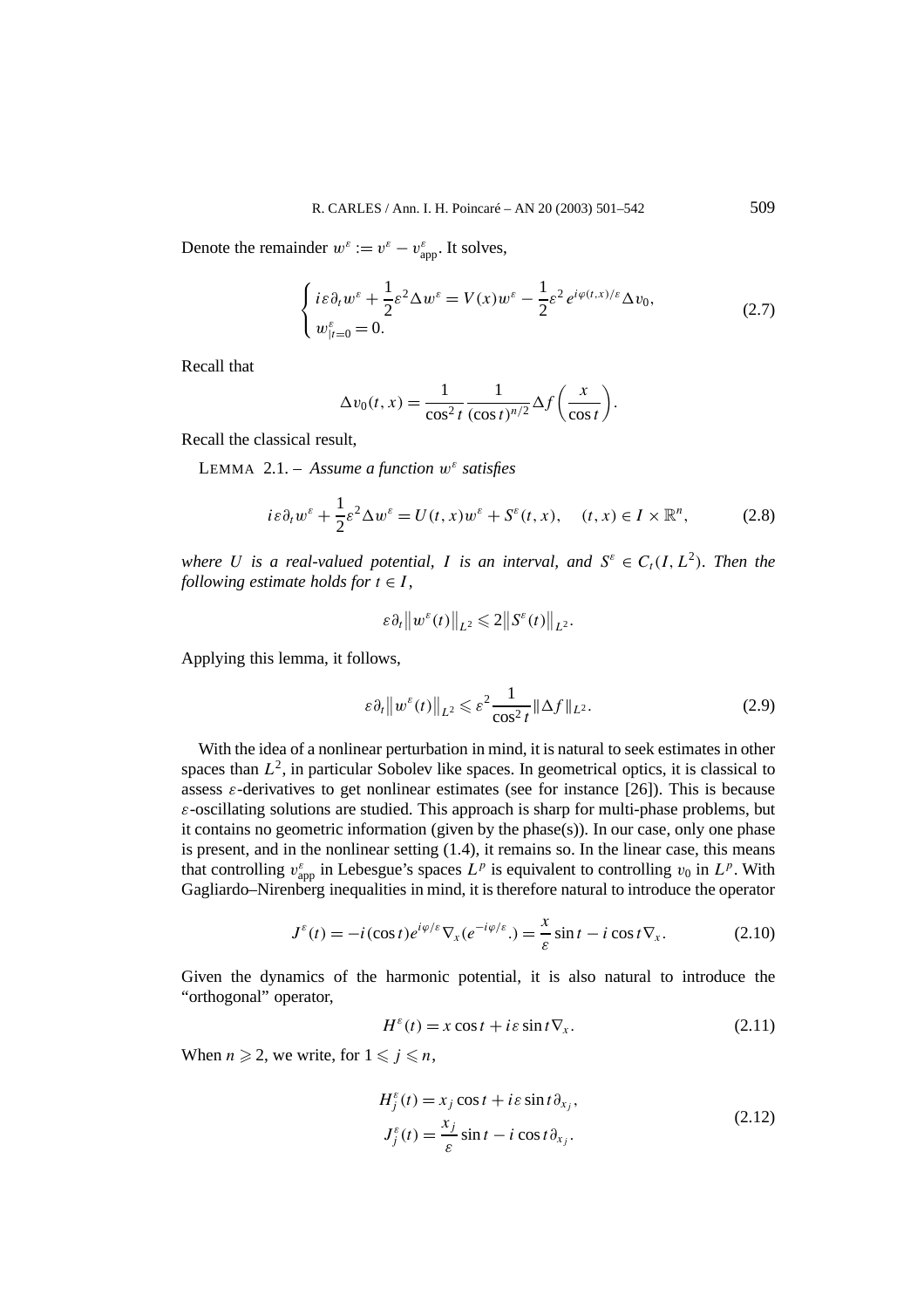We now state all the properties we will need, including the action on nonlinear terms.

- LEMMA 2.2. *The operators*  $H^{\varepsilon}$  *and*  $J^{\varepsilon}$  *satisfy the following properties.*
- *The commutation relation,*

$$
\[H_j^{\varepsilon}(t), i\varepsilon\partial_t + \frac{1}{2}\varepsilon^2\Delta - \frac{x^2}{2}\] = \left[J_j^{\varepsilon}(t), i\varepsilon\partial_t + \frac{1}{2}\varepsilon^2\Delta - \frac{x^2}{2}\right] = 0.\tag{2.13}
$$

• Denote  $M^{\varepsilon}(t) = e^{-i\frac{x^2}{2\varepsilon}\tan t}$ , and  $Q^{\varepsilon}(t) = e^{i\frac{x^2}{2\varepsilon\tan t}}$ , then  $J^{\varepsilon}(t)$  and  $H^{\varepsilon}(t)$  read, for  $t \notin \frac{\pi}{2}\mathbb{Z},$ 

$$
J^{\varepsilon}(t) = -i\cos t M^{\varepsilon}(t) \nabla_x M^{\varepsilon}(-t), \qquad H^{\varepsilon}(t) = i\varepsilon \sin t Q^{\varepsilon}(t) \nabla_x Q^{\varepsilon}(-t). \tag{2.14}
$$

• *The modified Sobolev inequalities. For*  $n = 1$  *and*  $t \notin \frac{\pi}{2}\mathbb{Z}$ *,* 

$$
||w(t)||_{L^{\infty}} \leq C \frac{C}{|\cos t|^{1/2}} ||w(t)||_{L^{2}}^{1/2} ||J^{\varepsilon}(t)w(t)||_{L^{2}}^{1/2},
$$
  
\n
$$
||w(t)||_{L^{\infty}} \leq C \frac{C}{|\varepsilon \sin t|^{1/2}} ||w(t)||_{L^{2}}^{1/2} ||H^{\varepsilon}(t)w(t)||_{L^{2}}^{1/2}.
$$
\n(2.15)

*For*  $n \ge 2$ *, and*  $2 \le r < \frac{2n}{n-2}$ *, define*  $\delta(r)$  *by* 

$$
\delta(r) \equiv n \left( \frac{1}{2} - \frac{1}{r} \right).
$$

*Then for any*  $2 \leq r < \frac{2n}{n-2}$ , there exists  $C_r$  such that, for  $t \notin \frac{\pi}{2}\mathbb{Z}$ ,

$$
\|w(t)\|_{L^r} \leq \frac{C_r}{|\cos t|^{\delta(r)}} \|w(t)\|_{L^2}^{1-\delta(r)} \|J^{\varepsilon}(t)w(t)\|_{L^2}^{\delta(r)},
$$
  

$$
\|w(t)\|_{L^r} \leq \frac{C_r}{|\varepsilon \sin t|^{\delta(r)}} \|w(t)\|_{L^2}^{1-\delta(r)} \|H^{\varepsilon}(t)w(t)\|_{L^2}^{\delta(r)}.
$$
 (2.16)

• *For any function*  $F \in C^1(\mathbb{C}, \mathbb{C})$  *satisfying the gauge invariance condition* 

$$
\exists G \in C(\mathbb{R}_+, \mathbb{R}), \ F(z) = zG(|z|^2),
$$

*one has, for*  $t \notin \frac{\pi}{2}\mathbb{Z}$ *,* 

$$
H^{\varepsilon}(t)F(w) = \partial_{z}F(w)H^{\varepsilon}(t)w - \partial_{\bar{z}}F(w)\overline{H^{\varepsilon}(t)w},
$$
  
\n
$$
J^{\varepsilon}(t)F(w) = \partial_{z}F(w)J^{\varepsilon}(t)w - \partial_{\bar{z}}F(w)\overline{J^{\varepsilon}(t)w}.
$$
\n(2.17)

*Remarks*. –

- Estimates (2.15) are easy consequences of the conjugation properties (2.14).
- With the WKB approximation (2.5) in mind, the  $|\cos t|^{-1/2}$  term in (2.15) gives optimal time dependence of the  $L_x^{\infty}$  estimates of the solution of (1.1) away from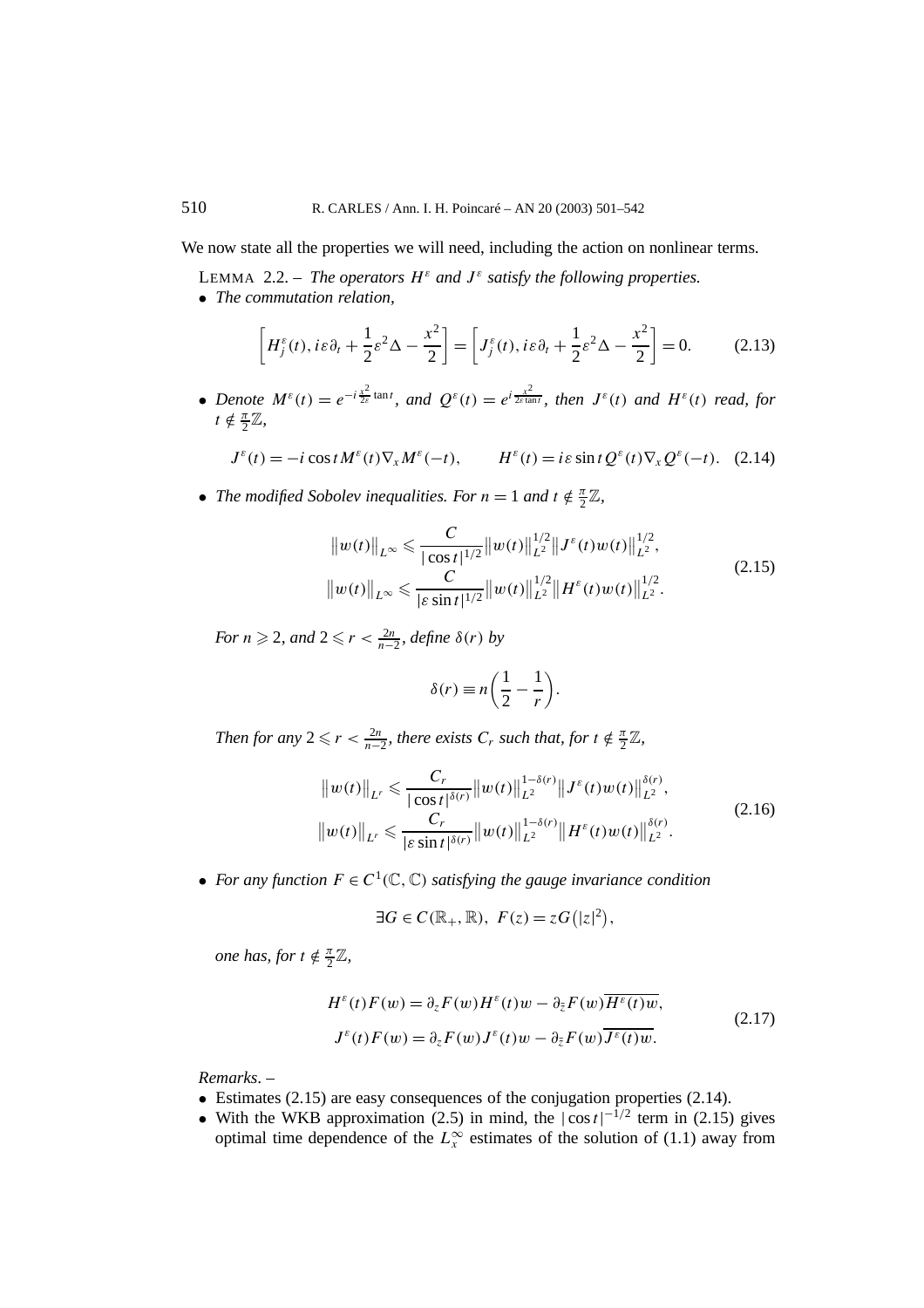the focus. This is the main advantage of this operator over all the others one could think of (such as  $\nabla_x$  in particular).

- The  $|\varepsilon \sin t|^{-1/2}$  term in (2.15) gives optimal  $L_x^{\infty}$  estimates of the solution of (1.1) near the focus (where  $|\sin t| \sim 1$ ).
- The operator  $J^{\varepsilon}$  can be considered as the modification of the Galilean operator  $x + it\nabla_x$ , which is very useful in scattering theory (see [8,16,17]). For semiclassical problems where focusing at the origin occurs, it was used in [5] and [7], with the rescaling  $\frac{x}{\varepsilon} + i(t - t_*)\nabla_x$ , where  $t_*$  is the focusing time. The operator  $J^{\varepsilon}$ is that operator, transported to the case of a harmonic potential.
- Property (2.17) states that  $H^{\varepsilon}$  and  $J^{\varepsilon}$  act on nonlinearities satisfying the gauge invariance condition like derivatives (Eq. (2.17) holds for the operator  $i\nabla$ <sup>x</sup>).
- The fact that all these identities, except the first one, hold only for almost all  $t \in \mathbb{R}$  is not a problem, since in any case integrations with respect to time will be performed.
- The operators  $J^{\varepsilon}$  and  $H^{\varepsilon}$  are known in quantum mechanics, as Heisenberg observables (metaplectic transforms, see [19,13]),

$$
J^{\varepsilon}(t) = U^{\varepsilon}(t)(-i\nabla_x)U^{\varepsilon}(-t)
$$
\n(2.18)

$$
=U^{\varepsilon}\left(t-\frac{\pi}{2}\right)\frac{x}{\varepsilon}U^{\varepsilon}\left(\frac{\pi}{2}-t\right),\tag{2.19}
$$

$$
H^{\varepsilon}(t) = U^{\varepsilon}(t)xU^{\varepsilon}(-t)
$$
\n(2.20)

$$
=U^{\varepsilon}\bigg(t-\frac{\pi}{2}\bigg)(i\varepsilon\nabla_{x})U^{\varepsilon}\bigg(\frac{\pi}{2}-t\bigg), \qquad (2.21)
$$

where  $U^{\varepsilon}(t)$  is the propagator defined by Mehler's formula (1.3), that is

$$
U^{\varepsilon}(t) = e^{i\frac{t}{\varepsilon}(-\varepsilon^2/2\cdot\Delta + x^2/2)}.
$$

The commutation properties (2.13) are straightforward consequences of the conjugation relations (2.18) and (2.20). Identities between (2.18) and (2.19) on the one hand, (2.20) and (2.21) on the other hand, are due to the geometric properties of the harmonic oscillator, that rotates the phase space. It is easy to check that Sobolev inequalities (2.15) follow from (2.19), (2.20) and the estimate

$$
||U^{\varepsilon}(t)f||_{L^{\infty}_{x}} \lesssim \frac{1}{(\varepsilon |\sin t|)^{1/2}} ||f||_{L^{1}}.
$$

The most remarkable fact is certainly that in the case of the harmonic potential, one can estimate the action of these observables of Heisenberg on a large class of nonlinearities, through (2.17).

Lemma 2.2 makes it possible to get more precise estimates of the approximation given by (the first term of) WKB methods. Denote

$$
\mathcal{H} := \{ f \in H^3(\mathbb{R}^n), \text{ such that } xf \in H^2(\mathbb{R}^n) \}. \tag{2.22}
$$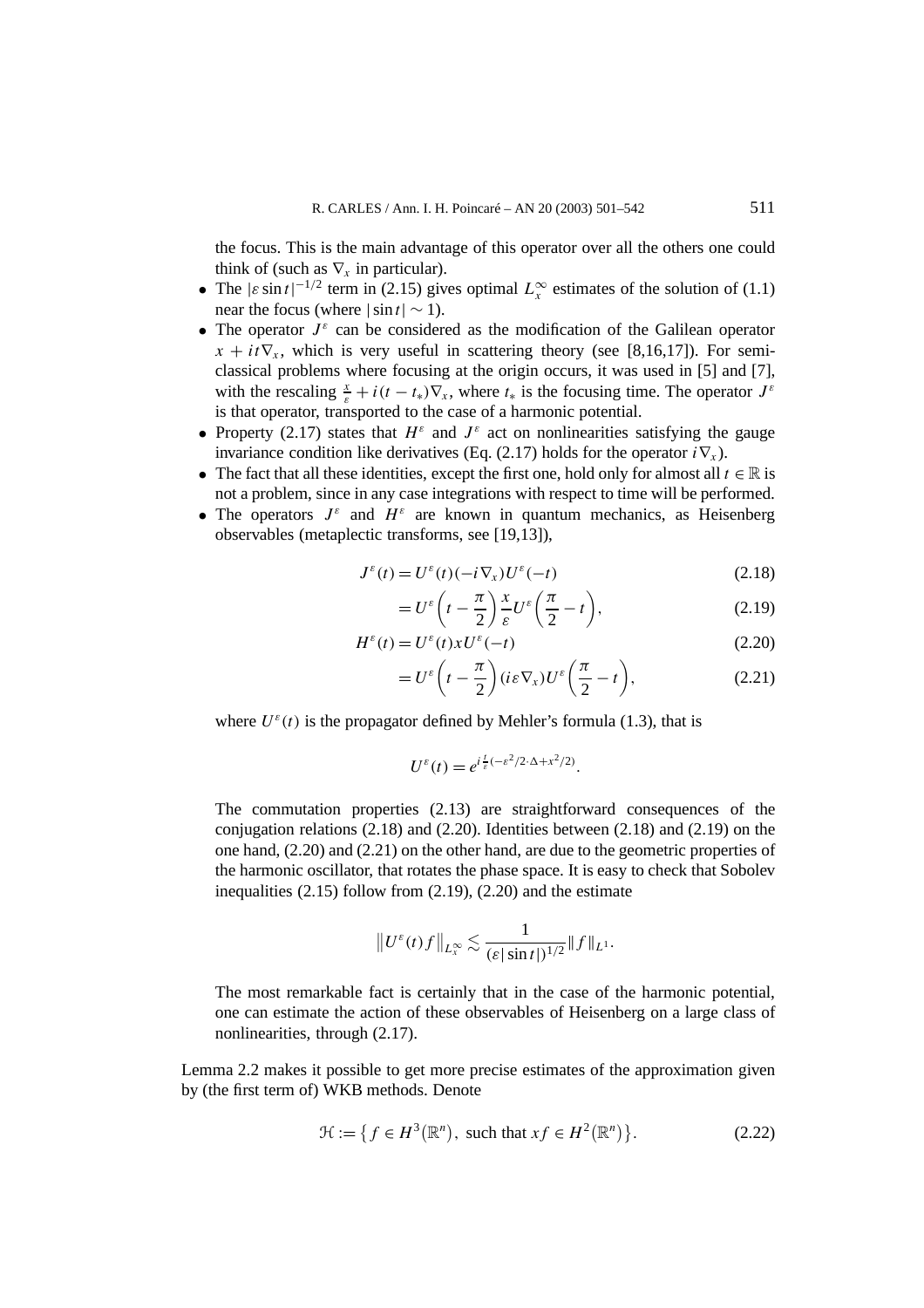**PROPOSITION** 2.3. – *Assume*  $f \in H$ *. Then there exists*  $C = C(\|f\|_{H^3}, \|xf\|_{H^2})$  *such that the remainder*  $v^{\varepsilon} - v_{app}^{\varepsilon}$  *satisfies, for*  $0 \leq t < \pi/2$ *,* 

$$
\begin{split} & \left\| \left(v^{\varepsilon} - v_{\mathrm{app}}^{\varepsilon}\right)(t) \right\|_{L^{2}} + \left\| J^{\varepsilon} \left(v^{\varepsilon} - v_{\mathrm{app}}^{\varepsilon}\right)(t) \right\|_{L^{2}} + \left\| H^{\varepsilon} \left(v^{\varepsilon} - v_{\mathrm{app}}^{\varepsilon}\right)(t) \right\|_{L^{2}} \\ & \leqslant C \left( \varepsilon \int\limits_{0}^{t} \frac{ds}{\cos^{2} s} + \frac{\varepsilon^{2}}{\cos^{2} t} \right). \end{split}
$$

*Remark*. – As mentioned in the introduction (Eq. (1.3)), the expression of  $v^{\varepsilon}$  is given explicitly by an oscillatory integral, and the above result could be proved by stationary phase methods. Nevertheless, we do not use this approach, and rather present the approach whose spirit is the same as in the nonlinear setting.

*Proof.* – The first estimate is given by (2.9), with  $C = ||\Delta f||_{L^2}$ . For the second estimate, apply  $J^{\varepsilon}(t)$  to (2.7). The commutation property (2.13) yields,

$$
\begin{cases} i\varepsilon \partial_t J^\varepsilon w^\varepsilon + \frac{1}{2}\varepsilon^2 \Delta J^\varepsilon w^\varepsilon = V(x)J^\varepsilon w^\varepsilon - \frac{1}{2}\varepsilon^2 J^\varepsilon(t) \big( e^{i\varphi(t,x)/\varepsilon} \Delta v_0 \big), \\ J^\varepsilon w_{|t=0}^\varepsilon = 0. \end{cases} \tag{2.23}
$$

One has explicitly,

$$
J^{\varepsilon}(t)\left(e^{i\varphi(t,x)/\varepsilon}\Delta v_{0}\right) = \left(\frac{x}{\varepsilon}\sin t - i\cos t\nabla_{x}\right)\left(e^{-i\frac{x^{2}}{2\varepsilon}\tan t}\frac{1}{(\cos t)^{n/2+2}}\Delta f\left(\frac{x}{\cos t}\right)\right)
$$
  
=  $-ie^{-i\frac{x^{2}}{2\varepsilon}\tan t}\cos t\nabla_{x}\left(\frac{1}{(\cos t)^{n/2+2}}\Delta f\left(\frac{x}{\cos t}\right)\right)$   
=  $-ie^{-i\frac{x^{2}}{2\varepsilon}\tan t}\frac{1}{(\cos t)^{n/2+2}}\nabla_{x}\Delta f\left(\frac{x}{\cos t}\right),$ 

and the same estimate as for the  $L^2$  case follows, with  $C = ||f||_{H^3}$ . For the last estimate of the proposition, apply  $H^{\varepsilon}(t)$  to (2.7). Because of the commutation property (2.13), the remainder  $H^{\varepsilon}(t)$ w<sup> $\varepsilon$ </sup> is estimated by the  $L^2$  norm of

$$
H^{\varepsilon}(t)(e^{i\varphi(t,x)/\varepsilon}\Delta v_0) = (x\cos t + i\varepsilon\sin t \nabla_x)\left(e^{-i\frac{x^2}{2\varepsilon}\tan t}\frac{1}{(\cos t)^{n/2+2}}\Delta f\left(\frac{x}{\cos t}\right)\right)
$$
  

$$
= \frac{x}{\cos t}e^{-i\frac{x^2}{2\varepsilon}\tan t}\frac{1}{(\cos t)^{n/2+2}}\Delta f\left(\frac{x}{\cos t}\right)
$$
  

$$
+ i\varepsilon\tan t\frac{1}{(\cos t)^{n/2+2}}\nabla_x\Delta f\left(\frac{x}{\cos t}\right).
$$

The  $L^2$  norm of the first term is  $\frac{1}{\cos^2 t} ||x \Delta f||_{L^2}$ , and the  $L^2$  norm of the second term is  $\varepsilon \frac{\sin t}{\cos^3 t}$   $|| f ||_{\dot{H}^3}$ . This completes the proof of Proposition 2.3.  $\Box$ 

From Proposition 2.3, WKB methods provide a good approximation of the exact solution before focusing. More precisely, the remainder will be small up to a boundary layer of size  $\varepsilon$  around  $t = \pi/2$ .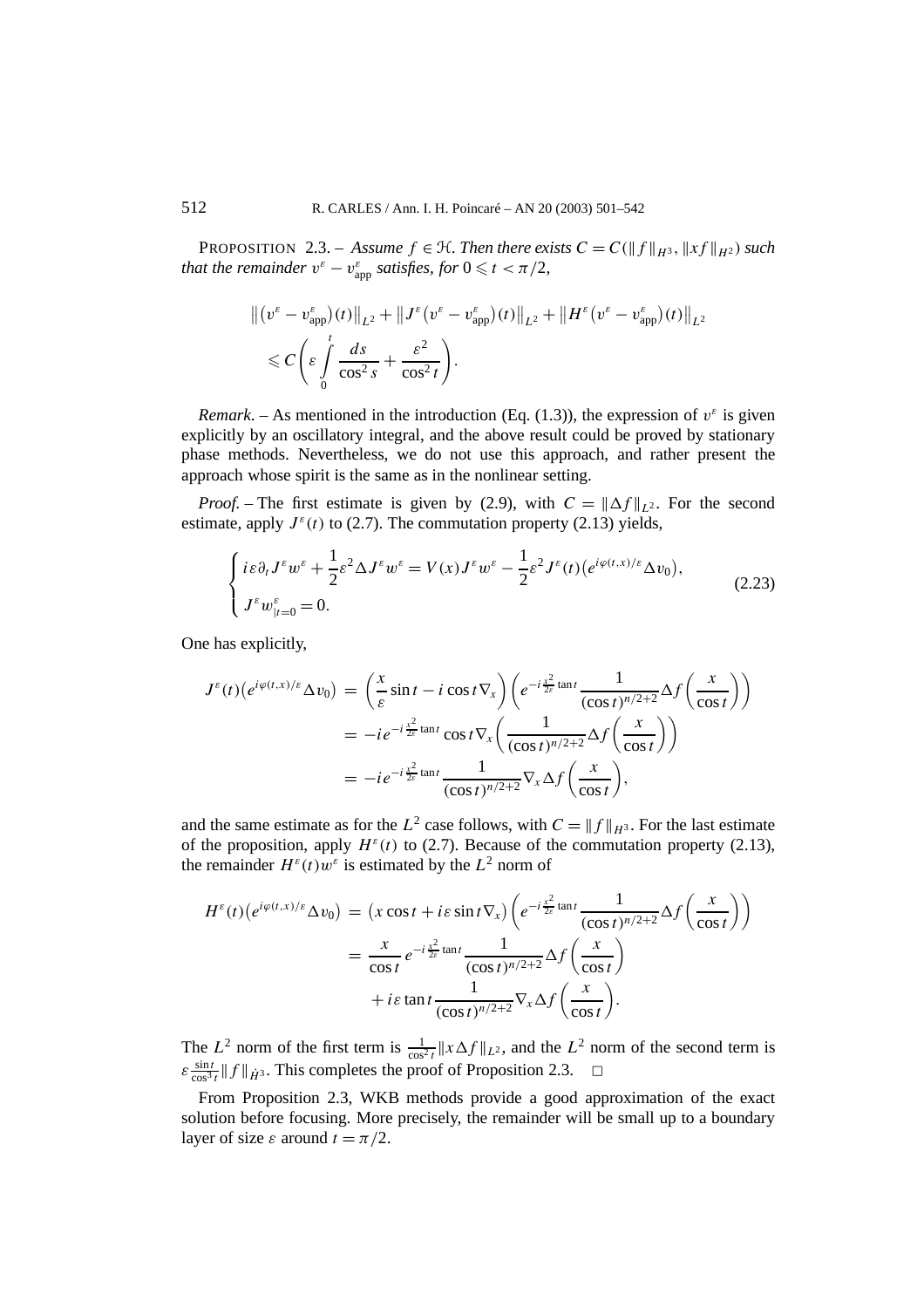The assumption  $f \in \mathcal{H}$  is necessary to estimate precisely the validity of WKB approximation, but is not really essential. Since the set of such f is dense in  $\Sigma$ , the following lemma shows that this extra regularity can be introduced without modifying the asymptotics.

LEMMA 2.4. – *Assume*  $f \in \Sigma$ , and let  $v^{\varepsilon}$  be the solution of (1.1). Then for any  $t > 0$ ,

 $||v^{\varepsilon}(t)||_{L^{2}} = ||f||_{L^{2}}; \qquad ||J^{\varepsilon}(t)v^{\varepsilon}||_{L^{2}} = ||\nabla f||_{L^{2}}; \qquad ||H^{\varepsilon}(t)v^{\varepsilon}||_{L^{2}} = ||xf||_{L^{2}}.$ 

*Proof. –* This lemma is a straightforward consequence of Lemma 2.1 and of the commutation property  $(2.13)$ .  $\Box$ 

Notice that the  $L^2$ -norm of  $v_{app}^{\varepsilon}(t)$  does not depend on time, nor that of  $J^{\varepsilon}(t)v_{app}^{\varepsilon}$  or  $H^{\varepsilon}(t)v_{\text{app}}^{\varepsilon}$ . We can therefore remove the smoothness assumption of Proposition 2.3.

COROLLARY 2.5. – Assume  $f \in \Sigma$ . Then,

$$
\limsup_{\varepsilon\to 0}\sup_{0\leqslant t\leqslant \frac{\pi}{2}-\Lambda\varepsilon}\big\|A^\varepsilon(t)\big(v^\varepsilon-v_{\rm app}^\varepsilon(t)\big)\big\|_{L^2}\underset{\Lambda\to+\infty}{\longrightarrow}0,
$$

*where*  $A^{\varepsilon}(t)$  *is either of the operators* Id,  $J^{\varepsilon}(t)$  *or*  $H^{\varepsilon}(t)$ *.* 

## **3. The nonlinear case**

The proof for asymptotics in the nonlinear setting relies on Strichartz estimates (even though we could do without when  $n = 1$ ). We first recall how we get them in the present case, then prove a general estimate. Then the proof of Theorem 1.2 is essentially split into three parts: the asymptotics before the focus ( $0 \ll \pi/2 - t$ ), the matching between the two régimes (linear and nonlinear), and the asymptotics around the focus ( $|t - \pi/2| \leq \varepsilon$ ).

#### **3.1. Strichartz inequalities**

First, recall the classical definition (see, e.g., [8]),

DEFINITION 3.1. – *A pair*  $(q, r)$  *is admissible if*  $2 \leqslant r < \frac{2n}{n-2}$  (*resp.*  $2 \leqslant r \leqslant \infty$  *if*  $n = 1, 2 \leq r < \infty$  *if*  $n = 2$ *)* and

$$
\frac{2}{q} = \delta(r) \equiv n \left( \frac{1}{2} - \frac{1}{r} \right).
$$

Strichartz estimates provide mixed type estimates (that is, in spaces of the form  $L_t^q(L_x^r)$  with  $(q, r)$  admissible) of quantities involving the unitary group  $e^{i\frac{t}{2}\Delta}$  (see [27, 18,22,28,8,16,17]). With the scaling of Eq. (1.4), the natural unitary group to consider is

$$
U_0^{\varepsilon}(t) := e^{i\varepsilon \frac{t}{2}\Delta}.
$$
\n(3.1)

Now we can state the Strichartz estimates obtained by a scaling argument from the usual ones (with  $\varepsilon = 1$ ). The notation *r'* stands for the Hölder conjugate exponent of *r*.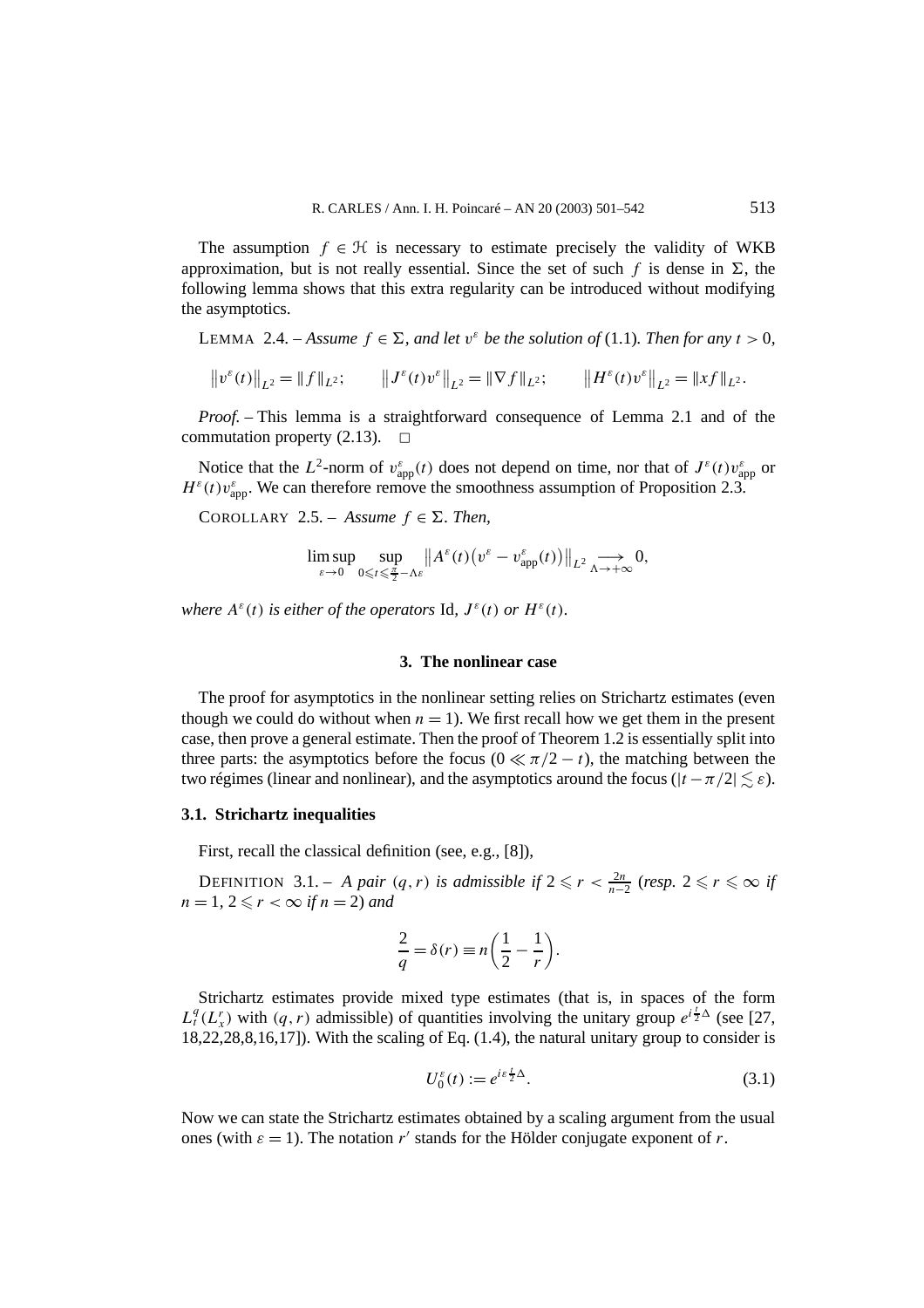PROPOSITION 3.2 (Scaled Strichartz inequalities). –

(1) *For any admissible pair*  $(q, r)$ *, there exists*  $C_r$  *such that* 

$$
\varepsilon^{\frac{1}{q}} \| U_0^{\varepsilon}(t)u \|_{L^q(\mathbb{R};L^r)} \leqslant C_r \| u \|_{L^2}.
$$
 (3.2)

(2) *For any admissible pairs*  $(q_1, r_1)$  *and*  $(q_2, r_2)$ *, and any interval I, there exists Cr*1*,r*<sup>2</sup> *such that*

$$
\varepsilon^{\frac{1}{q_1} + \frac{1}{q_2}} \bigg\| \int_{I \cap \{s \leq t\}} U_0^{\varepsilon}(t-s) F(s) \, ds \bigg\|_{L^{q_1}(I;L^{r_1})} \leq C_{r_1,r_2} \|F\|_{L^{q_2'}(I;L^{r_2'})}. \tag{3.3}
$$

*The above constants are independent of ε and I .*

The proof of this result relies on two properties (see [8], or [23] for a more general statement):

- The group  $U_0^{\varepsilon}$  is unitary on  $L^2$ ,  $||U_0^{\varepsilon}(t)||_{L^2 \to L^2} = 1$ .
- For  $t \neq 0$ , it maps  $L^1(\mathbb{R}^n)$  into  $L^\infty(\mathbb{R}^n)$ ,

$$
||U_0^{\varepsilon}(t)||_{L^1\to L^{\infty}}\lesssim \frac{1}{(\varepsilon|t|)^{n/2}}.
$$

As a matter of fact, these two estimates also hold for the propagator associated to the Schrödinger equation with a harmonic potential (1.1). Therefore we can obtain similar Strichartz estimates (see [8]).

If  $v^{\varepsilon}$  solves (1.1), then Mehler's formula yields, for  $t \notin \pi \mathbb{Z}$  (see [12]),

$$
v^{\varepsilon}(t,x)=\frac{1}{(2i\pi\varepsilon\sin t)^{n/2}}\int\limits_{\mathbb{R}^n}e^{\frac{i}{\varepsilon\sin t}(\frac{x^2+y^2}{2}\cos t-x.y)}f(y)\,dy=:U^{\varepsilon}(t)f(x).
$$

Therefore:

- The group  $U^{\varepsilon}$  is unitary on  $L^2$ ,  $||U^{\varepsilon}||_{L^2 \to L^2} = 1$ .
- For  $t \in ]-\pi, 0[ \cup ]0, \pi[$ , it maps  $L^1(\mathbb{R}^n)$  into  $L^\infty(\mathbb{R}^n)$ ,

$$
||U^{\varepsilon}||_{L^1\to L^\infty}\lesssim \frac{1}{(\varepsilon|\sin t|)^{n/2}}.
$$

Since for  $|t| \le \pi/2$ ,  $|\sin t| \ge \frac{2}{\pi} |t|$ , the proof of Proposition 3.2 still works when  $U_0^{\varepsilon}$  is replaced by  $U^{\varepsilon}$ , provided that only *finite* time intervals are considered.

PROPOSITION 3.3. -

(1) *For any admissible pair*  $(q, r)$ *, for any finite interval I, there exists*  $C_r(I)$  *such that*

$$
\varepsilon^{\frac{1}{q}} \| U^{\varepsilon}(t)u \|_{L^{q}(I;L^{r})} \leqslant C_{r}(I) \| u \|_{L^{2}}.
$$
\n(3.4)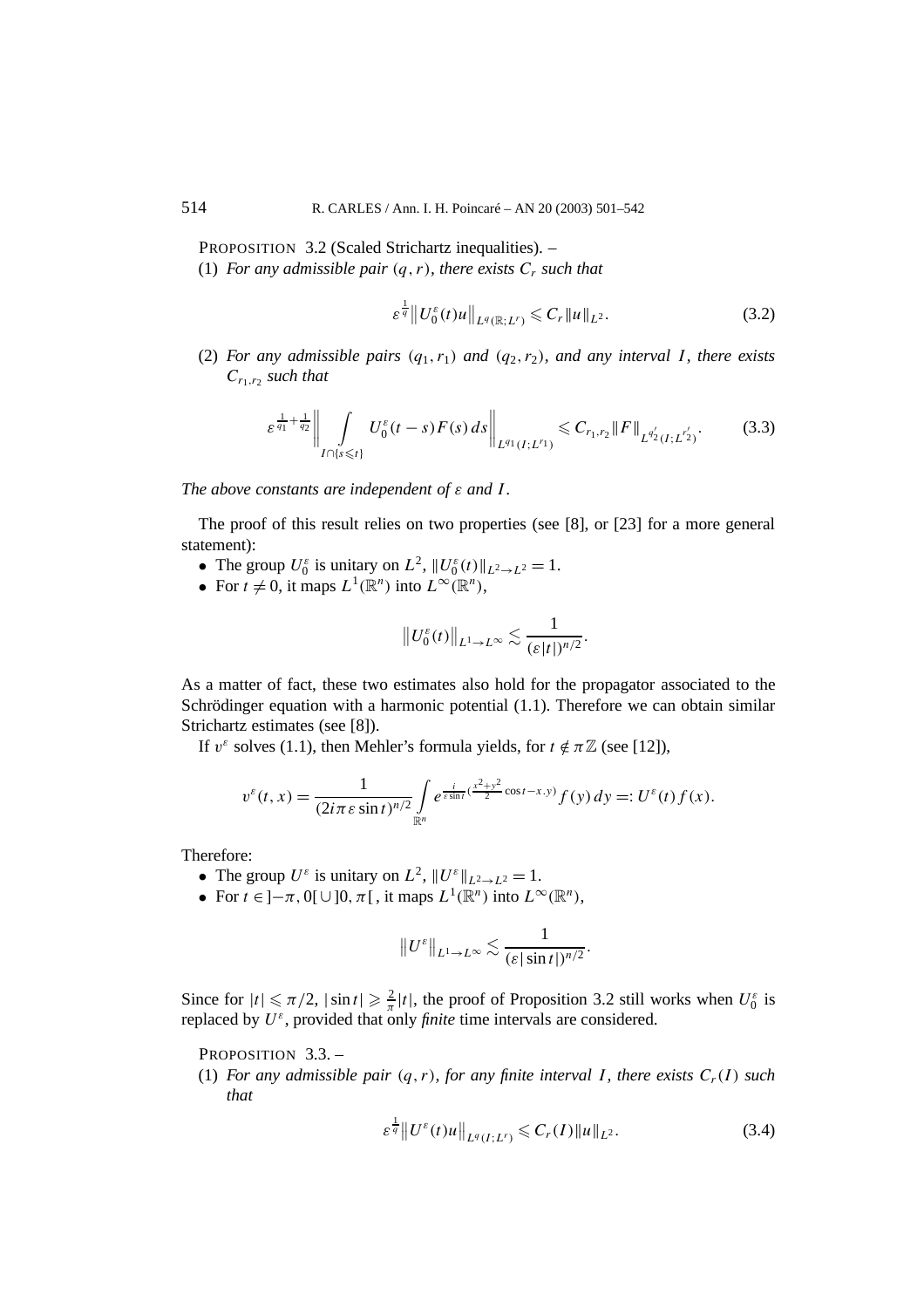(2) *For any admissible pairs*  $(q_1, r_1)$  *and*  $(q_2, r_2)$ *, and any finite interval I, there exists*  $C_{r_1,r_2}(I)$  *such that* 

$$
\varepsilon^{\frac{1}{q_1} + \frac{1}{q_2}} \bigg\| \int\limits_{I \cap \{s \leq t\}} U_0^{\varepsilon}(t-s) F(s) \, ds \bigg\|_{L^{q_1}(I;L^{r_1})} \leq C_{r_1,r_2}(I) \|F\|_{L^{q_2'}(I;L^{r_2'})}. \tag{3.5}
$$

*The above constants are independent of ε.*

#### **3.2. A general estimate**

We start with an algebraic lemma.

LEMMA 3.4. – *Let*  $n \ge 2$ , and assume  $\frac{2}{n+2} < \sigma < \frac{2}{n-2}$ . There exists  $q$ ,  $r$ ,  $s$  and  $k$ *satisfying*

$$
\begin{cases}\n\frac{1}{\underline{r}'} = \frac{1}{\underline{r}} + \frac{2\sigma}{\underline{s}},\\ \n\frac{1}{\underline{q}'} = \frac{1}{\underline{q}} + \frac{2\sigma}{\underline{k}},\n\end{cases} (3.6)
$$

*and the additional conditions*:

- *The pair*  $(q, r)$  *is admissible,*
- $0 < \frac{1}{k} < \delta(\underline{s}) < 1$ . *If*  $n = 1$ *, we take*  $(q, r) = (\infty, 2)$  *and*  $(k, s) = (2\sigma, \infty)$ *.*

*Proof.* – With  $\delta(\underline{s}) = 1$ , the first part of (3.6) becomes

$$
\delta(\underline{r}) = \sigma\left(\frac{n}{2} - 1\right),
$$

and this expression is less than 1 for  $\sigma < \frac{2}{n-2}$ . Still with  $\delta(\underline{s}) = 1$ , the second part of (3.6) yields

$$
\frac{2}{k} = 1 - \frac{n}{2} + \frac{1}{\sigma},
$$

which lies in [0, 2] for  $\frac{2}{n+2} < \sigma < \frac{2}{n-2}$ . By continuity, these conditions are still satisfied for  $\delta(s)$  close to 1 and  $\delta(s) < 1$ .  $\Box$ 

From now on, we assume  $n \geq 2$  and  $\frac{2}{n+2} < \sigma < \frac{2}{n-2}$ . We state a general estimate that can be applied to nonlinear Schrödinger equations with or without harmonic potential. Let  $\mathcal{U}^{\varepsilon}(t)$  be a group for which Proposition 3.3 holds (typically,  $U^{\varepsilon}_0$  or  $U^{\varepsilon}$  in our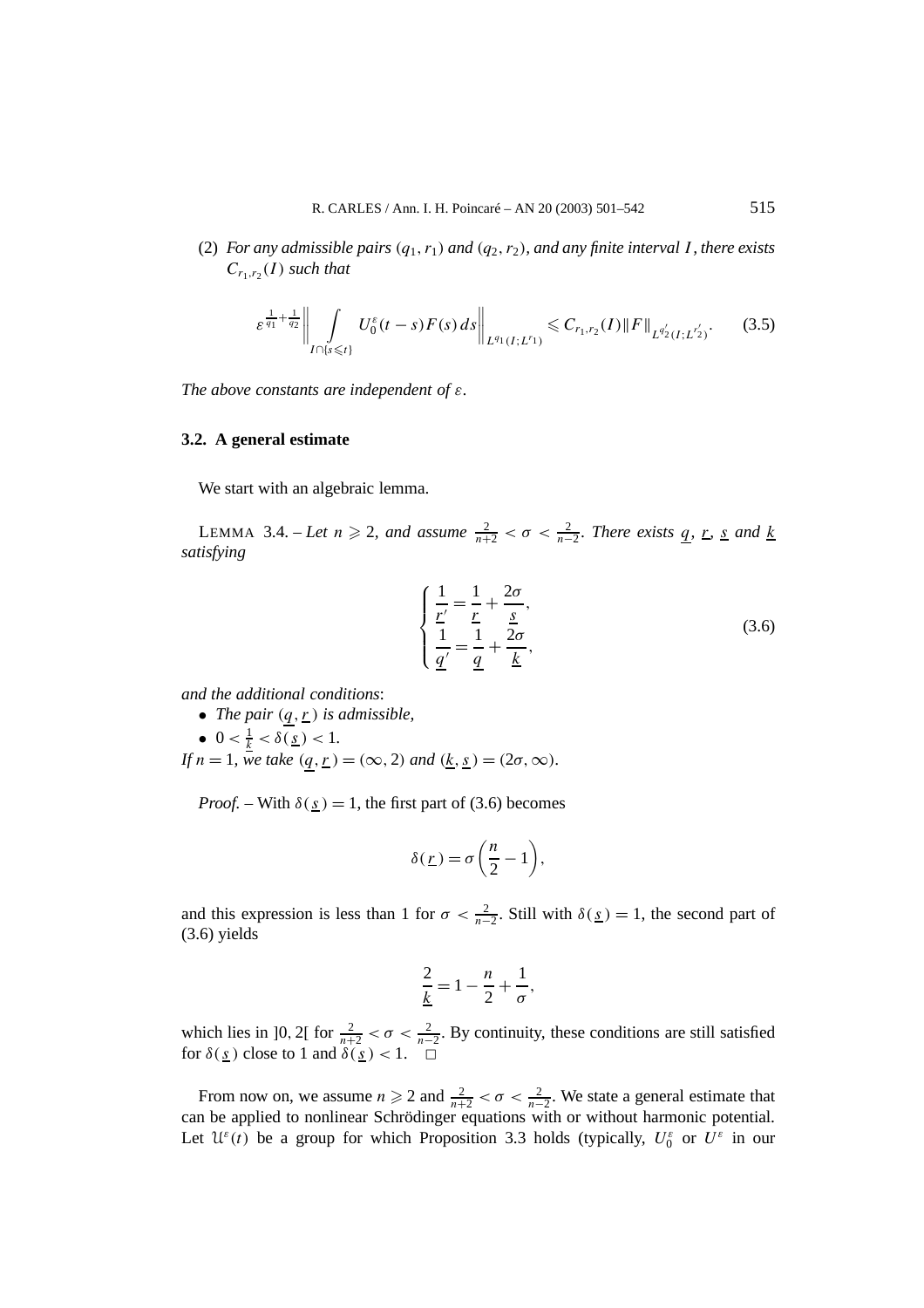situation). We seek a general estimate for the integral equation,

$$
u^{\varepsilon}(t) = \mathcal{U}^{\varepsilon}(t - t_0)u_0^{\varepsilon} - i\varepsilon^{n\sigma - 1} \int_{t_0}^t \mathcal{U}^{\varepsilon}(t - s) F^{\varepsilon}(u^{\varepsilon})(s) ds
$$

$$
- i\varepsilon^{-1} \int_{t_0}^t \mathcal{U}^{\varepsilon}(t - s) h^{\varepsilon}(s) ds.
$$
(3.7)

This equation generalizes the Duhamel formula for Eq. (1.4),

- to the case of the same equation without potential (take  $U_0^{\varepsilon}$  in place of  $U^{\varepsilon}$ ),
- to the case of any initial time and any initial data  $(u_0^{\varepsilon})$  and  $t_0$  are general),
- to the possibility of having a nonlinear term which is not a power,  $F^{\varepsilon}(u^{\varepsilon})$ ,
- to the possibility of having a source term,  $h^{\varepsilon}$ .

PROPOSITION 3.5. – Let  $t_1 > t_0$ , with  $|t_1 - t_0| \leq \pi$ . Assume that there exists a *constant C independent of t and*  $\varepsilon$  *such that for*  $t_0 \leq t \leq t_1$ *,* 

$$
\left\|F^{\varepsilon}(u^{\varepsilon})(t)\right\|_{L_{x}^{L'}} \leq \frac{C}{\left(|\cos t| + \varepsilon\right)^{2\sigma\delta(\underline{s})}}\left\|u^{\varepsilon}(t)\right\|_{L_{x}^{L}},\tag{3.8}
$$

*and define*

$$
A^{\varepsilon}(t_0,t_1):=\bigg(\int\limits_{t_0}^{t_1}\frac{dt}{(|\cos t|+\varepsilon)^{\underline{k}\delta(\underline{s})}}\bigg)^{2\sigma/\underline{k}}.
$$

*Then there exist*  $C^*$  *independent of*  $\varepsilon$ *,*  $t_0$  *and*  $t_1$  *such that for any admissible pair*  $(q, r)$ *,* 

$$
||u^{\varepsilon}||_{L^{\underline{q}}(t_0,t_1;L^{\underline{r}})} \leq C^{*}\varepsilon^{-1/\underline{q}}||u^{\varepsilon}_{0}||_{L^{2}} + C_{\underline{q},q}\varepsilon^{-1-\frac{1}{\underline{q}}-\frac{1}{q}}||h^{\varepsilon}||_{L^{q'}(t_0,t_1;L^{r'})} + C^{*}\varepsilon^{2\sigma(\delta(\underline{s})-\frac{1}{\underline{k}})}A^{\varepsilon}(t_0,t_1)||u^{\varepsilon}||_{L^{\underline{q}}(t_0,t_1;L^{r})}.
$$
\n(3.9)

We will rather use the following corollary,

COROLLARY 3.6. – *Suppose the assumptions of Proposition* 3.5 *are satisfied. Assume moreover that*  $C^* \varepsilon^{2\sigma(\delta(\underline{s})-\frac{1}{k})} A^{\varepsilon}(t_0,t_1) \leqslant 1/2$ , which holds in either of the two *cases,*

•  $0 \leq t_0 \leq t_1 \leq \frac{\pi}{2} - \Lambda \varepsilon$ , with  $\Lambda \geq \Lambda_0$  sufficiently large,

•  $t_0, t_1 \in [\frac{\pi}{2} - \Lambda \varepsilon, \frac{\pi}{2} + \Lambda \varepsilon]$ , with  $\frac{t_1 - t_0}{\varepsilon} \leq \eta$  sufficiently small.

*Then*

$$
\|u^{\varepsilon}\|_{L^{\infty}(t_0,t_1;L^2)} \leq C \|u_0^{\varepsilon}\|_{L^2} + C_{\underline{q},q} \varepsilon^{-1-\frac{1}{q}} \|h^{\varepsilon}\|_{L^{q'}(t_0,t_1;L^{r'})}.
$$
 (3.10)

*Proof of Proposition* 3.5*. –* Apply Strichartz inequalities (3.4) and (3.5) to (3.7) with  $q_1 = q, r_1 = r$ , and  $q_2 = q, r_2 = r$  for the term with  $F^{\varepsilon}(u^{\varepsilon}), q_2 = q, r_2 = r$  for the term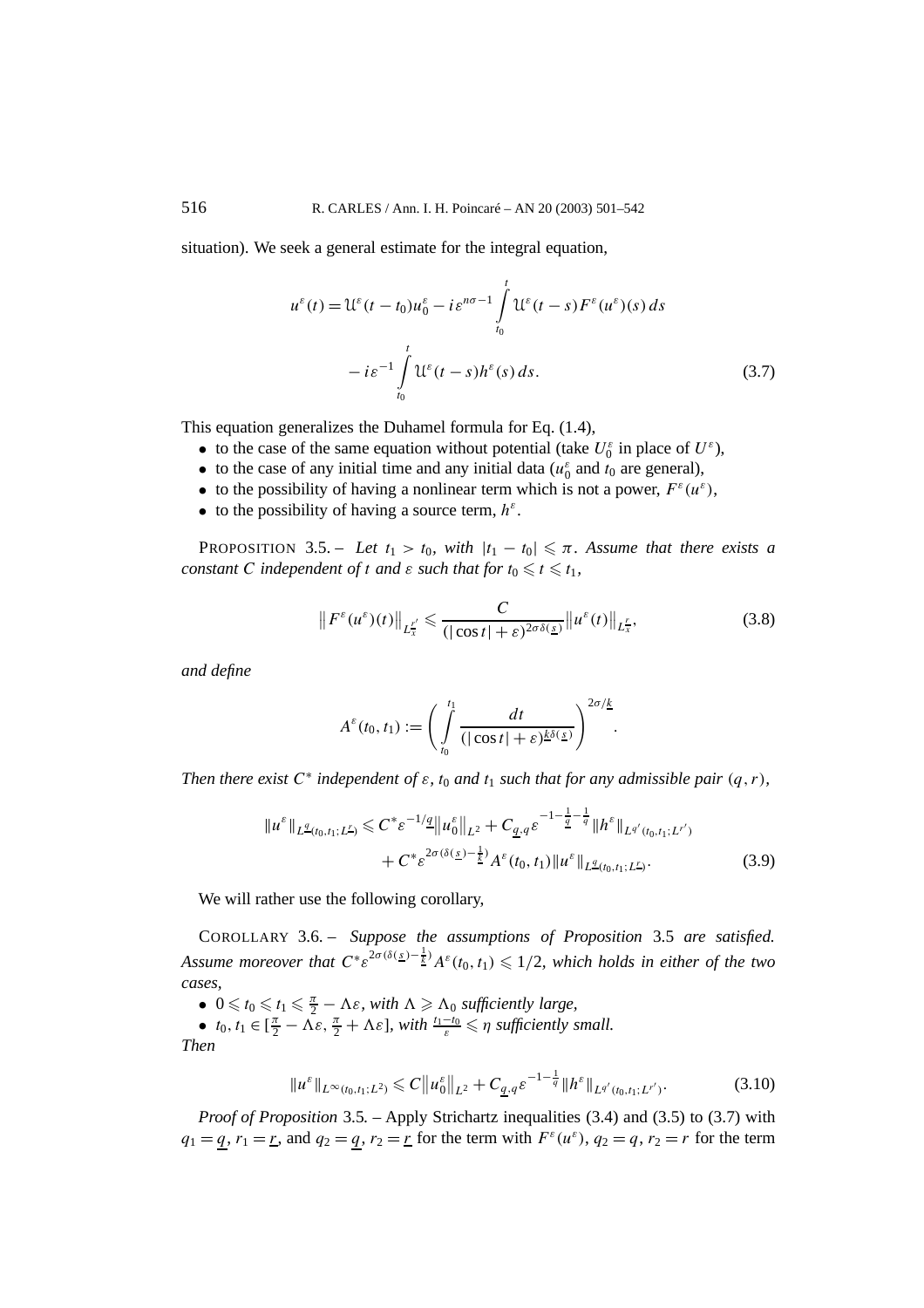with *h<sup>ε</sup>*, it yields

$$
\|u^{\varepsilon}\|_{L^{\underline{q}}(t_0,t_1;L^{\underline{r}})} \leq C\varepsilon^{-1/\underline{q}} \|u^{\varepsilon}_{0}\|_{L^{2}} + C_{\underline{q},q} \varepsilon^{-1-\frac{1}{\underline{q}}-\frac{1}{q}} \|h^{\varepsilon}\|_{L^{q'}(t_0,t_1;L^{r'})} + C\varepsilon^{n\sigma-1-\frac{2}{\underline{q}}} \|F^{\varepsilon}(u^{\varepsilon})\|_{L^{\underline{q}'}(t_0,t_1;L^{r'})}.
$$

Then estimate the space norm of the last term by (3.8) and apply Hölder inequality in time, thanks to (3.6), it yields (3.9).  $\Box$ 

*Proof of Corollary* 3.6. – The additional assumption implies that the last term in (3.9) can be "absorbed" by the left-hand side, up to doubling the constants,

$$
\|u^{\varepsilon}\|_{L^{q}(t_0,t_1;L^{r})} \leqslant C\varepsilon^{-1/q}\|u^{\varepsilon}_{0}\|_{L^{2}} + C\varepsilon^{-1-\frac{1}{q}-\frac{1}{q}}\|h^{\varepsilon}\|_{L^{q'}(t_0,t_1;L^{r'})}.
$$
 (3.11)

Now apply Strichartz inequalities (3.4) and (3.5) to (3.7) again, but with  $q_1 = \infty$ ,  $r_1 = 2$ , and  $q_2 = q$ ,  $r_2 = r$  for the term with  $F^{\varepsilon}(u^{\varepsilon})$ ,  $q_2 = q$ ,  $r_2 = r$  for the term with  $h^{\varepsilon}$ . It yields

$$
\|u^{\varepsilon}\|_{L^{\infty}(t_0,t_1;L^2)} \leq C \|u_0^{\varepsilon}\|_{L^2} + C \varepsilon^{-1-\frac{1}{q}} \|h^{\varepsilon}\|_{L^{q'}(t_0,t_1;L^{r'})} + C \varepsilon^{n\sigma-1-\frac{1}{q}} \|F^{\varepsilon}(u^{\varepsilon})\|_{L^{\underline{q}'}(t_0,t_1;L^{r'})}.
$$

Like before,

$$
\varepsilon^{n\sigma-1-\frac{1}{2}}\|F^{\varepsilon}(u^{\varepsilon})\|_{L^{\underline{q}'}(t_0,t_1;L^{L'})}\leqslant C\varepsilon^{\frac{1}{\underline{q}}} \varepsilon^{2\sigma(\delta(\underline{s})-\frac{1}{\underline{k}})}A^{\varepsilon}(t_0,t_1)\|u^{\varepsilon}\|_{L^{\underline{q}}(t_0,t_1;L^{L})}\leqslant C\varepsilon^{\frac{1}{\underline{q}}} \|u^{\varepsilon}\|_{L^{\underline{q}}(t_0,t_1;L^{L})},
$$

and the corollary follows from  $(3.11)$ .  $\Box$ 

# **3.3. Existence results**

Local existence in  $\Sigma$  stems from the well-known case of the nonlinear Schrödinger equation (1.7), once we noticed that the operators  $H^{\varepsilon}$  and  $J^{\varepsilon}$  are the exact substitutes for the usual operators  $\varepsilon \nabla$  and  $\frac{x}{\varepsilon} + i(t - \frac{\overline{\pi}}{2})\nabla$ , by Lemma 2.2. Duhamel's formula for (1.4) writes

$$
u^{\varepsilon}(t) = U^{\varepsilon}(t)\left(f + r^{\varepsilon}\right) - i\varepsilon^{n\sigma - 1} \int_{0}^{t} U^{\varepsilon}(t - s)\left(|u^{\varepsilon}|^{2\sigma} u^{\varepsilon}\right)(s) ds. \tag{3.12}
$$

Replacing  $U^{\varepsilon}$  with  $U^{\varepsilon}_0$  would yield the Duhamel's formula for the same equation with no harmonic potential. From the above remark (the essential point is that  $H^{\varepsilon}$  and  $J^{\varepsilon}$ commute with  $U^{\varepsilon}$ ) and the fact that the same Strichartz inequalities hold for  $U^{\varepsilon}$  and  $U^{\varepsilon}_0$ when time is bounded, local existence is actually a byproduct of the existence theory for  $(1.4)$  (which relies essentially on the results of Section 3.2, see [22,8,16,17]). For  $(q_0, r_0)$ admissible, introduce the spaces

$$
Y_{r_0}^{\varepsilon}(I) = \{u^{\varepsilon} \in C(I, \Sigma), u^{\varepsilon}, H^{\varepsilon}u^{\varepsilon}, J^{\varepsilon}u^{\varepsilon} \in L_{\text{loc}}^{q_0}(I, L_x^{r_0})\},\
$$
  

$$
Y^{\varepsilon}(I) = \{u^{\varepsilon} \in C(I, \Sigma), \forall (q, r) \text{ admissible}, u^{\varepsilon}, H^{\varepsilon}u^{\varepsilon}, J^{\varepsilon}u^{\varepsilon} \in L_{\text{loc}}^{q}(I, L_x^{r})\}.
$$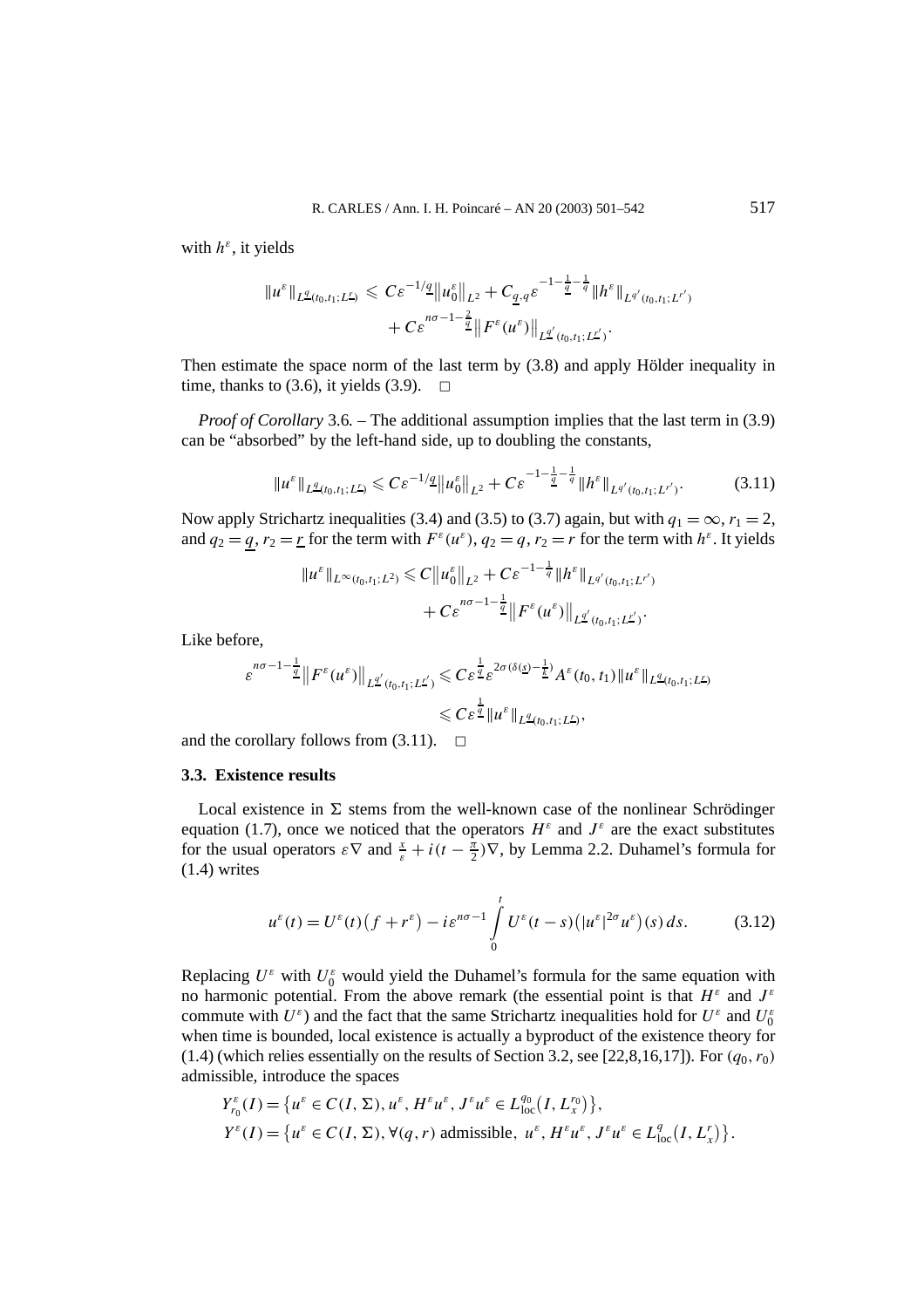PROPOSITION 3.7. – *Fix*  $\varepsilon \in ]0,1]$ *, and let*  $f, r^{\varepsilon} \in \Sigma$ *. There exists*  $t^{\varepsilon} > 0$  *such that* (1.4) *has a unique solution*  $u^{\varepsilon} \in Y^{\varepsilon}_{2\sigma+2}(0, t^{\varepsilon})$ *. Moreover, this solution belongs to*  $Y^{\varepsilon}(0, t^{\varepsilon})$ *. The same result holds for Eq.* (1.6) *and for any initial time.* 

We can take  $t^{\varepsilon} = +\infty$  when the nonlinearity is defocusing (Eq. (1.4)), thanks to the conservations of mass and energy,

$$
\|u^{\varepsilon}(t)\|_{L^{2}} = \|u^{\varepsilon}(0)\|_{L^{2}} = O(1),
$$
\n(3.13)

$$
E^{\varepsilon}(t) := \frac{1}{2} ||\varepsilon \nabla_{x} u^{\varepsilon}(t)||_{L^{2}}^{2} + \int_{\mathbb{R}^{n}} V(x) |u^{\varepsilon}(t, x)|^{2} dx + \frac{\varepsilon^{n\sigma}}{\sigma + 1} ||u^{\varepsilon}(t)||_{L^{2\sigma+2}}^{2\sigma+2}
$$
  
=  $E^{\varepsilon}(0) = O(1).$  (3.14)

The conservation of energy provides an a priori estimate for  $H^{\varepsilon}u^{\varepsilon}$  and  $J^{\varepsilon}u^{\varepsilon}$  thanks to the identity,

$$
\forall t, x, \ \left| H^{\varepsilon}(t) u^{\varepsilon}(t, x) \right|^2 + \varepsilon^2 \left| J^{\varepsilon}(t) u^{\varepsilon}(t, x) \right|^2 = x^2 \left| u^{\varepsilon}(t, x) \right|^2 + \left| \varepsilon \nabla_x u^{\varepsilon}(t, x) \right|^2. \tag{3.15}
$$

PROPOSITION 3.8. – *Fix*  $\varepsilon \in [0, 1]$  *and let*  $f, r^{\varepsilon} \in \Sigma$ . *Then* (1.4) *has a unique solution*  $u^{\varepsilon} \in Y^{\varepsilon}(\mathbb{R})$  *and there exists C such that for any*  $t \ge 0$  *and any*  $\varepsilon \in [0, 1]$ *,* 

$$
\|u^{\varepsilon}(t)\|_{L^{2}} + \|\varepsilon \nabla_{x} u^{\varepsilon}(t)\|_{L^{2}_{x}} + \|x u^{\varepsilon}(t,x)\|_{L^{2}_{x}} \leq C.
$$
 (3.16)

# **3.4. Propagation before the focus**

Before the focus, we take as an approximate solution the solution of the linear problem, that is,  $v^{\varepsilon}$  defined by (1.1).

Notice that from Proposition 2.3, we know the asymptotic behavior of  $v^{\varepsilon}$  before the focus. We prove that in the very same region,  $v^{\varepsilon}$  is a good approximation of the nonlinear problem.

PROPOSITION 3.9. – *Assume*  $f, r^{\varepsilon} \in \Sigma$ . *Then* 

$$
\limsup_{\varepsilon \to 0} \sup_{0 \leqslant t \leqslant \frac{\pi}{2} - \Lambda \varepsilon} \left\| A^{\varepsilon}(t) \left( u^{\varepsilon}(t) - v^{\varepsilon}(t) \right) \right\|_{L^{2}} \underset{\Lambda \to +\infty}{\longrightarrow} 0,
$$

*where*  $A^{\varepsilon}(t)$  *is either of the operators* Id,  $J^{\varepsilon}(t)$  *or*  $H^{\varepsilon}(t)$ *.* 

*Proof.* – Define the remainder  $w^{\varepsilon} = u^{\varepsilon} - v^{\varepsilon}$ . It solves

$$
\begin{cases} i\varepsilon \partial_t w^\varepsilon + \frac{1}{2}\varepsilon^2 \Delta w^\varepsilon = V(x)w^\varepsilon + \varepsilon^{n\sigma} |u^\varepsilon|^{2\sigma} u^\varepsilon, \\ w_{|t=0}^\varepsilon = r^\varepsilon. \end{cases}
$$

From Duhamel's principle, this writes,

$$
w^{\varepsilon}(t) = U^{\varepsilon}(t)r^{\varepsilon} - i\varepsilon^{n\sigma-1} \int_{0}^{t} U^{\varepsilon}(t-s) (|u^{\varepsilon}|^{2\sigma} u^{\varepsilon})(s) ds.
$$
 (3.17)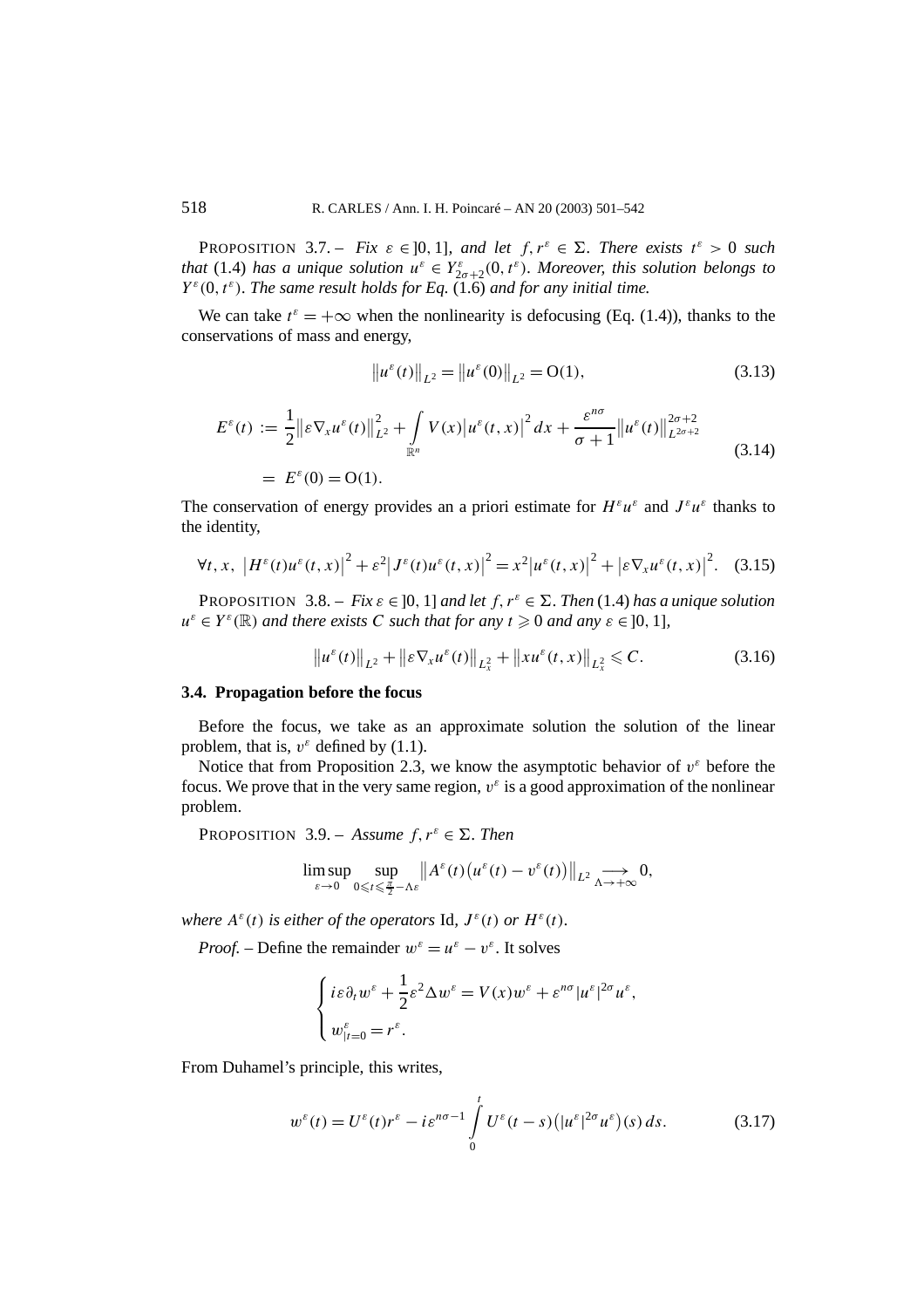Since  $v^{\varepsilon}$  solves the linear equation (1.1), so does  $J^{\varepsilon}(t)v^{\varepsilon}$ , and

$$
\|v^{\varepsilon}(t)\|_{L^{2}} = \|f\|_{L^{2}}, \qquad \|J^{\varepsilon}(t)v^{\varepsilon}\|_{L^{2}} = \|\nabla f\|_{L^{2}}.
$$

From Sobolev inequality (2.16),

$$
\|v^{\varepsilon}(t)\|_{L^{\underline{s}}}\leqslant \frac{C}{|\cos t|^{\delta(\underline{s})}}\|f\|_{L^2}^{1-\delta(\underline{s})}\|\nabla f\|_{L^2}^{\delta(\underline{s})}.
$$

Therefore there exists  $C_0$  such that

$$
\|v^{\varepsilon}(t)\|_{L^{\underline{s}}} \leqslant \frac{C_0}{|\cos t|^{\delta(\underline{s})}}.
$$
\n(3.18)

From Sobolev inequality, for  $\varepsilon$  sufficiently small,  $||w^{\varepsilon}(0)||_{L^{\underline{s}}} < C_0$ . From Proposition 3.8, for fixed  $\varepsilon > 0$ ,  $u^{\varepsilon} \in C(\mathbb{R}, \Sigma)$ , and the same obviously holds for  $v^{\varepsilon}$ . Therefore, there exists  $t^{\varepsilon} > 0$  such that

$$
\left\|w^{\varepsilon}(t)\right\|_{L^{\underline{s}}}\leqslant \frac{C_{0}}{|\cos t|^{\delta(\underline{s})}},\tag{3.19}
$$

for any  $t \in [0, t^{\varepsilon}]$ . So long as (3.19) holds, we have

$$
\left\|u^{\varepsilon}(t)\right\|_{L^{\underline{s}}}\leqslant \frac{2C_0}{|\cos t|^{\delta(\underline{s})}},
$$

and we can apply Proposition 3.5. Indeed, take  $\mathcal{U}^{\varepsilon} = U^{\varepsilon}$ ,  $h^{\varepsilon} = \varepsilon^{n\sigma} |u^{\varepsilon}|^{2\sigma} v^{\varepsilon}$  and  $F^{\varepsilon}(w^{\varepsilon}) = |u^{\varepsilon}|^{2\sigma} w^{\varepsilon}$ . From Hölder inequality and the above estimate,

$$
\left\|F^{\varepsilon}(w^{\varepsilon})(t)\right\|_{L^{\underline{r}'}} \leqslant \left\|u^{\varepsilon}(t)\right\|_{L^{\underline{s}}}^{2\sigma}\left\|w^{\varepsilon}(t)\right\|_{L^{\underline{r}}} \leqslant \frac{(2C_0)^{2\sigma}}{(|\cos t|)^{2\sigma\delta(\underline{s})}}\left\|w^{\varepsilon}(t)\right\|_{L^{\underline{r}}}.
$$

Assume (3.19) holds for  $0 \le t \le T$ . If  $0 \le t \le T \le \frac{\pi}{2} - \Lambda \varepsilon$ , then  $\varepsilon \le \cos t$ , and the above estimate shows that  $F^{\varepsilon}$  satisfies assumption (3.8).

From Corollary 3.6, if  $\Lambda$  is sufficiently large, then for  $0 \le t \le T \le \frac{\pi}{2} - \Lambda \varepsilon$ , and for any *(q, r)* admissible,

$$
||w^{\varepsilon}||_{L^{\infty}(0,T;L^{2})} \leq C||r^{\varepsilon}||_{L^{2}} + C\varepsilon^{n\sigma-1-\frac{1}{q}}|||u^{\varepsilon}|^{2\sigma}v^{\varepsilon}||_{L^{q'}(0,T;L^{r'})}.
$$

Taking  $(q, r) = (q, r)$  yields, from Hölder inequality,

$$
\left\||u^{\varepsilon}|^{2\sigma}v^{\varepsilon}\right\|_{L^{\underline{q}'}(0,T;L^{L'})}\leqslant\|u^{\varepsilon}\|_{L^{\underline{k}}(0,T;L^{\underline{s}})}^{2\sigma}\|v^{\varepsilon}\|_{L^{\underline{q}}(0,T;L^{L})}.
$$

The first term of the right-hand side is estimated through (3.18) and (3.19). The last term is estimated the same way, for (3.18) still holds when replacing *s* with *r*. Therefore,

$$
\left\||u^{\varepsilon}|^{2\sigma}v^{\varepsilon}\right\|_{L^{\underline{q}'}(0,T;L^{L'})}\leqslant\frac{C}{(\frac{\pi}{2}-T)^{n\sigma-1-\frac{1}{\underline{q}}}},
$$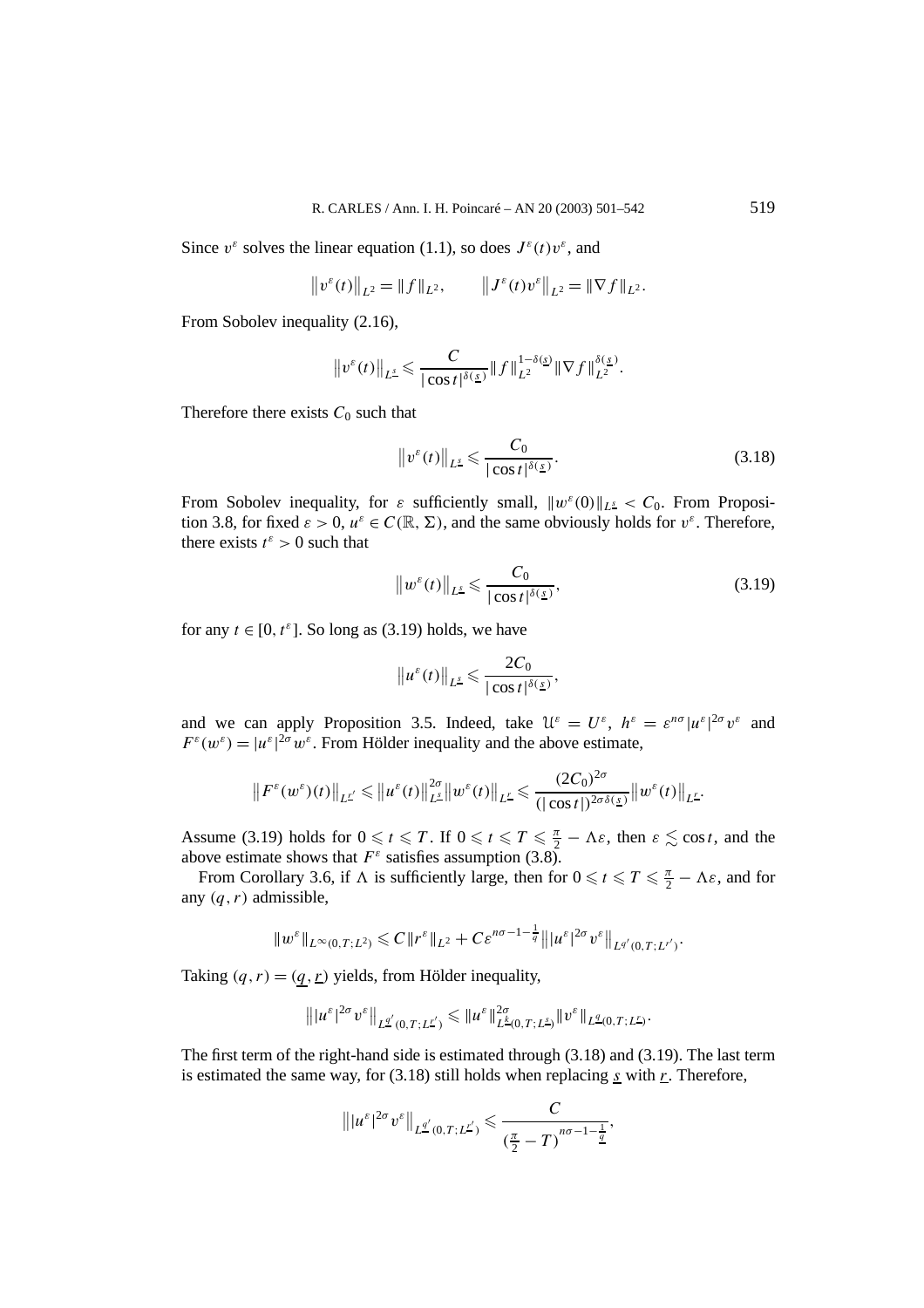and

$$
||w^{\varepsilon}||_{L^{\infty}(0,T;L^{2})} \leq C||r^{\varepsilon}||_{L^{2}} + C\left(\frac{\varepsilon}{\frac{\pi}{2}-T}\right)^{n\sigma-1-\frac{1}{\frac{q}{2}}}.
$$
\n(3.20)

Now apply the operator  $J^{\varepsilon}$  to (3.17). Since  $J^{\varepsilon}$  and  $U^{\varepsilon}$  commute, it yields,

$$
J^{\varepsilon}(t)w^{\varepsilon}=U^{\varepsilon}(t)J^{\varepsilon}(0)r^{\varepsilon}-i\varepsilon^{n\sigma-1}\int_{0}^{t}U^{\varepsilon}(t-s)J^{\varepsilon}(s)(|u^{\varepsilon}|^{2\sigma}u^{\varepsilon})(s) ds.
$$

Because  $J^{\varepsilon}$  acts on this nonlinear like a derivative, we have an equation which is very similar to (3.17), with  $w^{\varepsilon}$  replaced by  $J^{\varepsilon}w^{\varepsilon}$  and  $r^{\varepsilon}$  replaced by  $-i\nabla r^{\varepsilon}$ . Therefore the same computation as above yields

$$
\|J^{\varepsilon}w^{\varepsilon}\|_{L^{\infty}(0,T;L^{2})} \leqslant C\|\nabla r^{\varepsilon}\|_{L^{2}} + C\left(\frac{\varepsilon}{\frac{\pi}{2}-T}\right)^{n\sigma-1-\frac{1}{2}}.\tag{3.21}
$$

Combining  $(3.20)$  and  $(3.21)$  yields, along with  $(2.16)$ ,

$$
\forall t \in [0, T], \quad \left\|w^{\varepsilon}(t)\right\|_{L^{\underline{s}}}\leqslant \frac{C}{|\cos t|^{\delta(\underline{s})}}\bigg(\|r^{\varepsilon}\|_{H^1}+\bigg(\frac{\varepsilon}{\frac{\pi}{2}-t}\bigg)^{n\sigma-1-\frac{1}{\underline{q}}}\bigg).
$$

Therefore, choosing  $\varepsilon$  sufficiently small and  $\Lambda$  sufficiently large, we deduce that we can take  $T = \frac{\pi}{2} - \Lambda \varepsilon$ . This yields Proposition 3.9 for  $A^{\varepsilon} = \text{Id}$  and  $J^{\varepsilon}$ . The case  $A^{\varepsilon} = H^{\varepsilon}$  is now straightforward.  $\Box$ 

# **3.5. Matching linear and nonlinear regimes**

When time approaches  $\pi/2$ , the nonlinear term cannot be neglected. On the other hand, since the solution tends to concentrate at the origin, the potential becomes negligible. It is then natural to seek an approximate solution  $\tilde{v}^{\varepsilon}$  that solves

$$
i\varepsilon \partial_t \tilde{v}^\varepsilon + \frac{1}{2}\varepsilon^2 \Delta \tilde{v}^\varepsilon = \varepsilon^{n\sigma} |\tilde{v}^\varepsilon|^{2\sigma} \tilde{v}^\varepsilon.
$$

The question that arises naturally is, how can we match  $\tilde{v}^{\varepsilon}$  and  $v^{\varepsilon}$ ? With the results of [5] in mind, we can expect that  $\tilde{v}^{\varepsilon}$  is exactly a concentrating profile,

$$
\tilde{v}^{\varepsilon}(t,x) = \frac{1}{\varepsilon^{n/2}} \psi\left(\frac{t - \frac{\pi}{2}}{\varepsilon}, \frac{x}{\varepsilon}\right).
$$
\n(3.22)

The function  $\psi$  must be defined to match the solution  $u^{\varepsilon}$ , or one of its approximations  $v^{\varepsilon}$ or  $v_{app}^{\varepsilon}$ , when  $t = \pi/2 - \Lambda \varepsilon$ , for  $\Lambda$  sufficiently large. Notice that this problem was already encountered by Bahouri and Gérard in [3] (see also [1], Gallagher and Gérard [15]). We prove that for  $\Lambda > 0$  sufficiently large, the propagation for  $\pi/2 - \Lambda \varepsilon \leq \pi/2 + \Lambda \varepsilon$  is described by  $\tilde{v}^ε$ .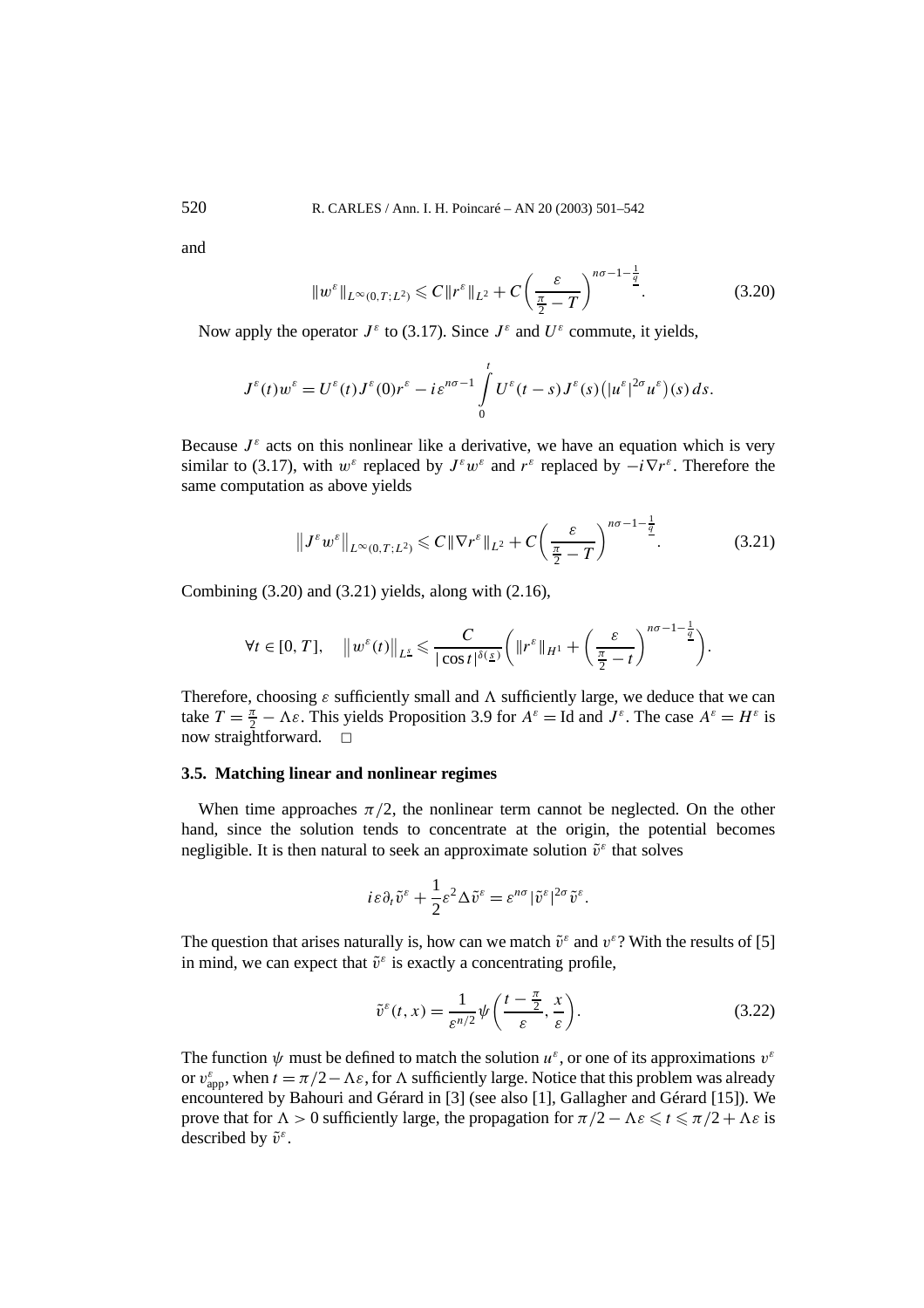Write  $t_*^{\varepsilon} = \pi/2 - \Lambda \varepsilon$ , and assume from now on that  $\Lambda > 1$ . For large  $\Lambda$ , Propositions 2.3 and 3.9 imply

$$
u^{\varepsilon}(t_{*}^{\varepsilon},x) \sim v^{\varepsilon}(t_{*}^{\varepsilon},x) \sim v_{\text{app}}^{\varepsilon}(t_{*}^{\varepsilon},x) = \frac{1}{(\sin(\Lambda \varepsilon))^{n/2}} f\left(\frac{x}{\sin(\Lambda \varepsilon)}\right) e^{-i\frac{x^{2}}{2\varepsilon \tan(\Lambda \varepsilon)}}.
$$

For  $\Lambda \varepsilon$  close to zero, the following approximation is expected,

$$
\frac{1}{(\sin(\Lambda \varepsilon))^{n/2}} f\left(\frac{x}{\sin(\Lambda \varepsilon)}\right) e^{-i\frac{x^2}{2\varepsilon \tan(\Lambda \varepsilon)}} \sim \frac{1}{(\Lambda \varepsilon)^{n/2}} f\left(\frac{x}{\Lambda \varepsilon}\right) e^{-i\frac{x^2}{2\varepsilon(\Lambda \varepsilon)}}.
$$

We prove that this approximation is correct in Lemma 3.13 below. From  $(3.22)$ , this should also be close to

$$
\frac{1}{\varepsilon^{n/2}}\psi\bigg(-\Lambda,\frac{x}{\varepsilon}\bigg).
$$

Recall the classical result,

PROPOSITION 3.10 ([20], Theorem 1.1; [9], Theorem 4.2). – *Assume*  $ψ_$  ∈ Σ and  $\frac{2}{n+2}$  < σ <  $\frac{2}{n-2}$  *if n* ≥ 2, σ > 1 *if n* = 1*. Denote* 

$$
\sigma_0(n) := \frac{2 - n + \sqrt{n^2 + 12n + 4}}{4n}.
$$

*If*  $\sigma > \sigma_0(n)$  *or if*  $\|\psi_-\|_{\Sigma}$  *is sufficiently small, then* 

• *There exists a unique*  $\psi \in C(\mathbb{R}_t, \Sigma)$  *solution of* (1.7)*, such that* 

$$
\lim_{t \to -\infty} \left\| \psi - U_0(-t) \psi(t) \right\|_{\Sigma} = 0, \quad \text{where } U_0(t) = e^{i \frac{t}{2} \Delta}.
$$

• *There exists a unique*  $\psi_+ \in \Sigma$  *such that* 

$$
\lim_{t \to +\infty} \left\| \psi_+ - U_0(-t) \psi(t) \right\|_{\Sigma} = 0.
$$

Recall that the asymptotic state  $\psi$ <sub>−</sub> was defined in introduction by,

$$
\psi_{-} := \frac{1}{(2i\pi)^{n/2}} \hat{f},
$$

and the approximate solution (near  $t = \pi/2$ ) is given by

$$
\tilde{v}^{\varepsilon}(t,x) = \frac{1}{\varepsilon^{n/2}} \psi\left(\frac{t-\frac{\pi}{2}}{\varepsilon},\frac{x}{\varepsilon}\right).
$$

We prove,

PROPOSITION 3.11. – *Assume*  $f, r^{\varepsilon} \in \Sigma$ *. Take*  $\psi$ <sub>-</sub> *defined by* (1.8)*. Then* 

$$
\limsup_{\varepsilon\to 0}\left\|u^{\varepsilon}\left(\frac{\pi}{2}-\Lambda\varepsilon,\cdot\right)-\frac{1}{\varepsilon^{n/2}}\big(U_{0}(-\Lambda)\psi_{-}\big)\left(\frac{\cdot}{\varepsilon}\right)\right\|_{L^{2}}\underset{\Lambda\to+\infty}{\longrightarrow}0,
$$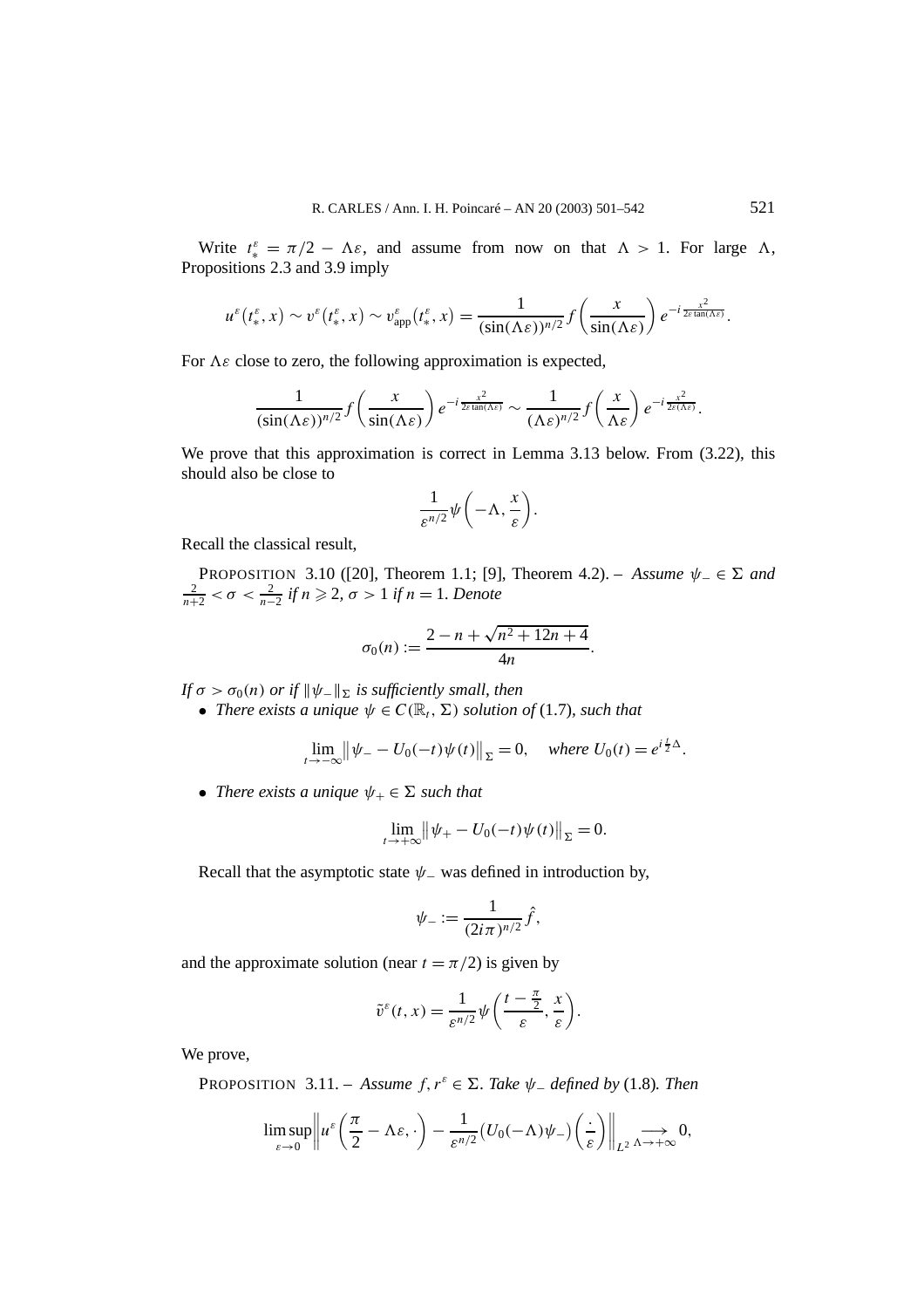*and the same holds when applying either of the operators*  $\epsilon \nabla_x$  *or*  $\frac{x}{\epsilon} - i \Lambda \epsilon \nabla_x$  *to the considered functions.*

*Proof.* – From Corollary 2.5 (from which  $v^{\varepsilon} \sim v_{app}^{\varepsilon}$ ) and Proposition 3.9 (from which  $v^{\varepsilon} \sim u^{\varepsilon}$ ).

$$
\limsup_{\varepsilon \to 0} \left\| u^{\varepsilon}\left(t_{*}^{\varepsilon}, x\right) - \frac{1}{(\sin(\Lambda \varepsilon))^{n/2}} f\left(\frac{x}{\sin(\Lambda \varepsilon)}\right) e^{-i\frac{x^{2}}{2\varepsilon \tan(\Lambda \varepsilon)}} \right\|_{L^{2}} \underset{\Lambda \to +\infty}{\longrightarrow} 0, \tag{3.23}
$$

and the same result holds when applying either of the operators  $J^{\varepsilon}(t^{\varepsilon}_{*})$  or  $H^{\varepsilon}(t^{\varepsilon}_{*})$ . Notice that applying  $J^{\varepsilon}(t^{\varepsilon}_{*})$  or  $H^{\varepsilon}(t^{\varepsilon}_{*})$  is not so different from applying  $\varepsilon \nabla_{x}$  or  $\frac{x}{\varepsilon} - i \Lambda \varepsilon \nabla_{x}$ , for when  $\Lambda \varepsilon$  goes to zero,

$$
J^{\varepsilon}\left(t_{*}^{\varepsilon}\right) \sim \frac{x}{\varepsilon} - i\,\Lambda\varepsilon\nabla_{x}, \qquad H^{\varepsilon}\left(t_{*}^{\varepsilon}\right) \sim i\varepsilon\nabla_{x}.
$$

Recall that  $t_*^{\varepsilon} = \pi/2 - \Lambda \varepsilon$ .

LEMMA 3.12. – Let  $a^{\varepsilon}(t^{\varepsilon}_{*},\cdot) \in \Sigma$  be a family of functions such that there exists  $C_{*}$ *independent of*  $\varepsilon \in [0, 1]$  *such that,* 

$$
\left\|xa^{\varepsilon}\left(t_*^{\varepsilon},x\right)\right\|_{L^2} + \left\|\varepsilon\nabla_x a^{\varepsilon}\left(t_*^{\varepsilon},x\right)\right\|_{L^2} \leqslant C_*.\tag{3.24}
$$

*Then for any*  $\Lambda > 1$ ,

$$
\limsup_{\varepsilon \to 0} \left\| \left( J^{\varepsilon}(t_{*}^{\varepsilon}) - \frac{x}{\varepsilon} + i \Lambda \varepsilon \nabla_{x} \right) a^{\varepsilon}(t_{*}^{\varepsilon}) \right\|_{L^{2}} \n= \limsup_{\varepsilon \to 0} \left\| \left( H^{\varepsilon}(t_{*}^{\varepsilon}) - i \varepsilon \nabla_{x} \right) a^{\varepsilon}(t_{*}^{\varepsilon}) \right\|_{L^{2}} = 0.
$$

*In particular, we can take*  $a^{\varepsilon} = u^{\varepsilon}$  *or*  $a^{\varepsilon} = v^{\varepsilon}_{app}$ .

*Remark*. – Lemma 3.12 has a simple geometric interpretation. Near the focus, rays of geometric optics, given by (2.4), are straightened (Fig. 2). Thus in the neighborhood of  $t = \pi/2$ , rays are almost straight lines, that is, the geometry is nearly the same as in [5]. In that case, with the natural scaling (3.22), the "good" operators are  $\epsilon \nabla_x$  and  $\frac{x}{s} + i(t - \pi/2)\nabla_x$ .

*Proof of Lemma* 3.12. – Fix  $\Lambda > 1$ .

$$
\left(J^{\varepsilon}(t_*^{\varepsilon})-\frac{x}{\varepsilon}+i\Lambda\varepsilon\nabla_x\right)a^{\varepsilon}(t_*^{\varepsilon},x)=\left((\cos(\Lambda\varepsilon)-1)\frac{x}{\varepsilon}-i(\sin(\Lambda\varepsilon)-\Lambda\varepsilon)\nabla_x\right)a^{\varepsilon}(t_*^{\varepsilon},x).
$$

Taking the  $L^2$  norm yields,

$$
\left\|\bigg(J^{\varepsilon}\big(t_{*}^{\varepsilon}\big)-\frac{x}{\varepsilon}+i\Lambda\varepsilon\nabla_{x}\bigg)a^{\varepsilon}\big(t_{*}^{\varepsilon}\big)\right\|_{L^{2}}\leqslant C(\Lambda\varepsilon)^{2}\left\|\frac{x}{\varepsilon}a^{\varepsilon}\big(t_{*}^{\varepsilon},x\big)\right\|_{L_{x}^{2}}+C(\Lambda\varepsilon)^{3}\|\nabla_{x}a^{\varepsilon}\big(t_{*}^{\varepsilon}\big)\right\|_{L_{x}^{2}}.
$$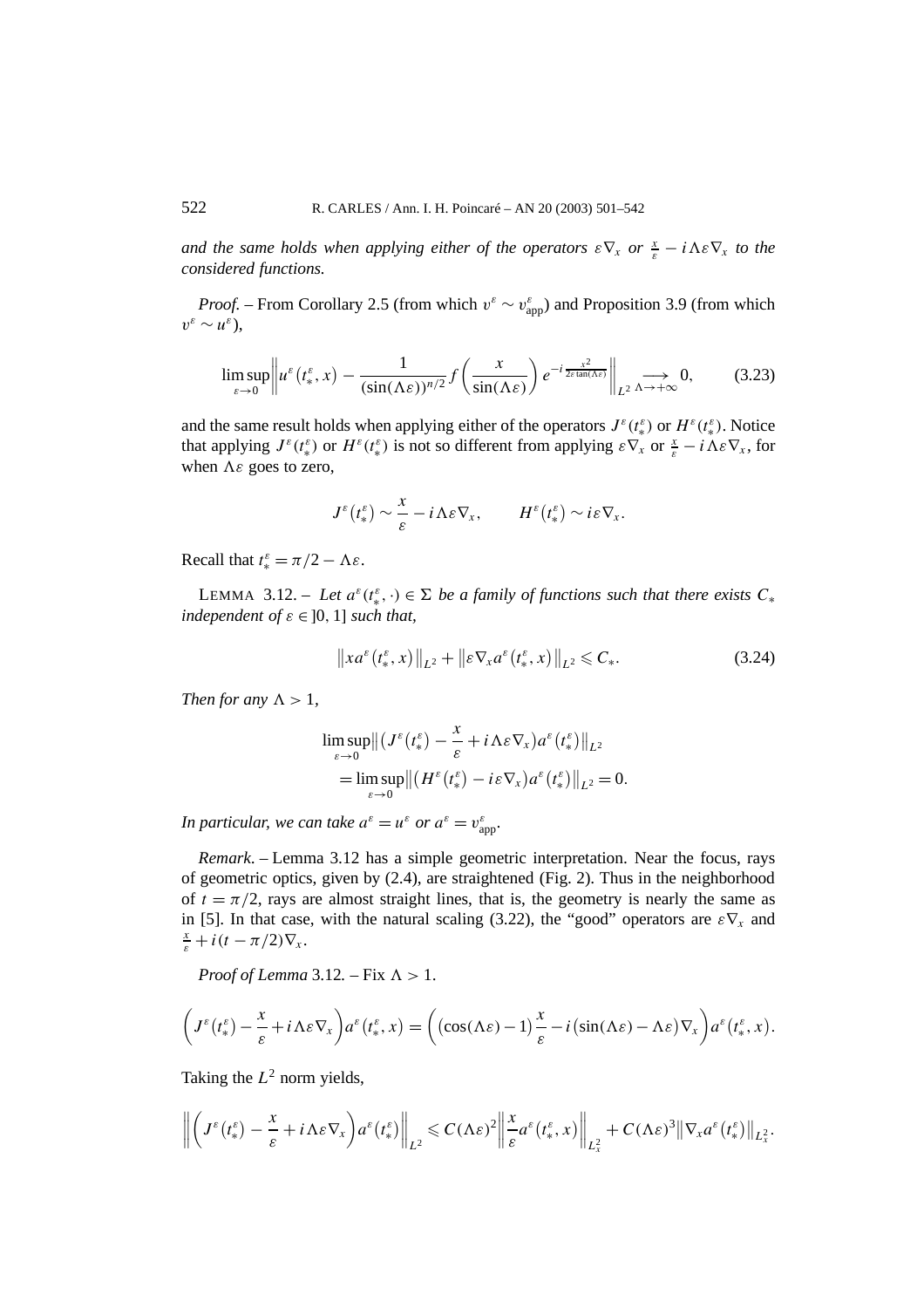

Fig. 2. Rays of geometric optics are straightened near  $t = \pi/2$ .

The assumption (3.24) (which is a consequence of (3.16) for  $u^{\varepsilon}$ , and straightforward for  $v_{app}^{\varepsilon}$ ) implies

$$
\left\|\bigg(J^{\varepsilon}\big(t_{*}^{\varepsilon}\big)-\frac{x}{\varepsilon}+i\Lambda\varepsilon\nabla_{x}\bigg)a^{\varepsilon}\big(t_{*}^{\varepsilon}\big)\right\|_{L^{2}}\leqslant C\Lambda^{2}\varepsilon+C\Lambda^{3}\varepsilon^{2},
$$

which proves the first part of the lemma. Similarly,

$$
\left\| \left( H^{\varepsilon}\big(t_{*}^{\varepsilon}\big) - i\varepsilon \nabla_{x}\right) a^{\varepsilon}\big(t_{*}^{\varepsilon}\big) \right\|_{L^{2}} \leqslant C(\Lambda \varepsilon) \left\| x a^{\varepsilon}\big(t_{*}^{\varepsilon}, x\big) \right\|_{L_{x}^{2}} + C(\Lambda \varepsilon)^{2} \left\| \varepsilon \nabla_{x} a^{\varepsilon}\big(t_{*}^{\varepsilon}\big) \right\|_{L_{x}^{2}} \leqslant C(\Lambda \varepsilon) + C(\Lambda \varepsilon)^{2}.
$$

This completes the proof of the lemma.  $\square$ 

Now we prove that in (3.23), we can replace  $sin(\Lambda \varepsilon)$  and  $tan(\Lambda \varepsilon)$  with  $\Lambda \varepsilon$  up to a small error term. Denote

$$
\tilde{v}_{\text{app}}^{\varepsilon}(t,x) = \frac{1}{(\frac{\pi}{2}-t)^{n/2}} f\left(\frac{x}{\frac{\pi}{2}-t}\right) e^{-i\frac{x^2}{2\varepsilon(\pi/2-t)}}.
$$

LEMMA 3.13. – *Assume*  $f \in \Sigma$ *. For any*  $\Lambda > 1$ *,* 

$$
\limsup_{\varepsilon \to 0} \left\| \left( v_{app}^{\varepsilon} - \tilde{v}_{app}^{\varepsilon} \right) (t_{*}^{\varepsilon}) \right\|_{L^{2}} = \limsup_{\varepsilon \to 0} \left\| \varepsilon \nabla_{x} \left( v_{app}^{\varepsilon} - \tilde{v}_{app}^{\varepsilon} \right) (t_{*}^{\varepsilon}) \right\|_{L^{2}}
$$
\n
$$
= \limsup_{\varepsilon \to 0} \left\| \left( \frac{x}{\varepsilon} - i \Lambda \varepsilon \nabla_{x} \right) \left( v_{app}^{\varepsilon} - \tilde{v}_{app}^{\varepsilon} \right) (t_{*}^{\varepsilon}) \right\|_{L^{2}} = 0.
$$

*Proof.* – Write  $\lambda = \Lambda \varepsilon$ . For fixed  $\Lambda$ ,  $\lambda$  is a small parameter when  $\varepsilon$  goes to zero, and

$$
\left(v_{\rm app}^{\varepsilon} - \tilde{v}_{\rm app}^{\varepsilon}\right)\left(t_*^{\varepsilon}, x\right) = \frac{1}{(\sin \lambda)^{n/2}} f\left(\frac{x}{\sin \lambda}\right) e^{-i\frac{x^2}{2\varepsilon \tan \lambda}} - \frac{1}{\lambda^{n/2}} f\left(\frac{x}{\lambda}\right) e^{-i\frac{x^2}{2\varepsilon \lambda}}
$$

$$
= \left(\frac{1}{(\sin \lambda)^{n/2}} f\left(\frac{x}{\sin \lambda}\right) - \frac{1}{\lambda^{n/2}} f\left(\frac{x}{\lambda}\right)\right) e^{-i\frac{x^2}{2\varepsilon \tan \lambda}}
$$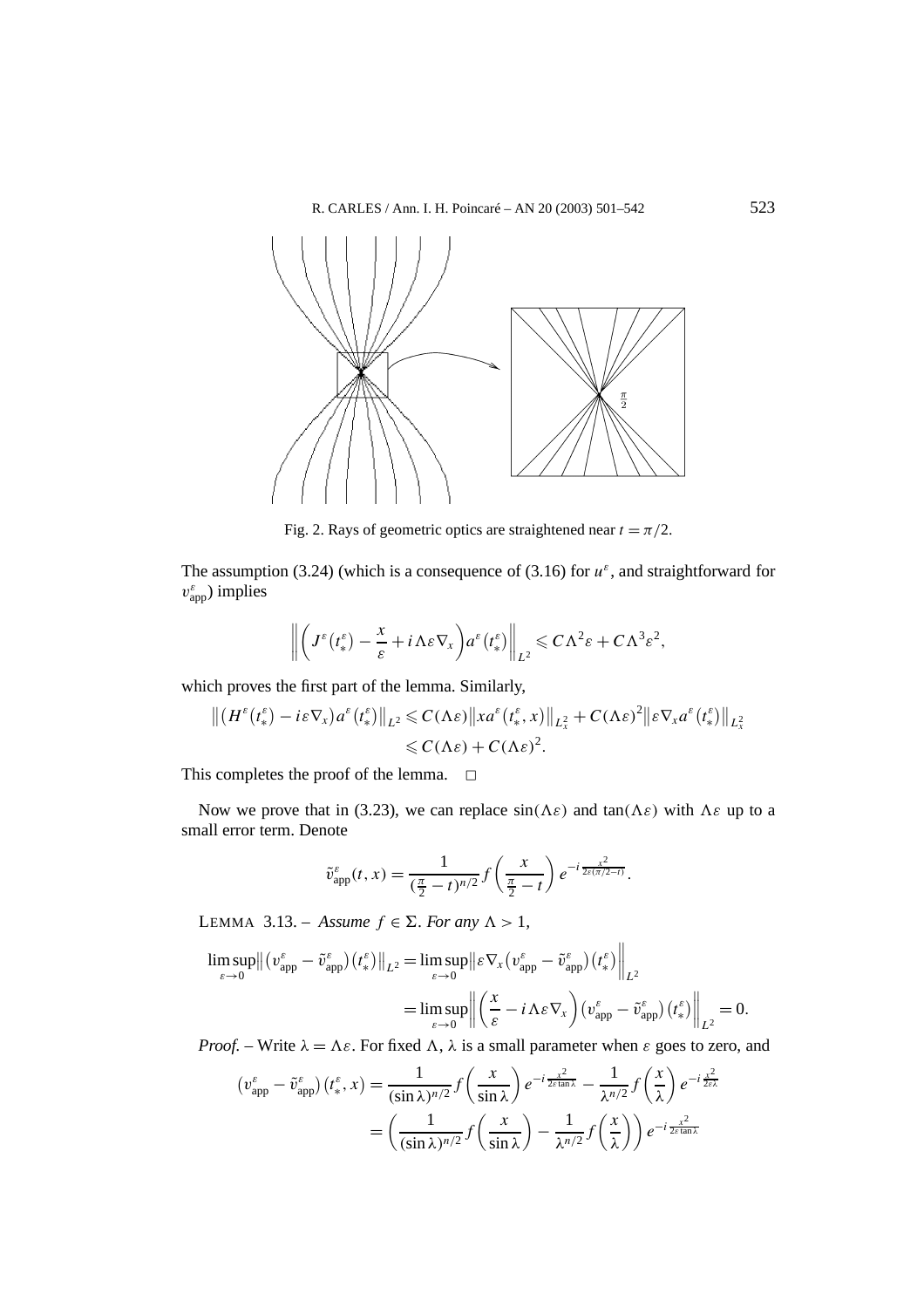524 R. CARLES / Ann. I. H. Poincaré – AN 20 (2003) 501–542

$$
+\frac{1}{\lambda^{n/2}}f\left(\frac{x}{\lambda}\right)(e^{-i\frac{x^2}{2\varepsilon\tan\lambda}}-e^{-i\frac{x^2}{2\varepsilon\lambda}}).
$$

Taking the  $L^2$  norm yields,

$$
\| (v_{app}^{\varepsilon} - \tilde{v}_{app}^{\varepsilon}) (t_{*}^{\varepsilon}) \|_{L^{2}} \leq \| \frac{1}{(\sin \lambda)^{n/2}} f\left(\frac{\cdot}{\sin \lambda}\right) - \frac{1}{\lambda^{n/2}} f\left(\frac{\cdot}{\lambda}\right) \|_{L^{2}} \n+ \| f(x) (e^{-i\frac{\lambda^{2}x^{2}}{2\varepsilon tan \lambda}} - e^{-i\frac{\lambda x^{2}}{2\varepsilon}}) \|_{L^{2}} \n\leq \| \left(\frac{1}{(\sin \lambda)^{n/2}} - \frac{1}{\lambda^{n/2}}\right) f\left(\frac{\cdot}{\sin \lambda}\right) \|_{L^{2}} \n+ \| \frac{1}{\lambda^{n/2}} \left(f\left(\frac{\cdot}{\sin \lambda}\right) - f\left(\frac{\cdot}{\lambda}\right)\right) \|_{L^{2}} \n+ \| f(x) (e^{-i\frac{x^{2}}{2\varepsilon}(\frac{\lambda^{2}}{tan \lambda} - \lambda)} - 1) \|_{L^{2}} \n\leq \| \left(\frac{\sin \lambda}{\lambda}\right)^{n/2} - 1 \| \| f \|_{L^{2}} + \| f\left(\frac{\lambda}{\sin \lambda}\right) - f(\cdot) \|_{L^{2}} \n+ \| f(x) (e^{-i\frac{x^{2}}{2\varepsilon}(\frac{\lambda^{2}}{tan \lambda} - \lambda)} - 1) \|_{L^{2}}.
$$

The first term of the right-hand side clearly goes to zero with *λ*. So does the second one: if  $f \in C_0^{\infty}(\mathbb{R})$ , it is  $O(\lambda^2)$ , and by density, it is  $o(1)$  when  $\lambda$  goes to zero for any  $f \in L^2$ . Recalling that  $\lambda = \Lambda \varepsilon$ , we have

$$
\frac{1}{\varepsilon}\left(\frac{\lambda^2}{\tan\lambda}-\lambda\right)=\Lambda\left(\frac{\lambda}{\tan\lambda}-1\right).
$$

Thus, for any *fixed*  $\Lambda > 1$ , this term goes to zero when *ε* goes to zero. Therefore, from dominated convergence, for any fixed  $\Lambda > 1$ ,

$$
\limsup_{\varepsilon\to 0}||f(x)(e^{-i\frac{x^2}{2\varepsilon}(\frac{\lambda^2}{\tan\lambda}-\lambda)}-1)||_{L^2}=0.
$$

Computations for  $\|\varepsilon \nabla_x (v_{app}^{\varepsilon} - \tilde{v}_{app}^{\varepsilon}) (t_*^{\varepsilon})\|_{L^2}$  and  $\|(\frac{x}{\varepsilon} - i \Lambda \varepsilon \nabla_x)(v_{app}^{\varepsilon} - \tilde{v}_{app}^{\varepsilon}) (t_*^{\varepsilon})\|_{L^2}$  are similar and essentially involve one more derivative or one more momentum. Indeed,  $v_{app}^{\varepsilon}$ and  $\tilde{v}_{app}^{\varepsilon}$  behave well with respect to the operators  $\varepsilon \nabla_x$  and  $\frac{x}{\varepsilon} - i \Lambda \varepsilon \nabla_x$ , thus we can use the same density argument as above.  $\Box$ 

The next step to prove Proposition 3.11 consists in comparing  $\tilde{v}_{app}^{\varepsilon}$  and the rescaled free evolution of the asymptotic state *ψ*−.

LEMMA 3.14. – *Assume*  $f \in \Sigma$ . The following limits hold, uniformly with respect to *ε* ∈ ]0*,* 1]*,*

$$
\lim_{\Lambda \to +\infty} \left\| \tilde{v}_{app}^{\varepsilon}(t_{*}^{\varepsilon}) - \frac{1}{\varepsilon^{n/2}} (U_{0}(-\Lambda)\psi_{-}) \left(\frac{\cdot}{\varepsilon}\right) \right\|_{L^{2}}
$$
\n
$$
= \lim_{\Lambda \to +\infty} \left\| \varepsilon \nabla_{x} \left( \tilde{v}_{app}^{\varepsilon}(t_{*}^{\varepsilon}) - \frac{1}{\varepsilon^{n/2}} (U_{0}(-\Lambda)\psi_{-}) \left(\frac{\cdot}{\varepsilon}\right) \right) \right\|_{L^{2}}
$$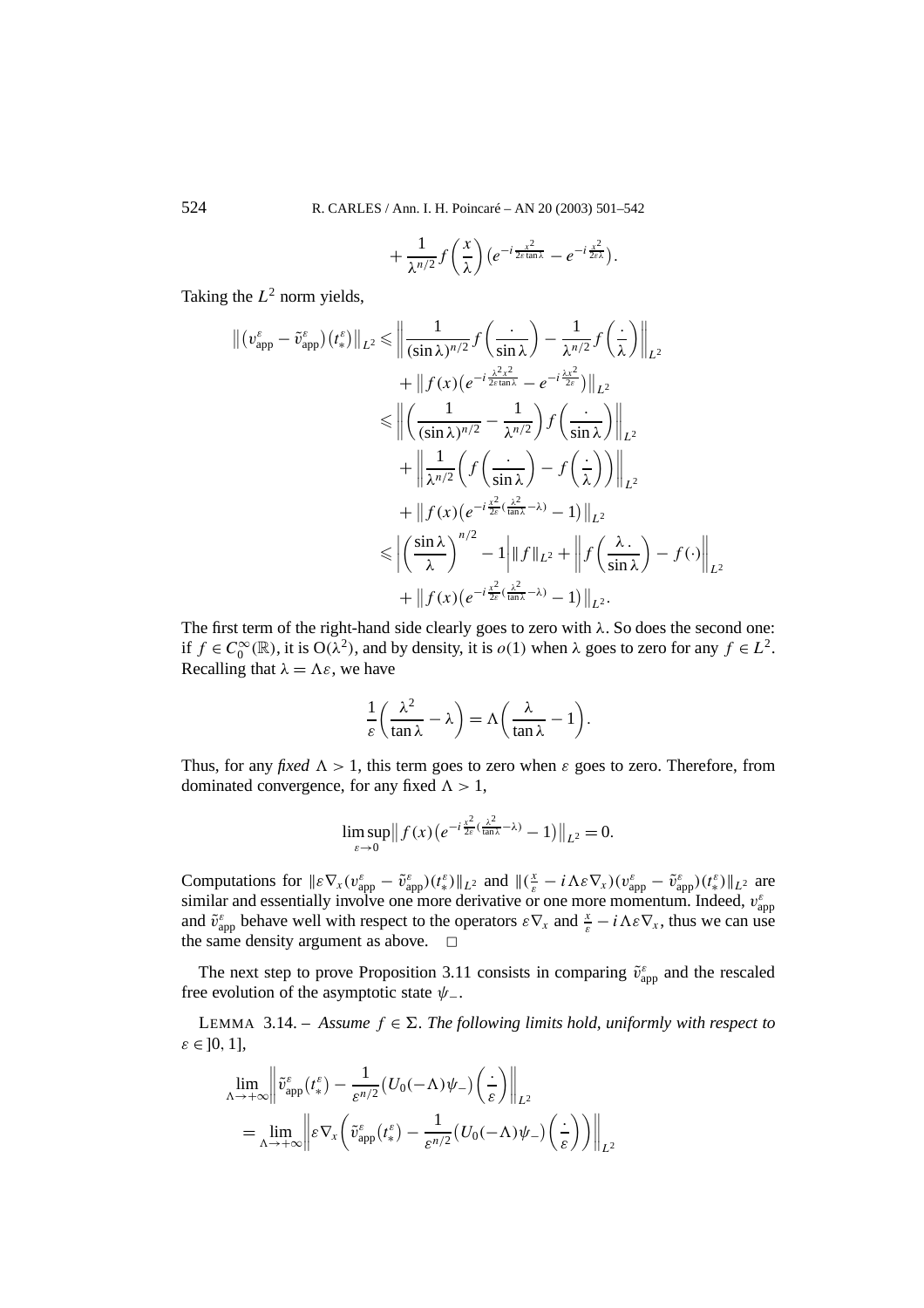R. CARLES / Ann. I. H. Poincaré – AN 20 (2003) 501–542 525

$$
= \lim_{\Lambda \to +\infty} \left\| \left( \frac{x}{\varepsilon} - i \Lambda \varepsilon \nabla_x \right) \left( \tilde{v}_{app}^{\varepsilon}(t_*^{\varepsilon}) - \frac{1}{\varepsilon^{n/2}} (U_0(-\Lambda) \psi_-) \left( \frac{1}{\varepsilon} \right) \right) \right\|_{L^2} = 0.
$$

*Proof. –* From the Fourier Inversion Formula, we have

$$
\tilde{v}_{app}^{\varepsilon}(t_{*}^{\varepsilon},x) = \frac{1}{(\Lambda \varepsilon)^{n/2}} f\left(\frac{x}{\Lambda \varepsilon}\right) e^{-i\frac{x^{2}}{2\varepsilon^{2}\Lambda}}
$$
  
= 
$$
\frac{1}{(2\pi)^{n}} \frac{1}{(\Lambda \varepsilon)^{n/2}} e^{-i\frac{x^{2}}{2\varepsilon^{2}\Lambda}} \int e^{i\frac{x \cdot y}{\varepsilon\Lambda}} \hat{f}(y) dy.
$$

On the other hand, the expression of the free Schrödinger group  $U_0$  implies, along with definition (1.8),

$$
\frac{1}{\varepsilon^{n/2}}(U_0(-\Lambda)\psi_{-})\left(\frac{x}{\varepsilon}\right) = \left(\frac{i}{2\pi\,\Lambda\varepsilon}\right)^{n/2} e^{-i\frac{x^2}{2\varepsilon^2\Lambda}} \int e^{i\frac{xy}{\varepsilon\Lambda} - i\frac{y^2}{2\Lambda}} \psi_{-}(y) \, dy
$$

$$
= \frac{1}{(2\pi)^n} \frac{1}{(\Lambda\varepsilon)^{n/2}} e^{-i\frac{x^2}{2\varepsilon^2\Lambda}} \int e^{i\frac{xy}{\varepsilon\Lambda} - i\frac{y^2}{2\Lambda}} \hat{f}(y) \, dy.
$$

Thus the remainder we have to assess writes

$$
\frac{1}{(2\pi)^n}\frac{1}{(\Lambda\varepsilon)^{n/2}}e^{-i\frac{x^2}{2\varepsilon^2\Lambda}}\int e^{i\frac{xy}{\varepsilon\Lambda}}\big(1-e^{-i\frac{y^2}{2\Lambda}}\big)\hat{f}(y)\,dy,
$$

which is also,

$$
\frac{1}{(\Lambda \varepsilon)^{n/2}} e^{-i \frac{x^2}{2\varepsilon^2 \Lambda}} \left( \left( 1 - e^{i \frac{\Lambda}{2\Lambda}} \right) f \right) \left( \frac{x}{\Lambda \varepsilon} \right).
$$

The lemma then follows from the strong convergence in  $L^2$ ,  $e^{i\delta\Delta} \longrightarrow 1$ .  $\Box$ 

Lemmas 3.12, 3.13 and 3.14 imply Proposition 3.11.

# **3.6. Description of the solution near the focus**

Propositions 3.10 and 3.11 imply that

$$
\limsup_{\varepsilon \to 0} \left\| u^{\varepsilon} \left( \frac{\pi}{2} - \Lambda \varepsilon, \cdot \right) - \tilde{v}^{\varepsilon} \left( \frac{\pi}{2} - \Lambda \varepsilon, \cdot \right) \right\|_{L^{2}} +
$$
\n
$$
+ \limsup_{\varepsilon \to 0} \left\| \varepsilon \nabla_{x} \left( u^{\varepsilon} \left( \frac{\pi}{2} - \Lambda \varepsilon, \cdot \right) - \tilde{v}^{\varepsilon} \left( \frac{\pi}{2} - \Lambda \varepsilon, \cdot \right) \right) \right\|_{L^{2}}
$$
\n
$$
+ \limsup_{\varepsilon \to 0} \left\| \left( \frac{x}{\varepsilon} - i \Lambda \varepsilon \nabla_{x} \right) \left( u^{\varepsilon} \left( \frac{\pi}{2} - \Lambda \varepsilon, \cdot \right) - \tilde{v}^{\varepsilon} \left( \frac{\pi}{2} - \Lambda \varepsilon, \cdot \right) \right) \right\|_{L^{2}} \underset{\varepsilon \to +\infty}{\longrightarrow} 0.
$$

This means that taking  $\Lambda$  large enough, and  $\varepsilon$  small enough, the difference  $u^{\varepsilon} - \tilde{v}^{\varepsilon}$  is small at time  $t_*^{\varepsilon} = \pi/2 - \Lambda \varepsilon$ , which is the "initial" time in the boundary layer where nonlinear effects take place (and where the potential is negligible). Since the role of *r<sup>ε</sup>* is negligible, we first assume  $r^{\varepsilon} \equiv 0$ .

PROPOSITION 3.15. – *Assume*  $f \in H$ *, and that the nonlinearity is*  $C^2$ *, that is,*  $\sigma > 1/2$ , which is possible only if  $n \leq 5$ . Then the difference  $u^{\varepsilon} - \tilde{v}^{\varepsilon}$  is small around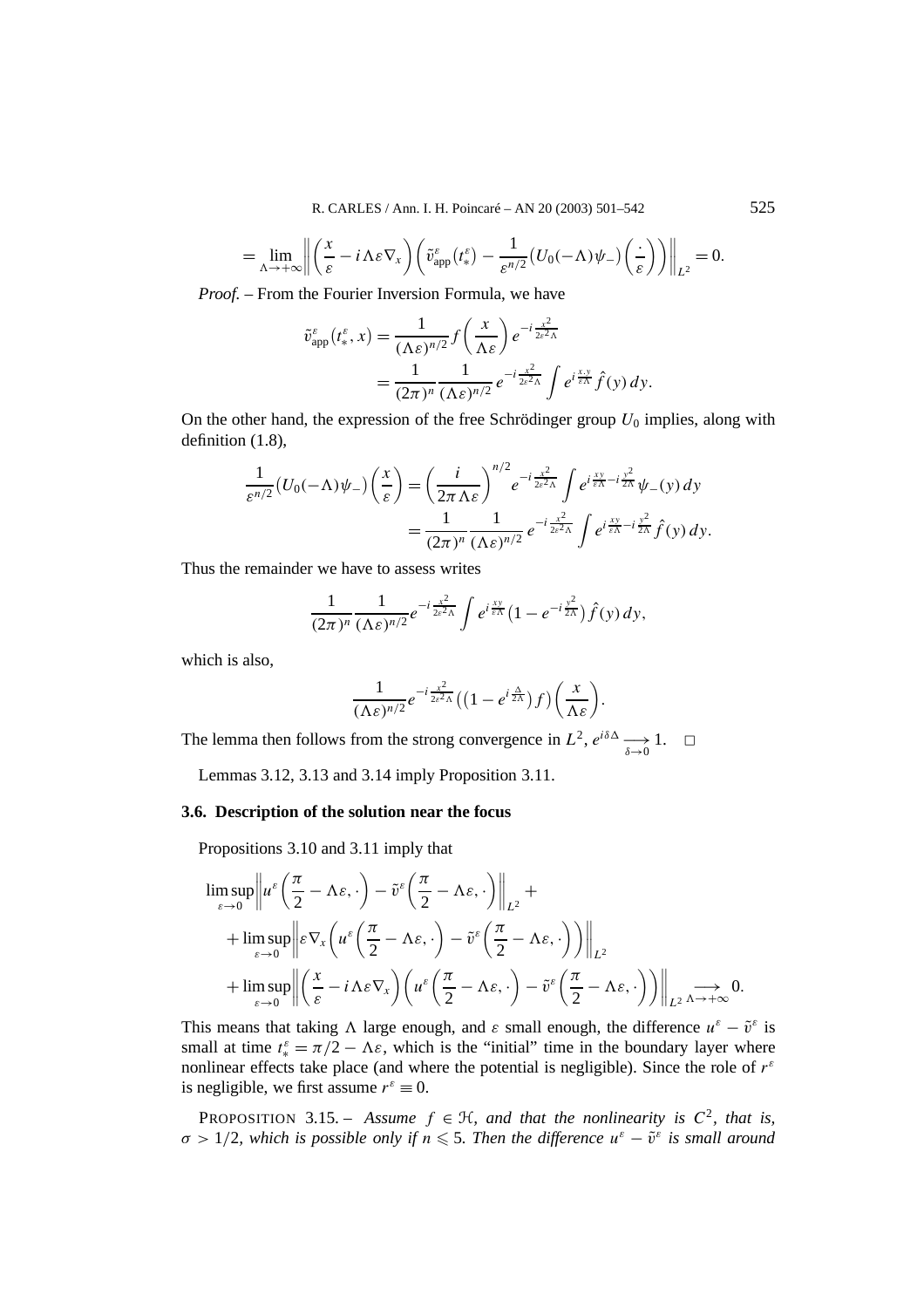*the focus.*

$$
\limsup_{\varepsilon \to 0} \sup_{\frac{\pi}{2} - \Lambda \varepsilon \leqslant t \leqslant \frac{\pi}{2} + \Lambda \varepsilon} \| A^{\varepsilon}(t) \big( u^{\varepsilon}(t) - \tilde{v}^{\varepsilon}(t) \big) \|_{L^{2}} \underset{\Lambda \to +\infty}{\longrightarrow} 0,
$$

*where*  $A^{\varepsilon}(t)$  *is either of the operators* Id,  $J^{\varepsilon}(t)$  *or*  $H^{\varepsilon}(t)$ *.* 

*Remark*. – The assumption  $\sigma > \frac{1}{2}$  is needed to prove Lemma 3.17 below. It seems purely technical, and one expects Lemma 3.17 to hold without this assumption. If  $n = 2$ , the nonlinearity is automatically  $C^2$  thanks to the assumption  $\sigma > \frac{2}{n+2}$ . If  $n = 3$ , then we have to restrict our study to the case  $\frac{1}{2} < \sigma < 2$ . In particular, the value  $\sigma = 1$ , which corresponds to a cubic nonlinearity, is accepted.

*Proof. –* Propositions 3.10 and 3.11 imply that

$$
\limsup_{\varepsilon \to 0} \left\| u^{\varepsilon} \left( \frac{\pi}{2} - \Lambda \varepsilon, \cdot \right) - \tilde{v}^{\varepsilon} \left( \frac{\pi}{2} - \Lambda \varepsilon, \cdot \right) \right\|_{L^{2}} \n+ \limsup_{\varepsilon \to 0} \left\| \varepsilon \nabla \left( u^{\varepsilon} \left( \frac{\pi}{2} - \Lambda \varepsilon, \cdot \right) - \tilde{v}^{\varepsilon} \left( \frac{\pi}{2} - \Lambda \varepsilon, \cdot \right) \right) \right\|_{L^{2}} \n+ \limsup_{\varepsilon \to 0} \left\| \left( \frac{x}{\varepsilon} - i \Lambda \varepsilon \nabla \right) \left( u^{\varepsilon} \left( \frac{\pi}{2} - \Lambda \varepsilon, \cdot \right) - \tilde{v}^{\varepsilon} \left( \frac{\pi}{2} - \Lambda \varepsilon, \cdot \right) \right) \right\|_{L^{2}} \underset{\varepsilon \to +\infty}{\longrightarrow} 0.
$$

Define the remainder  $\tilde{w}^{\varepsilon} = u^{\varepsilon} - \tilde{v}^{\varepsilon}$ , and keep the notation  $t_*^{\varepsilon} = \pi/2 - \Lambda \varepsilon$ . From Proposition 3.11,

$$
\limsup_{\varepsilon\to 0} \left\|B^{\varepsilon}\left(t_*^{\varepsilon}\right)\widetilde{w}^{\varepsilon}\left(t_*^{\varepsilon}\right)\right\|_{L^2}\underset{\Lambda\to +\infty}{\longrightarrow} 0,
$$

where  $B^{\varepsilon}(t)$  is either of the operators Id,  $\frac{x}{\varepsilon} + i(t - \pi/2)\nabla$  or  $\varepsilon \nabla$ . From Lemma 3.12, this implies

$$
\limsup_{\varepsilon\to 0}||A^\varepsilon(t_*^\varepsilon)\widetilde w^\varepsilon(t_*^\varepsilon)||_{L^2}\mathop{\longrightarrow}\limits_{\Lambda\to+\infty}0,
$$

where  $A^{\varepsilon}(t)$  is either of the operators Id,  $J^{\varepsilon}(t)$  or  $H^{\varepsilon}(t)$ .

From the conservation of energy (3.14), we have

$$
\big\|\varepsilon\nabla u^{\varepsilon}(t)\big\|_{L^2}\leqslant C.
$$

From the conservation of energy for  $(1.7)$ ,

$$
\frac{d}{dt}\left(\frac{1}{2}\|\nabla\psi(t)\|_{L^2}^2 + \frac{1}{\sigma+1}\|\psi(t)\|_{L^{2\sigma+2}}^{2\sigma+2}\right) = 0,
$$

we have

$$
\big\|\varepsilon\nabla\tilde{v}^{\varepsilon}(t)\big\|_{L^{2}}\leqslant C.
$$

Therefore, since  $\tilde{w}^{\varepsilon} = u^{\varepsilon} - \tilde{v}^{\varepsilon}$ ,

$$
\left\|\varepsilon\nabla\widetilde{w}^\varepsilon(t)\right\|_{L^2}\leqslant C.
$$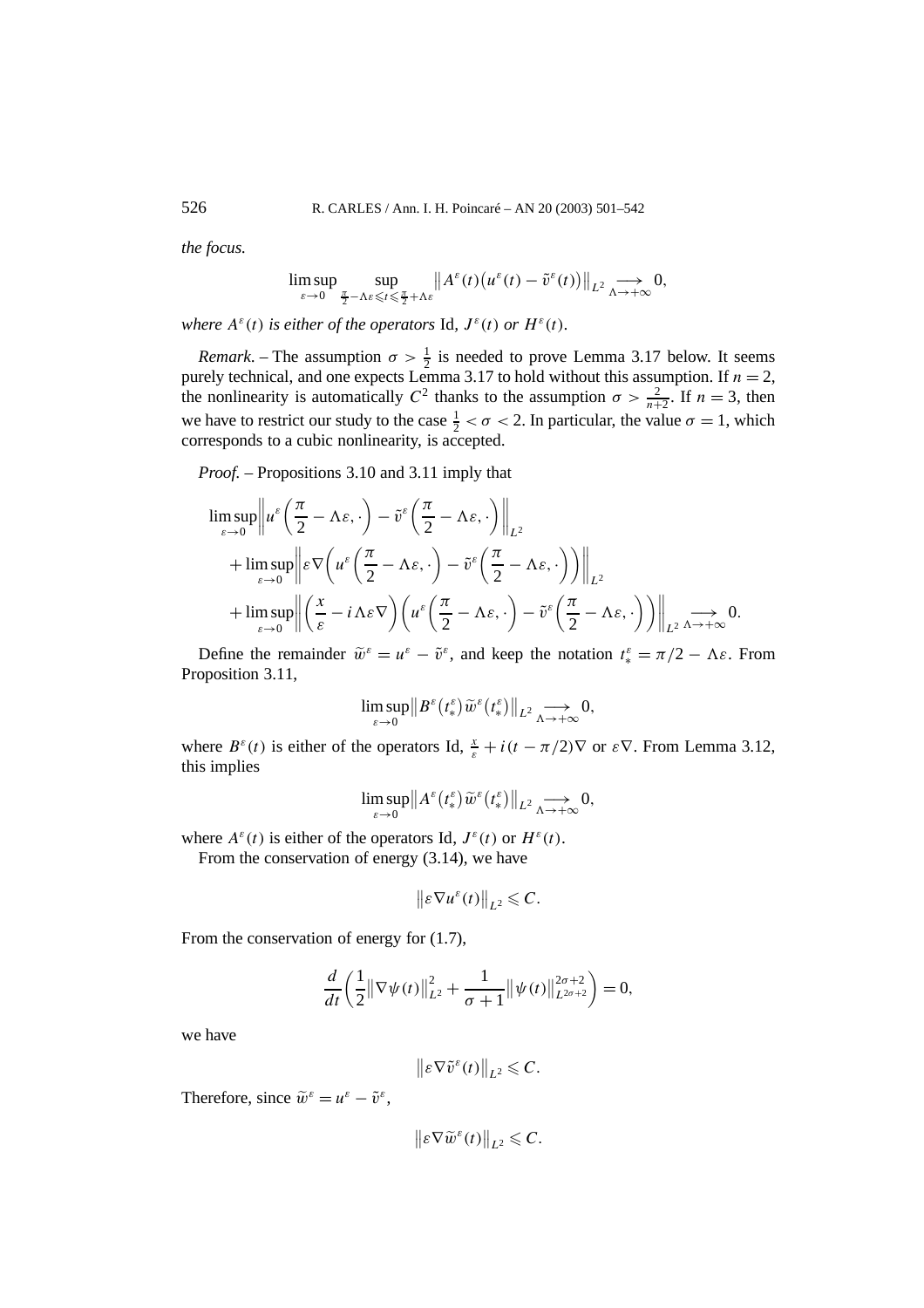From Sobolev inequality,

$$
\left\|\widetilde{w}^{\varepsilon}(t)\right\|_{L^{\underline{s}}}\leqslant C\left\|\widetilde{w}^{\varepsilon}(t)\right\|_{L^{2}}^{1-\delta(\underline{s})}\left\|\nabla\widetilde{w}^{\varepsilon}(t)\right\|_{L^{2}}^{\delta(\underline{s})},
$$

and there exists  $C_1$  such that for any  $t \in \mathbb{R}$ ,

$$
\left\|\tilde{w}^{\varepsilon}(t)\right\|_{L^{\underline{s}}}\leqslant\frac{C_{1}}{\varepsilon^{\delta(\underline{s})}}.\tag{3.25}
$$

This estimate will be useful for  $|t - \pi/2| \leq \Lambda_0 \varepsilon$ , where  $\Lambda_0$  is given by Corollary 3.6. For  $|t - \pi/2| \geq \Lambda_0 \varepsilon$ , sharper estimates are provided by  $J^{\varepsilon}$ , along with Sobolev inequality (2.16).

The first step of the proof consists in showing that the harmonic potential can be truncated near the origin without altering the asymptotics. Let  $\chi \in C_0^{\infty}(\mathbb{R}^n)$  be a cut-off function, with

 $\sup p \chi \subset B(0, 2), \quad 0 \le \chi \le 1 \quad \text{and} \quad \forall x \in B(0, 1), \chi(x) = 1.$ 

For  $R > 0$ , define

$$
u_R^{\varepsilon}(t,x) = \chi\left(\frac{x}{R}\right)u^{\varepsilon}(t,x).
$$

LEMMA 3.16. – *Assume*  $f \in \mathcal{H}$ ,  $\sigma > \frac{1}{2}$  and take  $R = \varepsilon^{\alpha}$ . Then for any  $0 < \alpha < 1$ ,

$$
\limsup_{\varepsilon \to 0} \sup_{\frac{\pi}{2} - \Lambda \varepsilon \leq t \leq \frac{\pi}{2} + \Lambda \varepsilon} \| A^{\varepsilon}(t) \big( u^{\varepsilon}(t) - u^{\varepsilon}_{R}(t) \big) \|_{L^{2}} \underset{\Lambda \to +\infty}{\longrightarrow} 0,
$$

*where*  $A^{\varepsilon}(t)$  *is either of the operators* Id,  $J^{\varepsilon}(t)$  *or*  $H^{\varepsilon}(t)$ *.* 

*Proof of Lemma* 3.16. – The function  $u_R^{\varepsilon}$  satisfies,

$$
\left(i\varepsilon\partial_t+\frac{1}{2}\varepsilon^2\Delta-\frac{x^2}{2}\right)u_R^{\varepsilon}=\varepsilon^{n\sigma}|u^{\varepsilon}|^{2\sigma}u_R^{\varepsilon}+\frac{\varepsilon^2}{2R}\nabla\chi\left(\frac{x}{R}\right)\cdot\nabla u^{\varepsilon}+\left(\frac{\varepsilon}{R}\right)^2\Delta\chi\left(\frac{x}{R}\right)u^{\varepsilon},
$$

therefore the difference  $w_R^{\varepsilon} := u^{\varepsilon} - u_R^{\varepsilon}$  solves,

$$
\left(i\varepsilon\partial_t+\frac{1}{2}\varepsilon^2\Delta-\frac{x^2}{2}\right)w_R^{\varepsilon}=\varepsilon^{n\sigma}|u^{\varepsilon}|^{2\sigma}w_R^{\varepsilon}-\frac{\varepsilon^2}{2R}\nabla\chi\left(\frac{x}{R}\right)\nabla u^{\varepsilon}-\left(\frac{\varepsilon}{R}\right)^2\Delta\chi\left(\frac{x}{R}\right)u^{\varepsilon}.
$$

From Lemma 2.1, and because the term  $\varepsilon^{n\sigma} |u^{\varepsilon}|^{2\sigma}$  can be considered as a real potential,

$$
\varepsilon \partial_t \|w_R^{\varepsilon}(t)\|_{L^2} \leqslant C \frac{\varepsilon}{R} \|\varepsilon \nabla u^{\varepsilon}(t)\|_{L^2} + C \left(\frac{\varepsilon}{R}\right)^2 \|u^{\varepsilon}(t)\|_{L^2},
$$

which implies, from  $(3.13)$  and  $(3.16)$ ,

$$
\varepsilon \partial_t \|w_R^{\varepsilon}(t)\|_{L^2} \leqslant C \frac{\varepsilon}{R} + C \bigg(\frac{\varepsilon}{R}\bigg)^2.
$$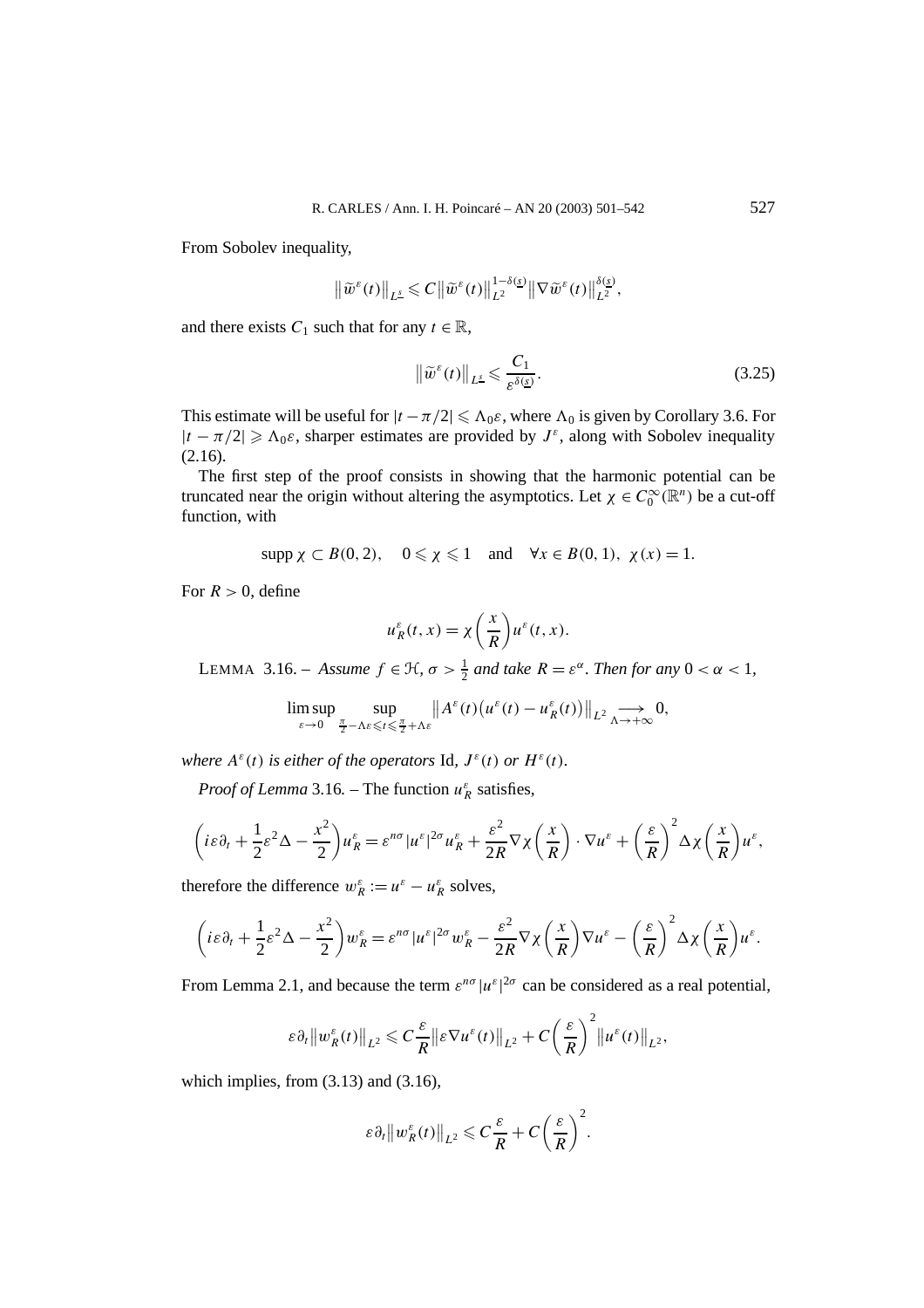Integrating this inequality on  $\left[\frac{\pi}{2} - \Lambda \varepsilon, \frac{\pi}{2} + \Lambda \varepsilon\right]$  gives

$$
\sup_{\frac{\pi}{2}-\Lambda\varepsilon\leqslant t\leqslant\frac{\pi}{2}+\Lambda\varepsilon}\left\|w_{R}^{\varepsilon}(t)\right\|_{L^{2}}\leqslant\left\|w_{R}^{\varepsilon}\left(\pi/2-\Lambda\varepsilon\right)\right\|_{L^{2}}+C\Lambda\frac{\varepsilon}{R}+C\Lambda\left(\frac{\varepsilon}{R}\right)^{2}.
$$

Taking  $R = \varepsilon^{\alpha}$  with  $0 < \alpha < 1$  yields,

$$
\limsup_{\varepsilon\to 0}\sup_{\frac{\pi}{2}-\Lambda\varepsilon\leqslant t\leqslant\frac{\pi}{2}+\Lambda\varepsilon}\big\|w^\varepsilon_R(t)\big\|_{L^2}\leqslant \limsup_{\varepsilon\to 0}\big\|w^\varepsilon_R\big(\pi/2-\Lambda\varepsilon\big)\big\|_{L^2}.
$$

Now since  $\psi_-\in L^2$ ,  $0<\alpha<1$  implies, along with the dominated convergence theorem,

$$
\left\|\left(1-\chi\left(\frac{\cdot}{\varepsilon^{\alpha}}\right)\right)\frac{1}{\varepsilon^{n/2}}\left(U_0(-\Lambda)\psi_-\right)\left(\frac{\cdot}{\varepsilon}\right)\right\|_{L^2}\xrightarrow[\varepsilon\to 0]{}0.
$$

From Proposition 3.11, the first part of Lemma 3.16 (with  $A^{\varepsilon} = Id$ ) follows.

To estimate  $J^{\varepsilon}w_{R}^{\varepsilon}$ , notice that

$$
J^{\varepsilon}(t)w_{R}^{\varepsilon}(t,x) = \left(1 - \chi\left(\frac{x}{R}\right)\right)J^{\varepsilon}(t)u^{\varepsilon}(t,x) + i\frac{\cos t}{R}\nabla\chi\left(\frac{x}{R}\right)u^{\varepsilon}(t,x),
$$

and for  $\frac{\pi}{2} - \Lambda \varepsilon \leqslant t \leqslant \frac{\pi}{2} + \Lambda \varepsilon$ ,

$$
\left\|\frac{\cos t}{R}\nabla \chi\left(\frac{\cdot}{R}\right)u^{\varepsilon}(t,\cdot)\right\|_{L^{2}} \leqslant C\frac{|\cos t|}{R} \leqslant C\frac{\Lambda\varepsilon}{R}.
$$

Therefore to prove Lemma 3.16 when  $A^{\varepsilon} = J^{\varepsilon}$ , it is enough to prove,

$$
\limsup_{\varepsilon \to 0} \sup_{\frac{\pi}{2} - \Lambda \varepsilon \leqslant t \leqslant \frac{\pi}{2} + \Lambda \varepsilon} \left\| \left( 1 - \chi\left(\frac{\cdot}{R}\right) \right) J^{\varepsilon}(t) u^{\varepsilon}(t, \cdot) \right\|_{L^{2}} = 0.
$$

The function  $J^{\varepsilon}(t)u^{\varepsilon}$  satisfies, from the commutation property (2.13),

$$
\left(i\varepsilon\partial_t + \frac{1}{2}\varepsilon^2\Delta - \frac{x^2}{2}\right)J^\varepsilon(t)u^\varepsilon = \varepsilon^\sigma J^\varepsilon(t)\left(|u^\varepsilon|^{2\sigma}u^\varepsilon\right).
$$
 (3.26)

Notice that from Proposition 3.9 and (3.16), Sobolev inequality implies that there exists  $C = C(\Lambda)$  such that for any  $t \in [0, \pi/2 + \Lambda \varepsilon]$ ,

$$
\|u^{\varepsilon}(t)\|_{L^{\underline{s}}} \leqslant \frac{C}{(|\cos t| + \varepsilon)^{\delta(\underline{s})}}.
$$
\n(3.27)

At this stage, C might depend on  $\Lambda$  (even though we will know it does not, afterward). Therefore, Corollary 3.6, applied to (3.26) a finite number of times to cover the interval  $\left[ \frac{\pi}{2} - \Lambda_0 \varepsilon, \frac{\pi}{2} + \Lambda \varepsilon \right]$ , implies that for any  $\Lambda \geq \Lambda_0$ ,  $J^{\varepsilon}(t)u^{\varepsilon}$  is bounded in  $L^2$  for  $t \in [0, \pi/2 + \Lambda \varepsilon]$ . Next, commuting the cut-off function *χ* with (3.26) yields,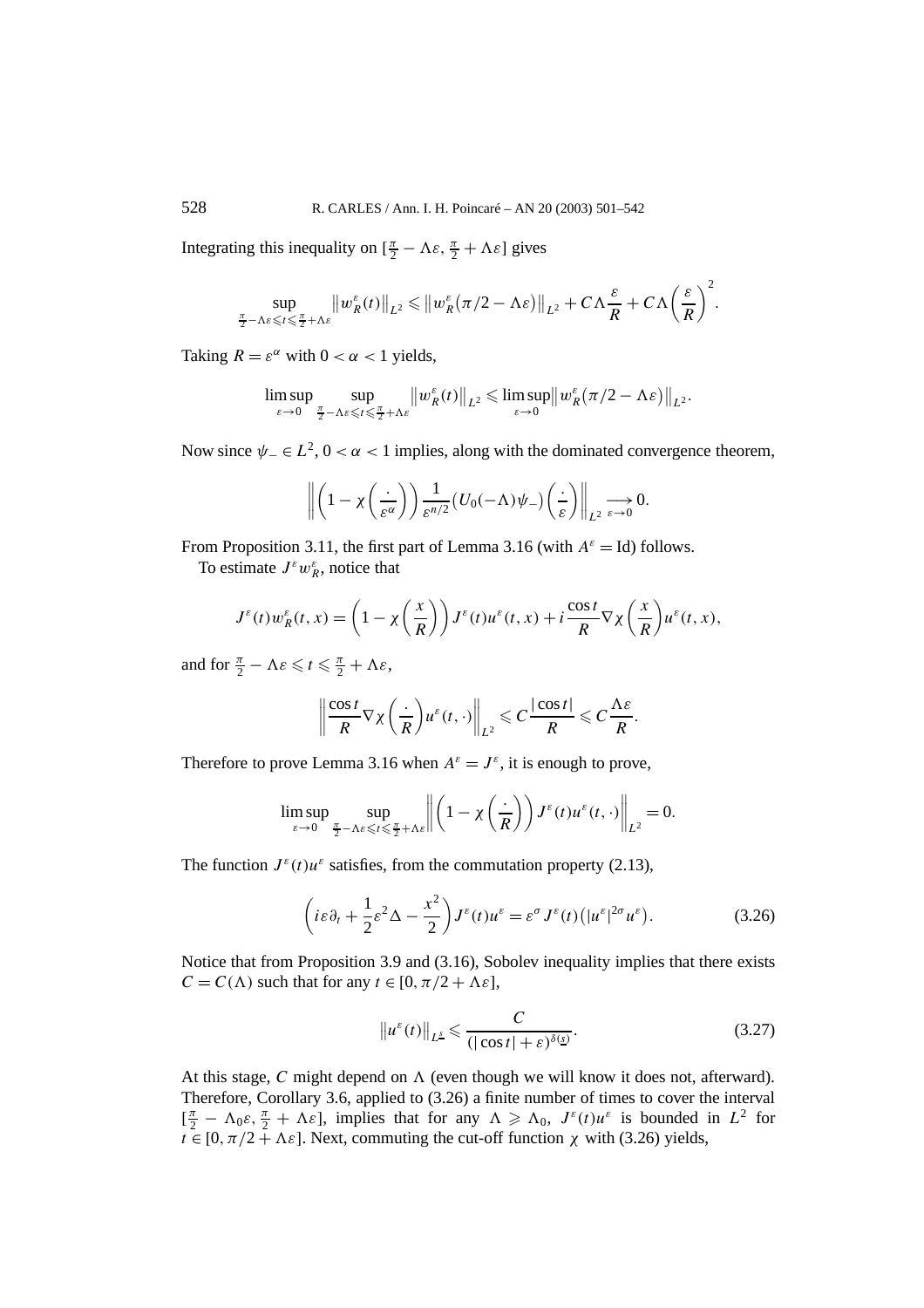R. CARLES / Ann. I. H. Poincaré – AN 20 (2003) 501–542 529

$$
\begin{split} \left(i\varepsilon\partial_{t} + \frac{1}{2}\varepsilon^{2}\Delta - \frac{x^{2}}{2}\right)\left(1 - \chi\left(\frac{x}{R}\right)\right)J^{\varepsilon}(t)u^{\varepsilon} \\ &= \varepsilon^{n\sigma}\left(1 - \chi\left(\frac{x}{R}\right)\right)J^{\varepsilon}(t)\left(|u^{\varepsilon}|^{2\sigma}u^{\varepsilon}\right) - \frac{\varepsilon^{2}}{2R^{2}}\Delta\chi\left(\frac{x}{R}\right)J^{\varepsilon}(t)u^{\varepsilon} \\ &- \frac{\varepsilon^{2}}{R}\nabla\chi\left(\frac{x}{R}\right)\nabla J^{\varepsilon}(t)u^{\varepsilon}. \end{split}
$$

From Corollary 3.6 and (3.27), if we denote  $t_{-}^{\varepsilon} = \pi/2 - \Lambda \varepsilon$ ,  $t_{+}^{\varepsilon} = \pi/2 + \Lambda \varepsilon$ , we have

$$
\begin{split}\n\left\|\left(1-\chi\left(\frac{\cdot}{R}\right)\right)J^{\varepsilon}(t)u^{\varepsilon}\right\|_{L^{\infty}(t^{\varepsilon}_{-},t^{\varepsilon}_{+};L^{2})} \leq \left\|\left(1-\chi\left(\frac{\cdot}{R}\right)\right)J^{\varepsilon}(t^{\varepsilon}_{-})u^{\varepsilon}\right\|_{L^{2}} \\
&+C\frac{\varepsilon}{2R^{2}}\|J^{\varepsilon}(t)u^{\varepsilon}\|_{L^{1}(t^{\varepsilon}_{-},t^{\varepsilon}_{+};L^{2})}+C\frac{\varepsilon}{R}\|\nabla J^{\varepsilon}(t)u^{\varepsilon}\|_{L^{1}(t^{\varepsilon}_{-},t^{\varepsilon}_{+};L^{2})} \\
&\leq \left\|\left(1-\chi\left(\frac{\cdot}{R}\right)\right)J^{\varepsilon}(t^{\varepsilon}_{-})u^{\varepsilon}\right\|_{L^{2}} \\
&+C\Lambda\frac{\varepsilon^{2}}{2R^{2}}\|J^{\varepsilon}(t)u^{\varepsilon}\|_{L^{\infty}(t^{\varepsilon}_{-},t^{\varepsilon}_{+};L^{2})}+C\Lambda\frac{\varepsilon^{2}}{R}\|\nabla J^{\varepsilon}(t)u^{\varepsilon}\|_{L^{\infty}(t^{\varepsilon}_{-},t^{\varepsilon}_{+};L^{2})}.\n\end{split}
$$

We can conclude with the following lemma, whose proof is postponed to Section 3.7.

LEMMA 3.17. – *Assume*  $f \in \mathcal{H}$  *and*  $\sigma > 1/2$ *. Let*  $\Lambda > 1$ *. There exists*  $C = C(\Lambda)$ *such that for any*  $t \in [\pi/2 - \Lambda \varepsilon, \pi/2 + \Lambda \varepsilon]$ ,

$$
\|\varepsilon \nabla J^{\varepsilon}(t)u^{\varepsilon}\|_{L^{2}} + \|\varepsilon \nabla H^{\varepsilon}(t)u^{\varepsilon}\|_{L^{2}} \leq C.
$$

This completes the proof of Lemma 3.16, the computations with  $H^{\varepsilon}$  being similar.

To prove Proposition 3.15, we now have to compare  $\tilde{v}^{\varepsilon}$  and the truncated exact solution  $u_R^{\varepsilon}$ .

LEMMA 3.18. – *Assume*  $f \in \mathcal{H}$  *and take*  $R = \varepsilon^{\alpha}$ *. Then for any*  $0 < \alpha < 1$ *,* 

$$
\limsup_{\varepsilon \to 0} \sup_{\frac{\pi}{2} - \Lambda \varepsilon \leq t \leq \frac{\pi}{2} + \Lambda \varepsilon} \| A^{\varepsilon}(t) \big( u_R^{\varepsilon}(t) - \tilde{v}^{\varepsilon}(t) \big) \|_{L^2} \underset{\Lambda \to +\infty}{\longrightarrow} 0,
$$

*where*  $A^{\varepsilon}(t)$  *is either of the operators* Id,  $J^{\varepsilon}(t)$  *or*  $H^{\varepsilon}(t)$ *.* 

*Proof of Lemma* 3.18*.* – Denote  $\tilde{w}_R^{\varepsilon} = u_R^{\varepsilon} - \tilde{v}^{\varepsilon}$ . Recall that  $u_R^{\varepsilon}$  solves

$$
\left(i\varepsilon\partial_t+\frac{1}{2}\varepsilon^2\Delta-\frac{x^2}{2}\right)u_R^{\varepsilon}=\varepsilon^{n\sigma}|u^{\varepsilon}|^{2\sigma}u_R^{\varepsilon}+\frac{\varepsilon^2}{2R}\nabla\chi\left(\frac{x}{R}\right).\nabla u^{\varepsilon}+\left(\frac{\varepsilon}{R}\right)^2\Delta\chi\left(\frac{x}{R}\right)u^{\varepsilon},
$$

and notice that with our choice for the cut-off function  $\chi$ ,

$$
\chi\left(\frac{x}{R}\right) = \chi\left(\frac{x}{2R}\right)\chi\left(\frac{x}{R}\right),\,
$$

therefore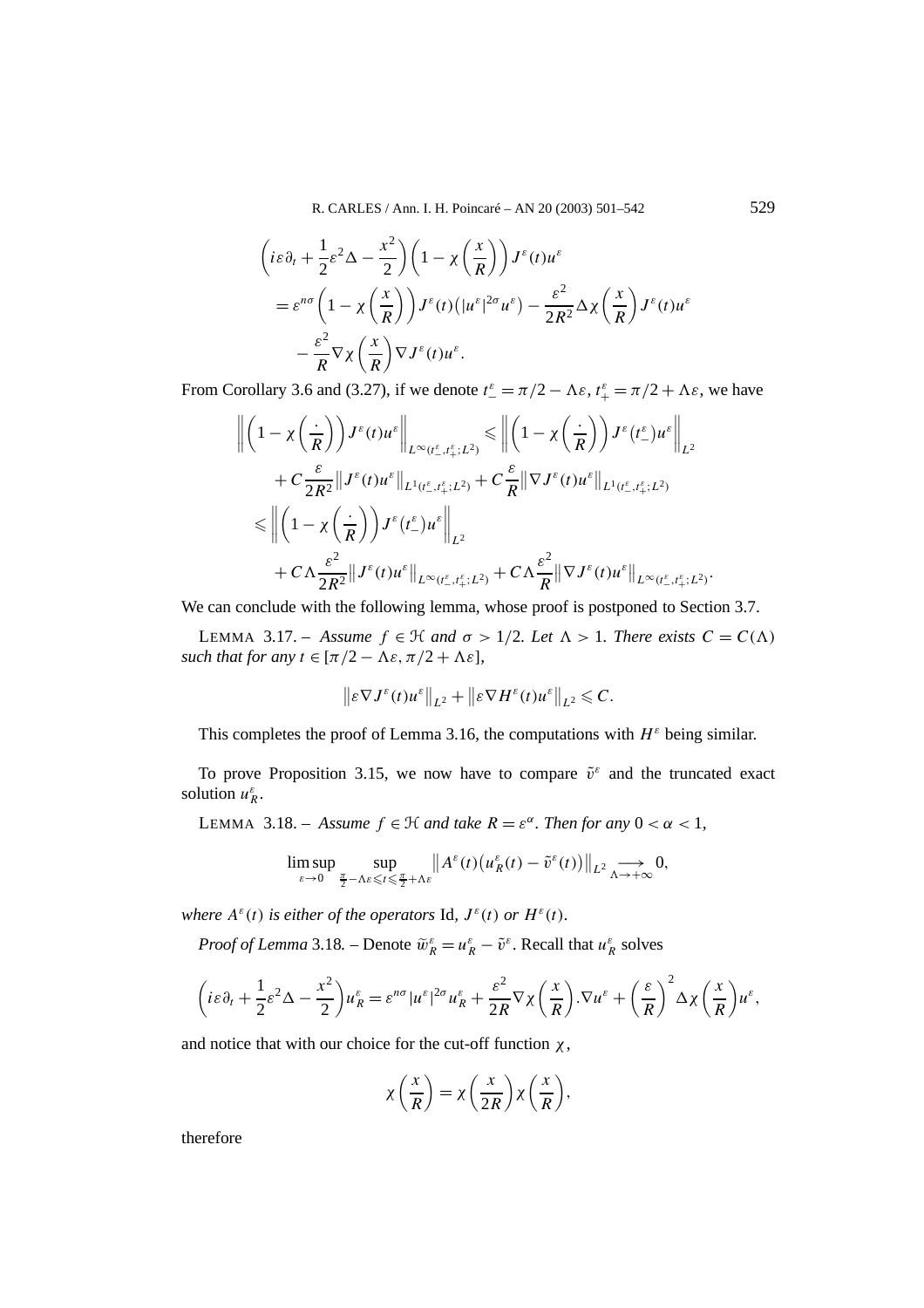530 R. CARLES / Ann. I. H. Poincaré – AN 20 (2003) 501–542

$$
\begin{aligned} \left(i\varepsilon\partial_t + \frac{1}{2}\varepsilon^2\Delta\right)u_R^\varepsilon &= V_R(x)u_R^\varepsilon + \varepsilon^{n\sigma}|u^\varepsilon|^{2\sigma}u_R^\varepsilon\\ &+ \frac{\varepsilon^2}{2R}\nabla\chi\left(\frac{x}{R}\right)\nabla u^\varepsilon + \left(\frac{\varepsilon}{R}\right)^2\Delta\chi\left(\frac{x}{R}\right)u^\varepsilon, \end{aligned}
$$

where

$$
V_R(x) = \chi \left(\frac{x}{2R}\right) \frac{x^2}{2}.
$$

The remainder  $\tilde{w}_R^{\varepsilon}$  solves

$$
\left(i\varepsilon\partial_t + \frac{1}{2}\varepsilon^2\Delta\right)\widetilde{w}_R^\varepsilon = V_R(x)u_R^\varepsilon + \varepsilon^{n\sigma}\left(|u^\varepsilon|^{2\sigma}u_R^\varepsilon - |\widetilde{v}^\varepsilon|^{2\sigma}\widetilde{v}^\varepsilon\right) + \frac{\varepsilon^2}{2R}\nabla\chi\left(\frac{x}{R}\right)\nabla u^\varepsilon + \left(\frac{\varepsilon}{R}\right)^2\Delta\chi\left(\frac{x}{R}\right)u^\varepsilon.
$$
\n(3.28)

Apply Proposition 3.5, with now  $\mathcal{U}^{\varepsilon} = U_0^{\varepsilon}$ ,  $F^{\varepsilon} = 0$  and  $h^{\varepsilon} = h_1^{\varepsilon} + h_2^{\varepsilon}$ , where

$$
h_1^{\varepsilon} = V_R(x)u_R^{\varepsilon} + \frac{\varepsilon^2}{2R}\nabla\chi\left(\frac{x}{R}\right)\nabla u^{\varepsilon} + \left(\frac{\varepsilon}{R}\right)^2\Delta\chi\left(\frac{x}{R}\right)u^{\varepsilon},
$$

and

$$
h_2^{\varepsilon} = \varepsilon^{n\sigma} \left( |u^{\varepsilon}|^{2\sigma} u_R^{\varepsilon} - |\tilde{v}^{\varepsilon}|^{2\sigma} \tilde{v}^{\varepsilon} \right).
$$

This yields, for  $\pi/2 - \Lambda \varepsilon \leq t_0 \leq t_1 \leq \pi/2 + \Lambda \varepsilon$ ,

$$
\begin{split} \|\widetilde{w}_{R}^{\varepsilon}\|_{L^{\underline{q}}(t_0,t_1;L^{\underline{r}})} &\leq C\varepsilon^{-\frac{1}{\underline{q}}}\|\widetilde{w}_{R}^{\varepsilon}(t_0)\|_{L^2} + C\varepsilon^{-1-\frac{1}{\underline{q}}}\|h_1^{\varepsilon}\|_{L^1(t_0,t_1;L^2)} \\ &+ C\varepsilon^{-1-\frac{2}{\underline{q}}}\|h_2^{\varepsilon}\|_{L^{\underline{q}'}(t_0,t_1;L^{\underline{r}'})} \\ &\leq C\varepsilon^{-\frac{1}{\underline{q}}}\|\widetilde{w}_{R}^{\varepsilon}(t_0)\|_{L^2} + C\varepsilon^{-1-\frac{1}{\underline{q}}}\int_{t_0}^{t_1} \left(R^2 + \frac{\varepsilon}{R} + \left(\frac{\varepsilon}{R}\right)^2\right)dt \\ &+ \underline{C}\left(\frac{t_1-t_0}{\varepsilon}\right)^{2\sigma/\underline{k}}(\|\widetilde{w}_{R}^{\varepsilon}\|_{L^{\underline{q}}(t_0,t_1;L^{\underline{r}})} + \|w_{R}^{\varepsilon}\|_{L^{\underline{q}}(t_0,t_1;L^{\underline{r}})}), \end{split}
$$

from Hölder inequality. Taking

$$
\underline{C}\left(\frac{t_1-t_0}{\varepsilon}\right)^{2\sigma/\underline{k}}\leqslant \frac{1}{2},
$$

we have

$$
\begin{aligned} \|\widetilde{w}_{R}^{\varepsilon}\|_{L^{\underline{q}}(t_0,t_1;L^{\underline{r}})} &\leqslant C\varepsilon^{-\frac{1}{2}}\|\widetilde{w}_{R}^{\varepsilon}(t_0)\|_{L^2} + C\varepsilon^{-\frac{1}{2}}\bigg(R^2 + \frac{\varepsilon}{R} + \bigg(\frac{\varepsilon}{R}\bigg)^2\bigg) \\ &+ C\|w_{R}^{\varepsilon}\|_{L^{\underline{q}}(t_0,t_1;L^{\underline{r}})}. \end{aligned}
$$

Repeating this manipulation a finite number of times covers the whole interval *t* ∈ [ $\pi/2 - \Lambda_0 \varepsilon$ ,  $\pi/2 + \Lambda_0 \varepsilon$ ]. Doing this, we get a possibly large, but finite, constant,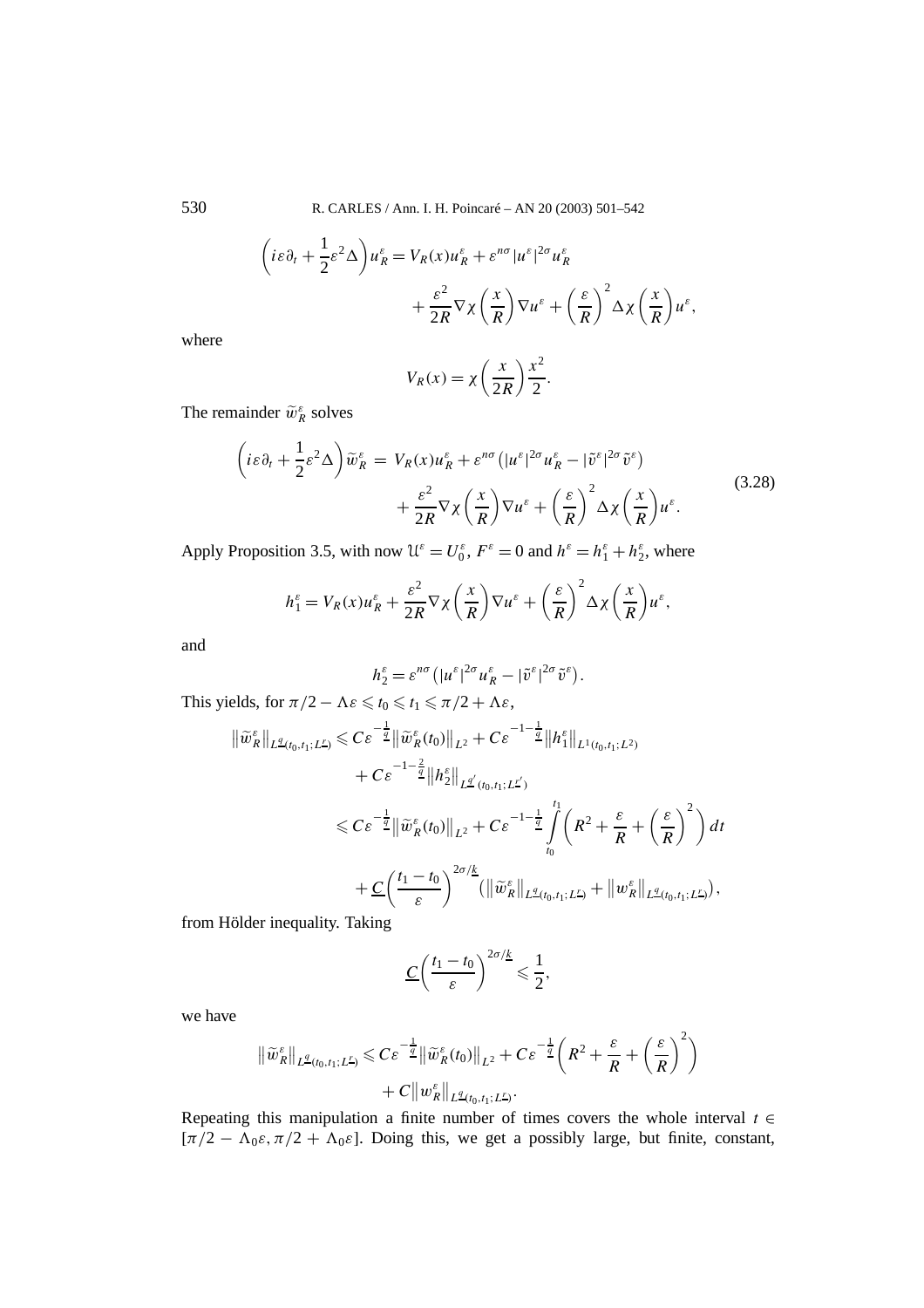which can be seen as the analogue of the exponential term in Gronwall lemma. For  $\Lambda_0 \varepsilon \le |t - \pi/2| \le \Lambda \varepsilon$ , we use time decay estimates provided by  $J^{\varepsilon}$ ; bearing the comparison with Gronwall lemma in mind, this means that the operator  $J^{\varepsilon}$  provides some integrability for  $\Lambda_0 \varepsilon \le |t - \pi/2|$ , which is stated in (3.8), and implies the first condition in Corollary 3.6. This integrability is needed to get a bound independent of  $\Lambda \geq \Lambda_0$ . When  $A^{\varepsilon} = H^{\varepsilon}$ , from (2.13),

$$
\[H^{\varepsilon}(t), i\varepsilon\partial_{t} + \frac{1}{2}\varepsilon^{2}\Delta\] = \left[H^{\varepsilon}(t), \frac{x^{2}}{2}\right] = i\varepsilon x \sin t,
$$

and  $H^{\varepsilon}u^{\varepsilon}_R$  satisfies,

$$
\begin{split}\n\left( i\varepsilon \partial_t + \frac{1}{2} \varepsilon^2 \Delta \right) H^\varepsilon u_R^\varepsilon &= i\varepsilon x (\sin t) u_R^\varepsilon + \varepsilon^{n\sigma} H^\varepsilon \left( |u^\varepsilon|^{2\sigma} u_R^\varepsilon \right) \\
&+ V_R(x) H^\varepsilon u_R^\varepsilon + i\varepsilon (\sin t) \nabla V_R(x) u_R^\varepsilon \\
&+ \frac{\varepsilon^2}{2R} \nabla \chi \left( \frac{x}{R} \right) H^\varepsilon \partial_x u^\varepsilon + i\varepsilon \sin t \frac{\varepsilon^2}{2R^2} \Delta \chi \left( \frac{x}{R} \right) \nabla u^\varepsilon \\
&+ \left( \frac{\varepsilon}{R} \right)^2 \Delta \chi \left( \frac{x}{R} \right) H^\varepsilon u^\varepsilon + i\varepsilon \sin t \frac{\varepsilon^2}{R^3} \nabla \Delta \chi \left( \frac{x}{R} \right) u^\varepsilon.\n\end{split}
$$

It follows that the remainder  $H^{\varepsilon} \tilde{w}_R^{\varepsilon}$  satisfies,

$$
\begin{split}\n\left( i\varepsilon \partial_t + \frac{1}{2} \varepsilon^2 \Delta \right) H^\varepsilon \widetilde{w}_R^\varepsilon &= \varepsilon^{n\sigma} H^\varepsilon \left( |u^\varepsilon|^{2\sigma} u_R^\varepsilon - |\widetilde{v}^\varepsilon|^{2\sigma} \widetilde{v}^\varepsilon \right) \\
&+ i x\varepsilon \chi \left( \frac{x}{R} \right) (\sin t) u^\varepsilon + i\varepsilon (\sin t) \nabla V_R(x) u_R^\varepsilon \\
&+ V_R(x) \chi \left( \frac{x}{R} \right) H^\varepsilon u^\varepsilon + i \frac{\varepsilon}{R} V_R(x) (\sin t) \nabla \chi \left( \frac{x}{R} \right) u^\varepsilon \\
&+ \frac{\varepsilon^2}{2R} \nabla \chi \left( \frac{x}{R} \right) H^\varepsilon \nabla u^\varepsilon + i\varepsilon \sin t \frac{\varepsilon^2}{2R^2} \Delta \chi \left( \frac{x}{R} \right) \nabla u^\varepsilon \\
&+ \left( \frac{\varepsilon}{R} \right)^2 \Delta \chi \left( \frac{x}{R} \right) H^\varepsilon u^\varepsilon + i\varepsilon \sin t \frac{\varepsilon^2}{R^3} \nabla \Delta \chi \left( \frac{x}{R} \right) u^\varepsilon.\n\end{split}
$$

We can estimate the term in  $H^{\varepsilon}\partial_x u^{\varepsilon}$  because we can estimate  $\partial_x H^{\varepsilon}u^{\varepsilon}$  (Lemma 3.17) and the following holds,

$$
[H^{\varepsilon}(t), \nabla] = -\cos t = O(\varepsilon) \quad \text{for } \pi/2 - \Lambda \varepsilon \leqslant t \leqslant \pi/2 + \Lambda \varepsilon.
$$

The proof then proceeds as above.  $\Box$ 

Lemmas 3.16 and 3.18 clearly imply Proposition 3.15.

The assumption  $f \in \mathcal{H}$  turns out to be unnecessary. Indeed, we can use a density argument for  $\tilde{v}^{\varepsilon}$ , and approach  $f \in \Sigma$  by functions in H up to a small error in the norms that are considered in Proposition 3.15; this stems from global well-posedness of (1.7) (see, e.g., [8,17]). We can mimic the proof of this result for  $u^{\varepsilon}$ , thanks to  $J^{\varepsilon}$  and  $H^{\varepsilon}$ .

**PROPOSITION** 3.19. – *Proposition* 3.15 *still holds if we assume*  $f \in \Sigma$  *and*  $r^{\varepsilon} \neq 0$ *.*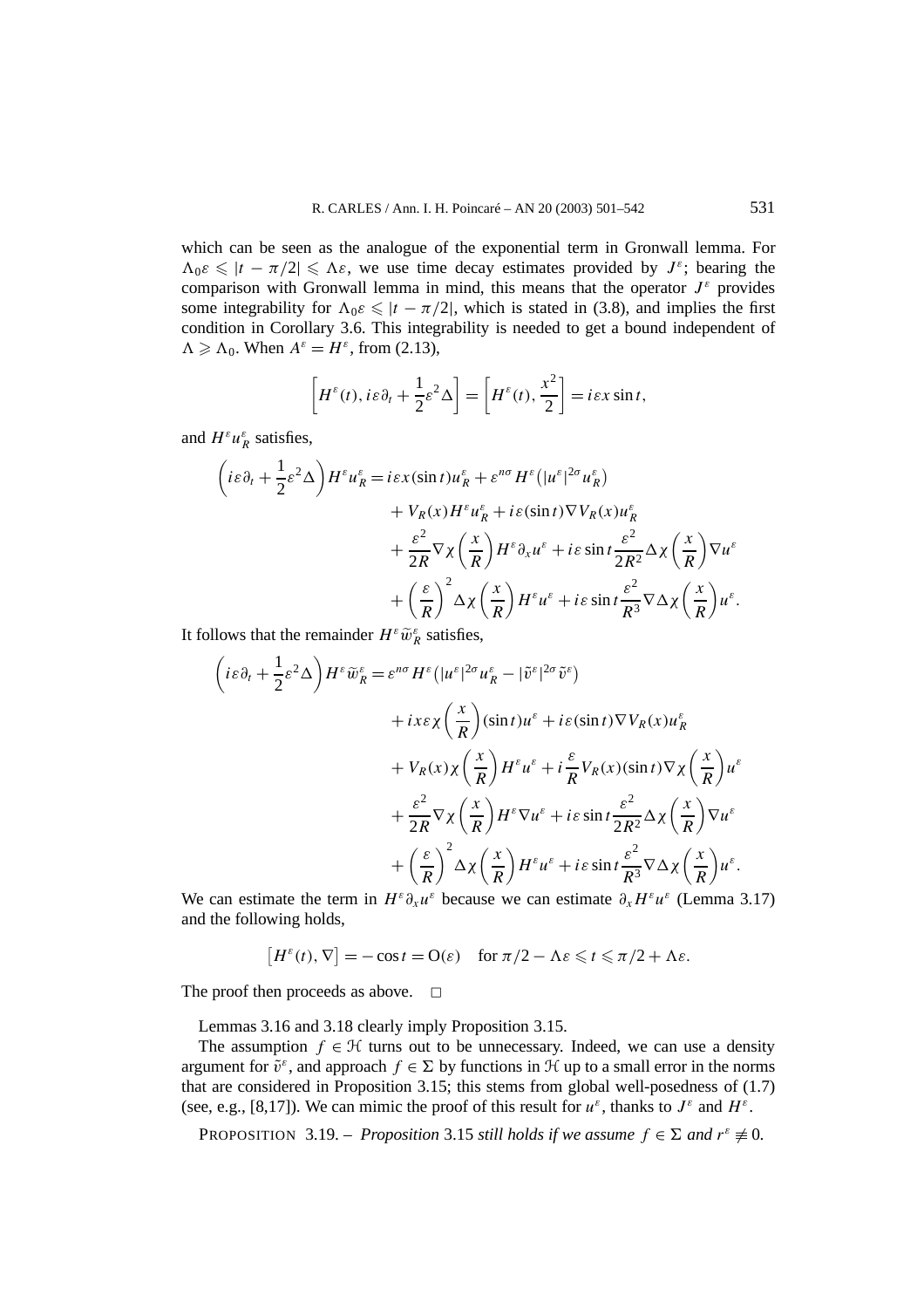#### **3.7. Proof of Lemma 3.17**

We first use the following remark.

LEMMA 3.20. – *Assume a function*  $u^{\varepsilon}(x)$  *satisfies* 

$$
\left\| \left( -\varepsilon^2 \Delta + x^2 \right) u^{\varepsilon} \right\|_{L^2} + \|\varepsilon \nabla u^{\varepsilon}\|_{L^2} + \|x u^{\varepsilon}\|_{L^2} \leqslant \underline{C},
$$

*where C does not depend on ε. Then*

$$
\|\varepsilon^2 \Delta u^\varepsilon\|_{L^2} + \|x^2 u^\varepsilon\|_{L^2} \leqslant \underline{C}.
$$

Now the idea is to differentiate (1.4) with respect to time. This is classical for the case of the nonlinear Schrödinger equation (1.7), see, e.g., [8], Section 5.2. Thanks to the above lemma, we can adapt the mentioned results to prove the following proposition.

PROPOSITION 3.21. – *Assume*  $f \in H$ *. Let*  $\Lambda > 1$ *. Then* 

$$
u^{\varepsilon} \in C\left(0, \frac{\pi}{2} + \Lambda \varepsilon; H^{2} \cap \mathcal{F}(H^{2})\right) \cap C^{1}\left(0, \frac{\pi}{2} + \Lambda \varepsilon; L^{2}\right),\,
$$

*and there exists*  $C = C(\Lambda)$  *independent of*  $\varepsilon$  *such that* 

$$
\sup_{0\leqslant t\leqslant\frac{\pi}{2}+\Lambda\varepsilon}\big\|\varepsilon\partial_t u^{\varepsilon}(t)\big\|_{L^2}+\sup_{0\leqslant t\leqslant\frac{\pi}{2}+\Lambda\varepsilon}\big\|\varepsilon^2\Delta u^{\varepsilon}(t)\big\|_{L^2}+\sup_{0\leqslant t\leqslant\frac{\pi}{2}+\Lambda\varepsilon}\big\|x^2u^{\varepsilon}(t)\big\|_{L^2}\leqslant C.
$$

*Idea of the proof.* – As in [8], the idea of the proof consists in differentiating the equation satisfied by  $u^{\varepsilon}$  with respect to time, and estimate  $\varepsilon \partial_t u^{\varepsilon}$ . Since the harmonic potential commutes with the time derivative, one can mimic the proof given in [8], Section 5.2. When there is no potential, like in  $(1.7)$ , the control of the nonlinear term and the time derivative give some control on  $\varepsilon^2 \Delta u^\varepsilon$ . In our case, this controls  $\varepsilon^2 \Delta u^\varepsilon - x^2 u^\varepsilon$ . From the above lemma, this means that we can estimate each of these two terms.

Notice that the following algebraic identity holds point-wise, for any *j,k*,

$$
\begin{split} \left| x_k \varepsilon J_j^{\varepsilon}(t) u^{\varepsilon} \right|^2 + \left| \varepsilon^2 \partial_k J_j^{\varepsilon}(t) u^{\varepsilon} \right|^2 + \left| x_k H_j^{\varepsilon}(t) u^{\varepsilon} \right|^2 + \left| \varepsilon \partial_k H_j^{\varepsilon}(t) u^{\varepsilon} \right|^2 \\ &= \left| x_j x_k u^{\varepsilon}(t) \right|^2 + \left| \varepsilon x_k \partial_j u^{\varepsilon}(t) \right|^2 + \left| \varepsilon \delta_{jk} u^{\varepsilon}(t) + \varepsilon x_j \partial_k u^{\varepsilon}(t) \right|^2 + \left| \varepsilon^2 \partial_{jk}^2 u^{\varepsilon}(t) \right|^2, \end{split} \tag{3.29}
$$

where  $\delta_{jk}$  stands for the Kronecker symbol. From Proposition 3.21, the right-hand side is bounded in  $L_x^1$ , uniformly for  $0 \le t \le \frac{\pi}{2} + \Lambda \varepsilon$ . This implies the boundedness of  $\epsilon \nabla H^{\epsilon}(t)u^{\epsilon}$  stated in Lemma 3.17, and even a little more, that is,

$$
\forall t \in [0, \pi/2 + \Lambda \varepsilon], \quad \left\| \varepsilon \nabla H^{\varepsilon}(t) u^{\varepsilon} \right\|_{L^{2}} \leqslant C. \tag{3.30}
$$

At this stage, we have not assumed that the nonlinearity was twice differentiable. On the other hand, we just have

$$
\|\varepsilon \nabla J^{\varepsilon}(t)u^{\varepsilon}\|_{L^{2}} \leqslant \frac{C}{\varepsilon}.
$$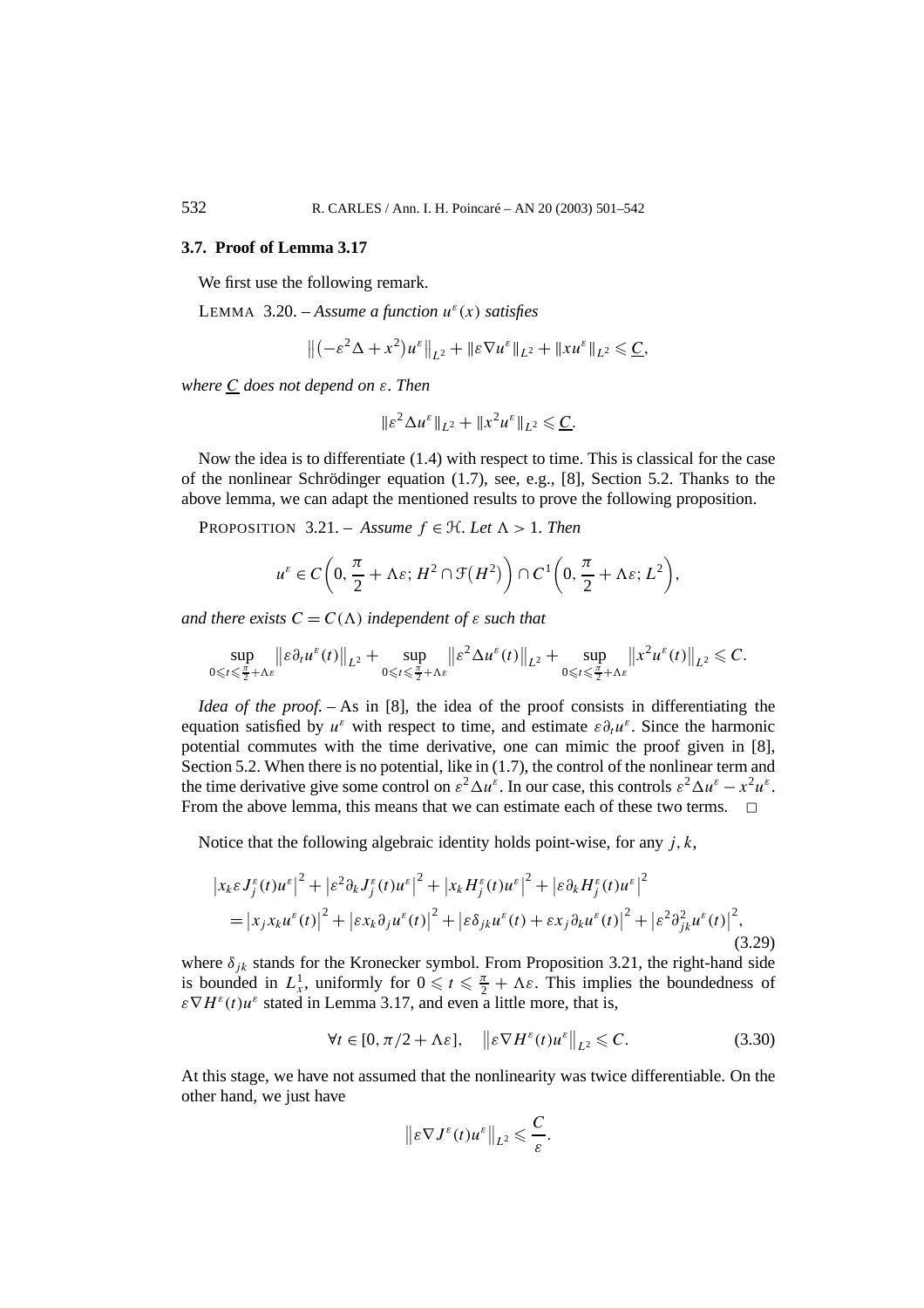The idea is that for this term, (3.29) is far from giving a sharp estimate. Indeed, for  $|t - \pi/2| = O(\varepsilon)$ , we guess that the main contribution of  $u^{\varepsilon}$  lies in  $|x| = O(\varepsilon)$  (semiclassical Schrödinger equations are morally hyperbolic). This is precisely what we have to prove. With the additional remark that near  $t = \pi/2$ , one can replace  $H^{\varepsilon}$  with  $\varepsilon \nabla$  up to a small error term, this suggests that the leading order term of the left-hand side is  $|\epsilon \partial_{x_k} H_j^{\epsilon}(t) u^{\epsilon}|^2$ , and the leading order term of the right-hand side is  $|\epsilon^2 \partial_{x_j x_k}^2 u^{\epsilon}(t)|^2$ . Thus there is nothing more to hope from this identity.

This in fact must not be surprising. The only additional estimates we obtained are those stated in Proposition 3.21,

$$
\sup_{0\leqslant t\leqslant\frac{\pi}{2}+\Lambda\varepsilon}\big\|\varepsilon\partial_t u^{\varepsilon}(t)\big\|_{L^2}+\sup_{0\leqslant t\leqslant\frac{\pi}{2}+\Lambda\varepsilon}\big\|\varepsilon^2\Delta u^{\varepsilon}(t)\big\|_{L^2}+\sup_{0\leqslant t\leqslant\frac{\pi}{2}+\Lambda\varepsilon}\big\|x^2u^{\varepsilon}(t)\big\|_{L^2}\leqslant C.
$$

The boundedness of the first two terms means that  $u^{\varepsilon}$  is  $\varepsilon$ -oscillating, and the boundedness of the last term means that the solution remains confined. This is due to the fact that we work with an unbounded potential, but not to the fact that we consider the harmonic potential in particular. Therefore, there is no precise geometric information in this estimate. As a matter of fact, away from the focus, this kind of information is given by the operator  $J^{\varepsilon}$ .

We assume that the nonlinearity is twice differentiable. Recall that for  $1 \leq j \leq n$ ,  $J_j^{\varepsilon}(t)u^{\varepsilon}$  satisfies

$$
\left(i\varepsilon\partial_t+\frac{1}{2}\varepsilon^2\Delta-\frac{x^2}{2}\right)J_j^{\varepsilon}(t)u^{\varepsilon}=\varepsilon^{n\sigma}J_j^{\varepsilon}(t)\big(|u^{\varepsilon}|^{2\sigma}u^{\varepsilon}\big).
$$

Differentiating this equation with respect to  $x_k$  yields

$$
\left(i\varepsilon\partial_t + \frac{1}{2}\varepsilon^2\Delta - \frac{x^2}{2}\right)\varepsilon\partial_k J_j^{\varepsilon}(t)u^{\varepsilon} = \varepsilon^{n\sigma+1}\partial_k J_j^{\varepsilon}(t)\left(|u^{\varepsilon}|^{2\sigma}u^{\varepsilon}\right) + \varepsilon x_k J_j^{\varepsilon}(t)u^{\varepsilon}.\tag{3.31}
$$

The last term comes from the commutation of the harmonic potential with  $\partial_{x_k}$ . From (2.17), the following point-wise estimate holds,

$$
\left|\varepsilon \partial_k J_j^{\varepsilon}(t) \left(|u^{\varepsilon}|^{2\sigma} u^{\varepsilon}\right)\right| \lesssim |u^{\varepsilon}|^{2\sigma-1} \left|\varepsilon \partial_k u^{\varepsilon}\right| \cdot \left|J_j^{\varepsilon}(t) u^{\varepsilon}\right| + |u^{\varepsilon}|^{2\sigma} \left|\varepsilon \partial_k J_j^{\varepsilon}(t) u^{\varepsilon}\right|.
$$
 (3.32)

The idea is that the last term is well prepared to apply Gronwall lemma. For the first term of the left-hand side, we have to work a little more. Apply Corollary 3.6 to (3.31), with

$$
\begin{aligned} \left| F^{\varepsilon} \left( \varepsilon \partial_{k} J_{j}^{\varepsilon}(t) u^{\varepsilon} \right) \right| &\lesssim |u^{\varepsilon}|^{2\sigma} \left| \varepsilon \partial_{k} J_{j}^{\varepsilon}(t) u^{\varepsilon} \right|, \\ |h^{\varepsilon}| &\lesssim \varepsilon^{n\sigma} |u^{\varepsilon}|^{2\sigma-1} \left| \varepsilon \partial_{k} u^{\varepsilon} \right| \cdot \left| J_{j}^{\varepsilon}(t) u^{\varepsilon} \right| + \left| \varepsilon x_{k} J_{j}^{\varepsilon}(t) u^{\varepsilon} \right|. \end{aligned}
$$

We already know that  $F^{\varepsilon}$  satisfies (3.8). Corollary 3.6 yields,

$$
\|\varepsilon \partial_k J_j^{\varepsilon}(t) u^{\varepsilon}\|_{L^{\infty}(t_0,t_1;L^2)} \leq \|\varepsilon \partial_k (x_j f)\|_{L^2} + C \|x_k J_j^{\varepsilon}(t) u^{\varepsilon}\|_{L^1(t_0,t_1;L^2)} + C \varepsilon^{n\sigma-1-\frac{1}{2}} \|u^{\varepsilon}|^{2\sigma-1} \varepsilon \partial_k u^{\varepsilon} J_j^{\varepsilon}(t) u^{\varepsilon}\|_{L^{\underline{q}}'(t_0,t_1;L^{\underline{r}'})}. \tag{3.33}
$$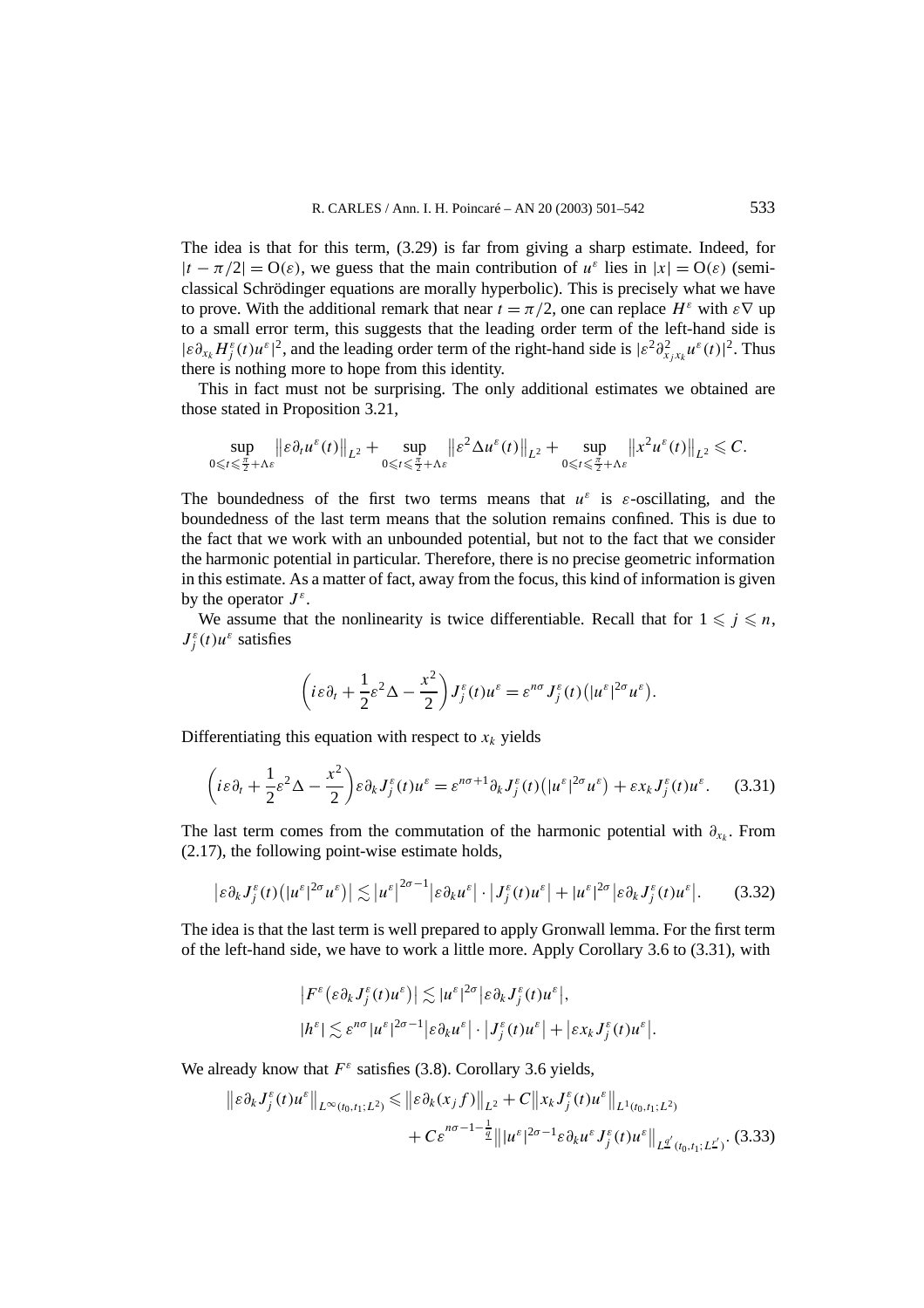For fixed *t*, Hölder inequality yields,

$$
\left\||u^{\varepsilon}|^{2\sigma-1}\varepsilon\partial_{k}u^{\varepsilon}J_{j}^{\varepsilon}(t)u^{\varepsilon}\right\|_{L^{\underline{r}'}}\leqslant\|u^{\varepsilon}\|_{L^{a_{1}}}^{2\sigma-1}\|\varepsilon\partial_{k}u^{\varepsilon}\|_{L^{a_{2}}}\|J_{j}^{\varepsilon}(t)u^{\varepsilon}\|_{L^{\underline{r}}},
$$

with

$$
\frac{2\sigma - 1}{a_1} + \frac{1}{a_2} = \frac{2\sigma}{\underline{s}}.
$$

We can take for instance  $a_1 = a_2 = s$ . This implies, along with (2.16), since *ε∂kHε(t)uεL*<sup>2</sup> is uniformly bounded

$$
\left\||u^{\varepsilon}|^{2\sigma-1}\varepsilon\partial_{k}u^{\varepsilon}J_{j}^{\varepsilon}(t)u^{\varepsilon}\right\|_{L^{L'}}\leqslant\frac{C}{(\cos t+\varepsilon)^{2\sigma\delta(\underline{s})}}\left(\left\|J^{\varepsilon}(t)\varepsilon\partial_{k}u^{\varepsilon}\right\|_{L^{2}}^{2\delta(\underline{s})}+1\right)\left\|J_{j}^{\varepsilon}(t)u^{\varepsilon}\right\|_{L^{L}}.
$$

Now apply Hölder inequality in time, with

$$
\frac{1}{\underline{q'}} = \frac{2\sigma}{\underline{k}} + \frac{1}{\infty} + \frac{1}{\underline{q}}.
$$

This yields

$$
\| |u^{\varepsilon}|^{2\sigma-1} \varepsilon \partial_k u^{\varepsilon} J_j^{\varepsilon}(t) u^{\varepsilon} \|_{L^{q'}(t_0,t_1;L^{r'})} \lesssim A^{\varepsilon}(t_0,t_1) \| J_j^{\varepsilon}(t) u^{\varepsilon} \|_{L^{q}(t_0,t_1;L^{r})}
$$
  
+  $A^{\varepsilon}(t_0,t_1) \| J^{\varepsilon}(t) \varepsilon \partial_k u^{\varepsilon} \|_{L^{\infty}(t_0,t_1;L^{2})}^{3(a_2)} \| J_j^{\varepsilon}(t) u^{\varepsilon} \|_{L^{q}(t_0,t_1;L^{r})},$  (3.34)

where  $A^{\varepsilon}$  is defined in Proposition 3.5. We also know that

 $||J_j^{\varepsilon}(t)u^{\varepsilon}||_{L^{\underline{q}}(t_0,t_1;L^r)} \leqslant C\varepsilon^{-1/\underline{q}},$ 

therefore (3.33) yields,

$$
\|\varepsilon \partial_k J_j^{\varepsilon}(t) u^{\varepsilon}\|_{L^{\infty}(t_0,t_1;L^2)} \leq \|\varepsilon \partial_{jk}^2 f\|_{L^2} + C \|x_k J_j^{\varepsilon}(t) u^{\varepsilon}\|_{L^1(t_0,t_1;L^2)}
$$
  
+  $C \varepsilon^{n\sigma-1-\frac{2}{2}} A^{\varepsilon}(t_0,t_1) (1 + \|J^{\varepsilon}(t) \varepsilon \partial_k u^{\varepsilon}\|_{L^{\infty}(t_0,t_1;L^2)}^{\delta(a_2)}).$ 

But from Lemma 3.4,

$$
n\sigma - 1 - \frac{2}{q} = 2\sigma \left( \delta(\underline{s}) - \frac{1}{\underline{k}} \right),
$$

and we find the same quantity as in Proposition 3.5, that is  $\varepsilon^{2\sigma(\delta(\underline{s})-\frac{1}{k})}A^{\varepsilon}(t_0,t_1)$ . With the remarks that

$$
\left[\varepsilon\partial_k,\,J_j^{\varepsilon}(t)\right]=\delta_{jk}\sin t,
$$

and  $\delta(a_2) \leq 1$ , we have also,

$$
\| \varepsilon \partial_k J_j^{\varepsilon}(t) u^{\varepsilon} \|_{L^{\infty}(t_0, t_1; L^2)} \leq \| \varepsilon \partial_{jk}^2 f \|_{L^2} + C \| x_k J_j^{\varepsilon}(t) u^{\varepsilon} \|_{L^1(t_0, t_1; L^2)} + C \varepsilon^{n\sigma - 1 - \frac{2}{q}} A^{\varepsilon}(t_0, t_1) (1 + \| \varepsilon \partial_k J^{\varepsilon}(t) u^{\varepsilon} \|_{L^{\infty}(t_0, t_1; L^2)}).
$$
 (3.35)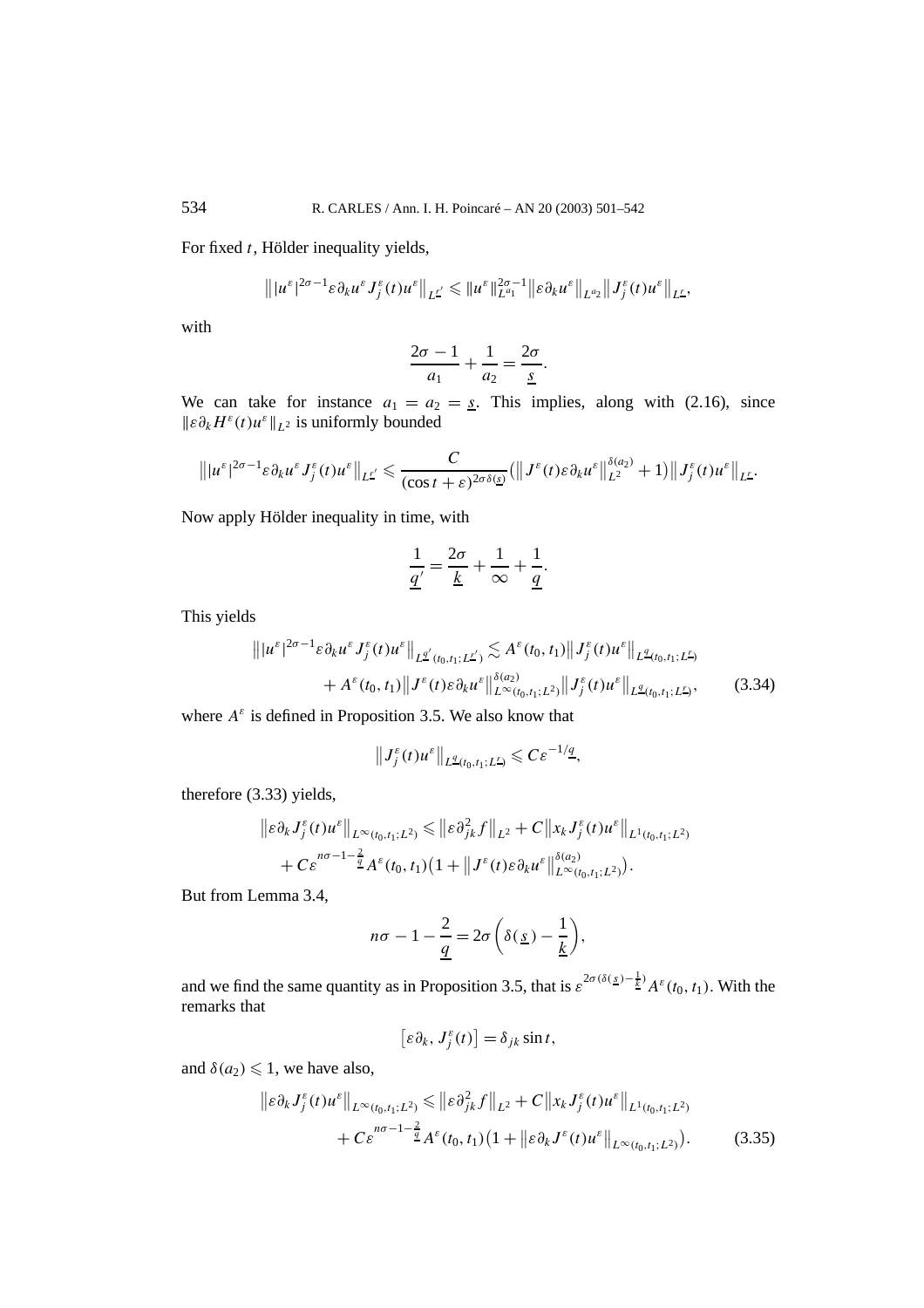Now it is natural to study  $x_k J_j^{\varepsilon}(t) u^{\varepsilon}$ . It satisfies,

$$
\left(i\varepsilon\partial_t+\frac{1}{2}\varepsilon^2\Delta-\frac{x^2}{2}\right)x_kJ_j^\varepsilon(t)u^\varepsilon=\varepsilon^{n\sigma}x_kJ_j^\varepsilon(t)\big(|u^\varepsilon|^{2\sigma}u^\varepsilon\big)+\varepsilon^2\partial_kJ_j^\varepsilon(t)u^\varepsilon.
$$

The same computation as above, minus the three terms estimate which is not needed here, yields

$$
||x_k J_j^{\varepsilon}(t)u^{\varepsilon}||_{L^{\infty}(t_0,t_1;L^2)} \le ||x_k \partial_j f||_{L^2} + C||\varepsilon \partial_k J_j^{\varepsilon}(t)u^{\varepsilon}||_{L^1(t_0,t_1;L^2)} + C\varepsilon^{n\sigma-1-\frac{2}{2}} A^{\varepsilon}(t_0,t_1)||x_k J_j^{\varepsilon}(t)u^{\varepsilon}||_{L^{\infty}(t_0,t_1;L^2)}.
$$
 (3.36)

Summing (3.35) and (3.36) over *j* and *k*, Lemma 3.17 follows from the Gronwall lemma.  $\Box$ 

# **3.8. Past the first focus**

After the first focus, we can proceed like before the focus, and iterate this process. Notice that if  $n \ge 3$ , then  $\frac{1}{2} > \sigma_0(n)$ , and we always have  $\sigma > \sigma_0(n)$ . Next, we can prove the analogous of Proposition 3.9, using Proposition 3.11 and Corollary 2.5.

**PROPOSITION** 3.22. – *The following asymptotics holds for*  $\pi/2 < t \leq \pi$ ,

$$
\limsup_{\varepsilon \to 0} \sup_{\pi/2 + \Lambda \varepsilon \leqslant t \leqslant \pi} \| A^{\varepsilon}(t) (u^{\varepsilon} - v_1^{\varepsilon}) (t) \|_{L^2} \underset{\Lambda \to +\infty}{\longrightarrow} 0,
$$

*where*  $A^{\varepsilon}(t)$  *is either of the operators* Id,  $J^{\varepsilon}(t)$  *or*  $H^{\varepsilon}(t)$ *.* 

Finally,  $v_{app,1}^{\varepsilon}$  approximates  $v_1^{\varepsilon}$  like in Corollary 2.5. Then Corollary 2.5, Propositions 3.9, 3.19 and 3.22 imply Theorem 1.2.

When  $t = \pi$ , the problem is almost the same as at time  $t = 0$ . The initial data f is replaced by  $f_1$ , and

$$
\|u^{\varepsilon}(\pi,\cdot)-f_1\|_{\Sigma}=o(1).
$$

Therefore, Theorem 1.2 can be iterated, which yields Corollary 1.4, because of the property,

$$
\forall \theta \in \mathbb{R}, \ \forall \psi_- \in \Sigma, \ S(e^{i\theta}\psi_-) = e^{i\theta}S(\psi_-).
$$

#### **4. When the nonlinearity is focusing**

In this section, we assume  $n = 1$  for simplicity. The first remark to guess the result of Proposition 1.5 is that in the proof of Proposition 3.9, the sign of the nonlinearity in unimportant. One needs local existence results to start the "so long" argument, and general estimates on the nonlinear term that do not involve its sign. Therefore Proposition 3.9 still holds when  $u^{\varepsilon}$  is the solution of (1.6).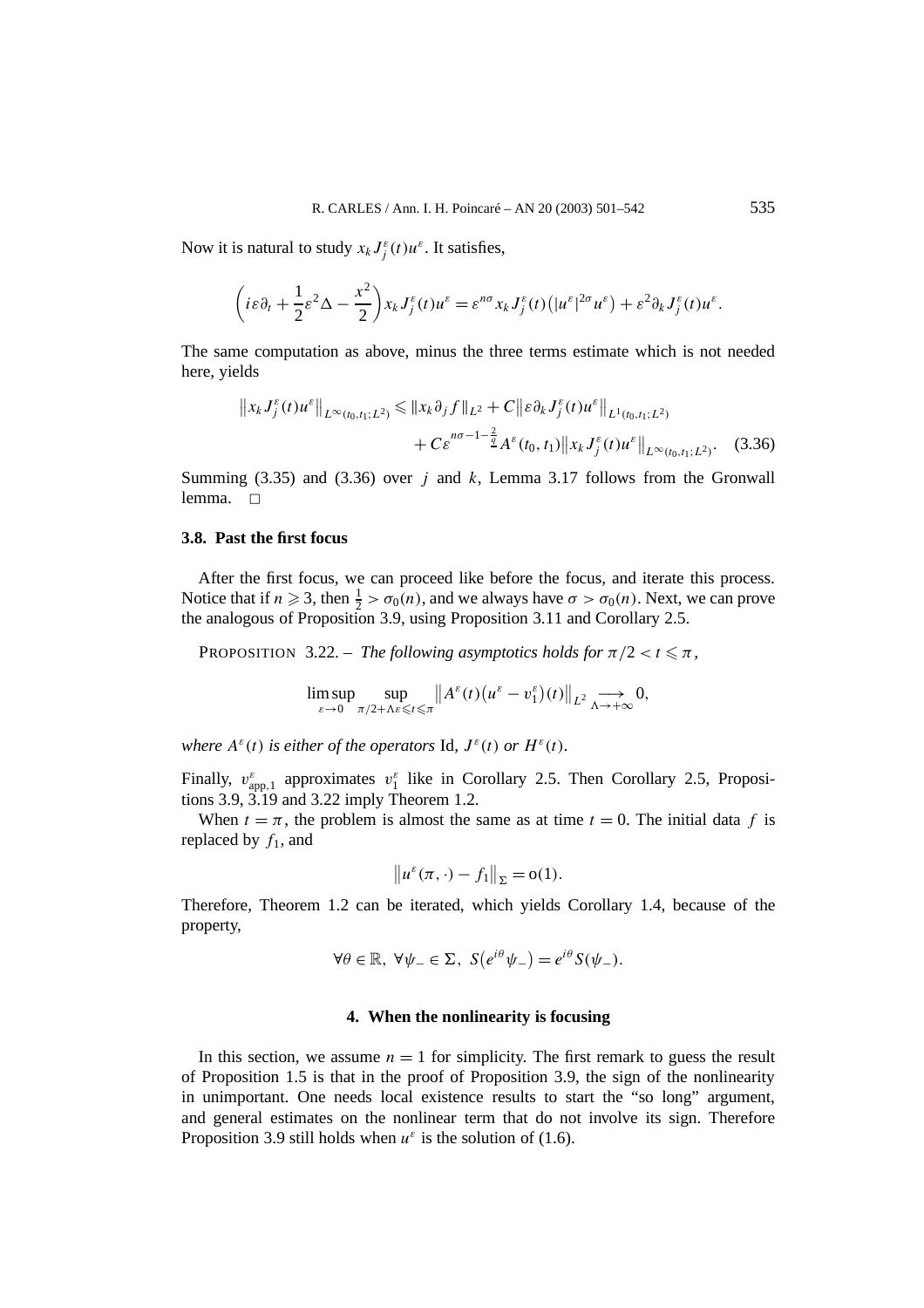Next, assume for a moment that the matching argument can be used as in Proposition 3.11, and that afterward, the harmonic potential can be neglected because of concentration. The behavior of  $u^{\varepsilon}$  should then be the same as the solution of

$$
i\varepsilon \partial_t v^\varepsilon + \frac{1}{2} \varepsilon^2 \partial_x^2 v^\varepsilon = -\varepsilon^2 |v^\varepsilon|^4 v^\varepsilon.
$$

Resuming the scaling (3.22), we have to understand the behavior of the solution of the same equation with  $\varepsilon = 1$ . It is well known (see [8]) that for small initial data, the solution exists globally. The critical mass is the  $L^2$ -norm of the ground state *R* defined in Proposition 1.5. Recall what happens in this critical case.

THEOREM 4.1 ([24], case  $n = 1$ ). – Let  $\varphi \in \Sigma$ , with  $\|\varphi\|_{L^2} = \|R\|_{L^2}$ . Let  $\psi$  be the *solution of the initial value problem,*

$$
\begin{cases} i \partial_t \psi + \frac{1}{2} \partial_x^2 \psi = -|\psi|^4 \psi, \\ \psi_{|t=0} = \varphi. \end{cases}
$$

*Assume that*  $\psi$  *blows up at time*  $t = t_*$ *. Then there exist*  $\theta$ *,*  $\omega$ *,*  $\xi_0$ *,*  $x_1 \in \mathbb{R}$  *such that for*  $t < t$ <sup>\*</sup>

$$
\psi(t,x) = \sqrt{\frac{\omega}{t_* - t}} R\left(\omega \left(\frac{x - x_1}{t_* - t} - \xi_0\right)\right) e^{i(\theta + \frac{\omega^2}{t_* - t} - \frac{(x - x_1)^2}{2(t_* - t)})}.\tag{4.1}
$$

The second important remark is that such profiles as in (4.1) are dispersed when *t* goes to  $-\infty$ . If  $\omega = 1$ ,  $x_1 = \xi_0 = 0$ , then

$$
\left\| U_0(t_* - t) \psi(t) - \frac{1}{\sqrt{2i\pi}} \widehat{R} \right\|_{\Sigma^{l \to -\infty}} 0. \tag{4.2}
$$

From the uniqueness in the first part of Proposition 3.10, if *ψ* solves the critical nonlinear Schrödinger equation and behaves asymptotically when  $t \rightarrow -\infty$  like the free evolution of

$$
\psi_{-}^{t_*} := \frac{1}{\sqrt{2i\pi}} U_0(-t_*)\widehat{R},
$$

then  $\psi$  is given by (4.1) with  $\omega = 1$  and  $x_1 = \xi_0 = 0$ . Back to the scaling (3.22), this yields the definitions  $f(x) = R(x)e^{i\frac{k}{2}x^2}$  (from (1.8) and the definition of  $\psi^{t*}_{-}$ ) and (1.12).

Now sketch the proof of Proposition 1.5. As we noticed, Proposition 3.9 describes the behavior of  $u^{\varepsilon}$  up to  $t = \pi/2 - \Lambda \varepsilon$  for large  $\Lambda$ . What prevents us from mimicking the proof of Proposition 3.11? The limit (3.23) still holds, as well as Lemmas 3.13 and 3.14. However, one cannot apply Lemma 3.12 so easily to  $u^{\varepsilon}$  and  $v^{\varepsilon}_{app}$  for estimate (3.16) is not true when the nonlinearity is focusing. On the other hand,  $(3.16)$  is true up to time  $t = \pi/2 - \Lambda \varepsilon$  for large  $\Lambda$ , from Proposition 3.9 and the algebraic identity (3.15). Therefore Proposition 3.11 still holds.

Finally, one can adapt Proposition 3.15 by replacing the time interval  $[\pi/2 \Lambda \varepsilon$ ,  $\pi/2 + \Lambda \varepsilon$ ] by  $[\pi/2 - \Lambda \varepsilon, \pi/2 + t_* \varepsilon - \lambda \varepsilon]$ , for any positive  $\lambda$ . The method of our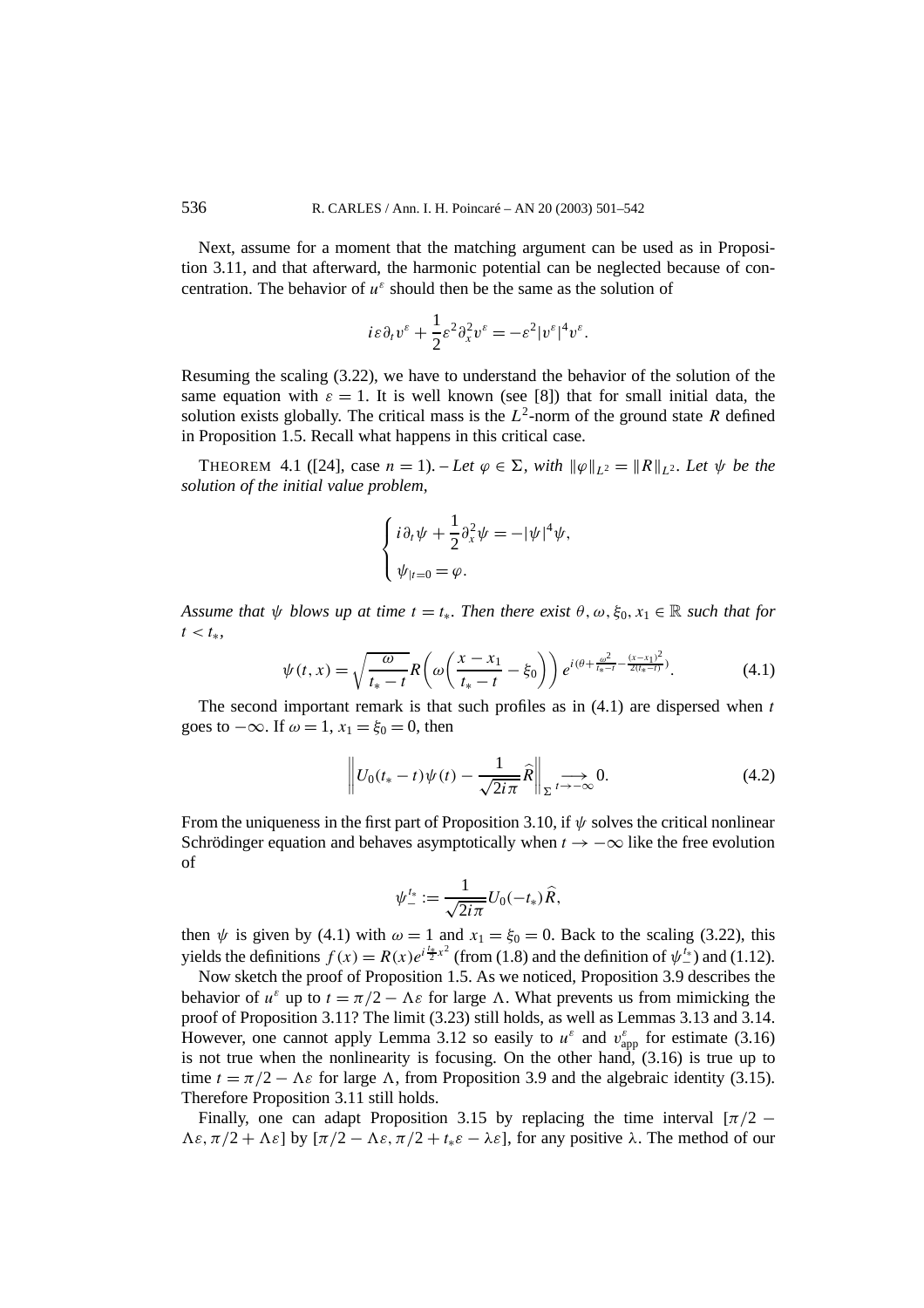proof does not allow to go further. Indeed, we have the following estimates,

$$
\left\|\tilde{v}^{\varepsilon}\left(\frac{\pi}{2}+t_{*}\varepsilon-\lambda\varepsilon\right)\right\|_{L^{\infty}}=\frac{\|R\|_{L^{\infty}}}{\sqrt{\lambda\varepsilon}},\qquad\left\|\varepsilon\partial_{x}\tilde{v}^{\varepsilon}\left(\frac{\pi}{2}+t_{*}\varepsilon-\lambda\varepsilon\right)\right\|_{L^{2}}=\frac{C(R)}{\lambda}.
$$

Therefore, one cannot hope that (3.25) holds beyond  $t = \frac{\pi}{2} + t_* \varepsilon - \lambda \varepsilon$  (with  $C_1$ proportional to  $\lambda^{-1/2}$ ). On the other hand, if our final time is  $t = \frac{\pi}{2} + t_* \varepsilon - \lambda \varepsilon$  with  $\lambda > 0$ , we can prove the analogue of Proposition 3.15 by a "so long" argument (that is, (3.25) with  $C_1$  proportional to  $\lambda^{-1/2}$ ). As a result, we have the first part of Proposition 1.5. The last part follows from the remark we made above, that we know  $\tilde{v}^{\varepsilon}$  explicitly, therefore in particular its value at time  $t = \frac{\pi}{2} + t_* \varepsilon - \lambda \varepsilon$ .

#### **5. Anisotropic harmonic potential**

Consider the general harmonic potential in  $\mathbb{R}^n$ ,

$$
V(x) = \frac{1}{2} \left( \omega_1^2 x_1^2 + \omega_2^2 x_2^2 + \dots + \omega_n^2 x_n^2 \right),\tag{5.1}
$$

with  $\omega_i > 0$  for all *j*. It is isotropic when all the  $\omega_i$ 's are equal, anisotropic otherwise. We suppose that the  $\omega_j$ 's take exactly *d* distinct values ( $2 \le d \le n$ ), and renaming the space variables if necessary, we can assume that

$$
0<\omega_1<\omega_2<\cdots<\omega_d.
$$

We denote  $i_j$  the multiplicity of  $\omega_j$ ,  $1 \leq j \leq d$   $(i_1 + \cdots + i_d = n)$ . At least two possibilities occur, as for the result one can hope for, corresponding either to Theorem 1.2 or to Corrolary 1.3. In the former case, one would be interested in the Cauchy problem

$$
\begin{cases} i\varepsilon \partial_t u^\varepsilon + \frac{1}{2}\varepsilon^2 \Delta u^\varepsilon = V(x)u^\varepsilon + \varepsilon^{k\sigma} |u^\varepsilon|^{2\sigma} u^\varepsilon, \quad (t, x) \in \mathbb{R}_+ \times \mathbb{R}^n, \\ u_{|t=0}^\varepsilon = f(x) + r^\varepsilon(x), \end{cases}
$$
(5.2)

and in the latter, in

$$
\begin{cases}\ni\varepsilon\partial_t u^\varepsilon + \frac{1}{2}\varepsilon^2 \Delta u^\varepsilon = V(x)u^\varepsilon + \varepsilon^{n\sigma} |u^\varepsilon|^{2\sigma} u^\varepsilon, & (t, x) \in \mathbb{R}_+ \times \mathbb{R}^n, \\
u_{|t=0}^\varepsilon = \frac{1}{\varepsilon^{n/2}} f\left(\frac{x}{\varepsilon}\right) + \frac{1}{\varepsilon^{n/2}} r^\varepsilon \left(\frac{x}{\varepsilon}\right),\n\end{cases} \tag{5.3}
$$

where  $f, r^{\varepsilon} \in \Sigma$  and  $||r^{\varepsilon}||_{\Sigma} \longrightarrow 0$ . We briefly discuss Eq. (5.2), and explain more precisely what happens for Eq. (5.3).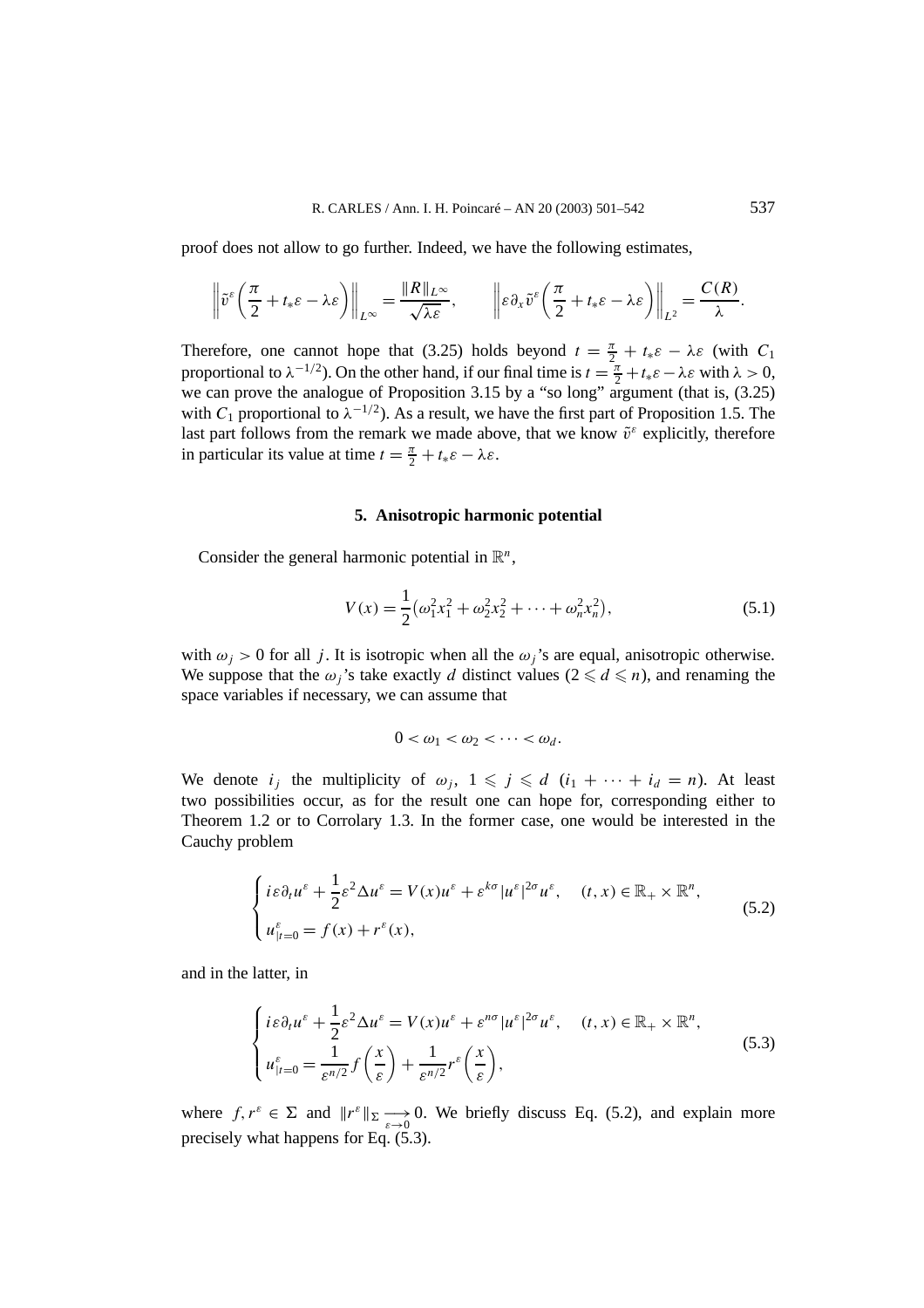For (5.2), the same method as in Section 2 leads to the following phase, profile and operators,

$$
\varphi(t, x) = -\frac{1}{2} \sum_{j=1}^{n} \omega_j x_j^2 \tan(\omega_j t),
$$
  
\n
$$
v_0(t, x) = \left(\prod_{j=1}^{n} \frac{1}{\sqrt{\cos(\omega_j t)}}\right) f\left(\frac{x_1}{\cos(\omega_1 t)}, \dots, \frac{x_n}{\cos(\omega_n t)}\right),
$$
  
\n
$$
J_j^{\varepsilon}(t) = \frac{\omega_j x_j}{\varepsilon} \sin(\omega_j t) - i \cos(\omega_j t) \partial_j,
$$
  
\n
$$
H_j^{\varepsilon}(t) = \omega_j x_j \cos(\omega_j t) + i \varepsilon \sin(\omega_j t) \partial_j.
$$
 (5.4)

The first focusing occurs for  $t = \frac{\pi}{2\omega_d}$ ; the solution  $u^{\varepsilon}$  focuses on the *i<sub>d</sub>*-dimensional vector space defined by

$$
E_d = \{x_j = 0, \forall j \text{ such that } \omega_j = \omega_d\}.
$$

Therefore, the critical index for the nonlinear term to be relevant in  $(5.2)$  would be  $k =$ dim  $E_d = i_d$ . If  $k > i_d$ , then the nonlinear term remains negligible up to time  $t = \frac{\pi}{2\omega_d}$  and before the next focusing, where the same discussion is valid. If  $k > \max_{1 \leq j \leq d} i_j$ , then the nonlinear term is everywhere negligible, provided that no simultaneous focusings occur; indeed, the  $\omega_i$  part of the harmonic potential will cause focusing at times

$$
\frac{\pi}{2\omega_j} + \frac{\kappa \pi}{\omega_j}, \quad \kappa \in \mathbb{Z}.
$$

Two (or more) distinct  $\omega_i$ 's can cause cumulated focusing if they are rationally related. To simplify the discussion, we now assume  $n = 2$  and that  $\omega_1$  and  $\omega_2$  are irrationally related. In that case,  $u^{\varepsilon}$  focuses at time  $t = \frac{\pi}{2\omega_2}$  on the line  $\{x_2 = 0\}$ . If  $k = 1$ , then the nonlinear term becomes relevant near  $\{(t, x_2) = (\frac{\pi}{2\omega_2}, 0)\}$ . The case of a focusing on a line was treated in [4] without potential, with an initial oscillation that forces such a geometry for the caustic. With an anisotropic oscillator, the situation is technically much harder to handle. In [4], no oscillation was present in the other space variable, and this variable could be considered as a parameter. In the present case, oscillations are always present in both space variables, so it is harder to measure the dependence of  $u^{\varepsilon}$  with respect to  $x_1$  when it focuses on  $\{x_2 = 0\}$ . We leave out the discussion at this stage.

On the other hand, it is possible to understand (and prove) what happens for Eq. (5.3). Because we altered the time origin, the operators we now use write,

$$
J_j^{\varepsilon}(t) = \frac{\omega_j x_j}{\varepsilon} \cos(\omega_j t) + i \sin(\omega_j t) \partial_j,
$$
  
\n
$$
H_j^{\varepsilon}(t) = \omega_j x_j \sin(\omega_j t) - i \varepsilon \cos(\omega_j t) \partial_j.
$$
\n(5.5)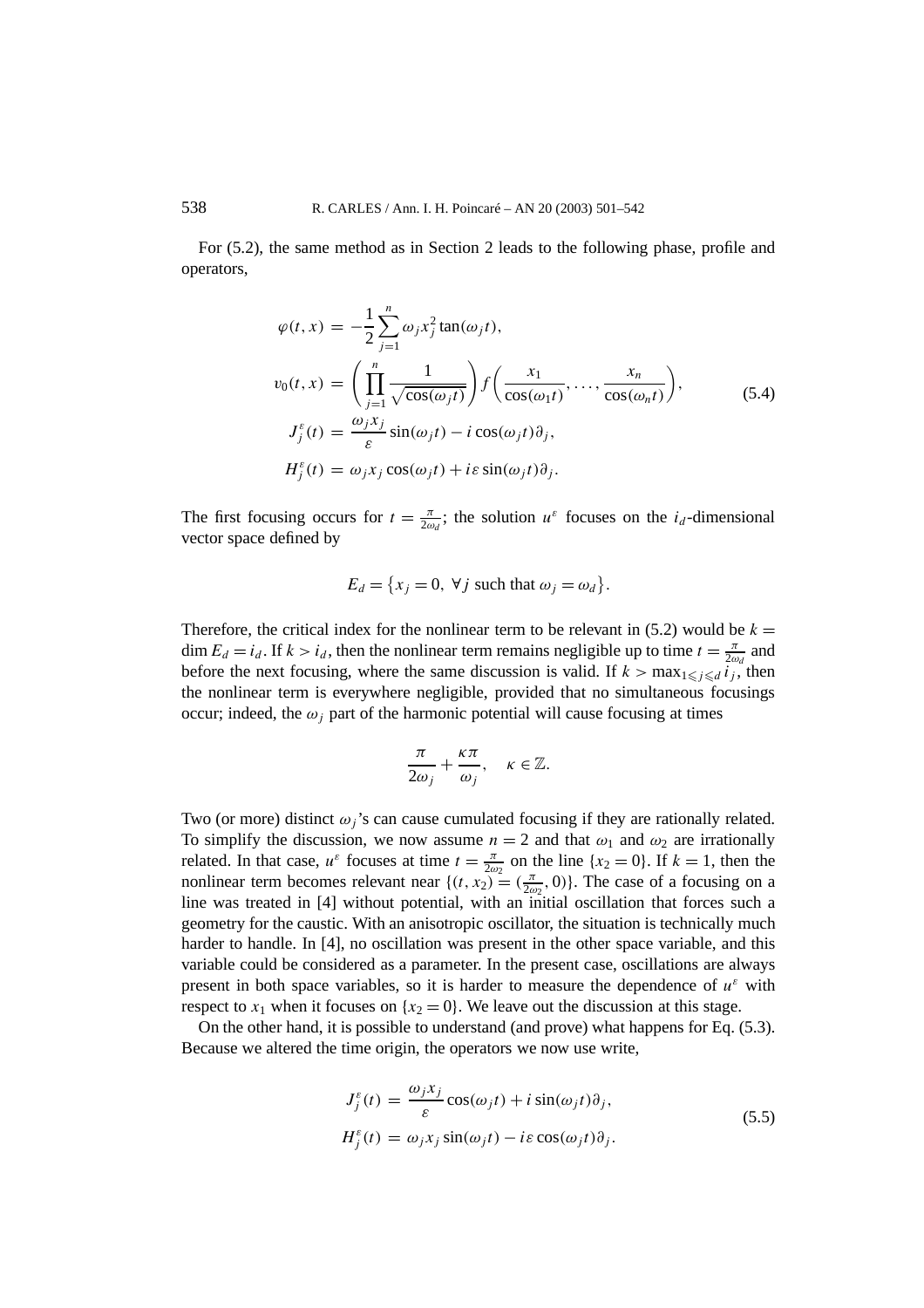We also have an explicit formula for the linear solution (the analogue of Eq.  $(1.3)$ ), which yields in particular Strichartz estimates. The solution of

$$
\begin{cases} i\varepsilon \partial_t v^\varepsilon + \frac{1}{2}\varepsilon^2 \Delta v^\varepsilon = V(x)v^\varepsilon, \\ v_{|t=0}^\varepsilon = f(x), \end{cases}
$$

is given by

$$
v^{\varepsilon}(t,x)=\prod_{j=1}^n\bigg(\frac{\omega_j}{2i\pi\varepsilon\sin\omega_jt}\bigg)^{1/2}\int\limits_{\mathbb{R}^n}e^{iS(t,x,y)/\varepsilon}f(y)\,dy,
$$

where

$$
S(t, x, y) = \sum_{j=1}^{n} \frac{\omega_j}{\sin \omega_j t} \left( \frac{x_j^2 + y_j^2}{2} \cos \omega_j t - x_j y_j \right).
$$

It is not hard to see that one can mimic the proof of Theorem 1.2 to get the following,

THEOREM 5.1. – *Assume*  $2 \le n \le 5$ ,  $\frac{1}{2} < \sigma < \frac{2}{n-2}$ , and let  $2 < r < \frac{2n}{n-2}$ . If  $n = 2$ , *there exists*  $\delta > 0$  *such that in either of the two cases,* 

- $\bullet \ \sigma > \sigma_0(2)$ *, or*
- $\bullet$   $|| f ||_{\Sigma} \leqslant \delta$ ,

*the following holds* (*if*  $3 \leq n \leq 5$ , no additional assumption is needed). Denote  $\psi_{\pm} =$  $W_{\pm}^{-1}f$ *, and* 

$$
\varphi(t,x) = \frac{1}{2} \sum_{j=1}^{n} \frac{\omega_j x_j^2}{\tan(\omega_j t)}.
$$

*Let*  $u^{\varepsilon}$  *be the solution of* (5.3)*. Then for*  $|t| < \frac{\pi}{\omega_d}$  (*that is, before refocusing*)*, and in*  $L^2 \cap L^r$ .

• *If*  $0 < t < \frac{\pi}{\omega_d}$ ,

$$
u^{\varepsilon}(t,x) \sum_{\varepsilon \to 0} \prod_{j=1}^{n} \left( \frac{\omega_j}{2i\pi \sin \omega_j t} \right)^{1/2} \widehat{\psi}_+\left( \frac{\omega_1 x_1}{\sin \omega_1 t}, \ldots, \frac{\omega_n x_n}{\sin \omega_n t} \right) e^{i\varphi(t,x)/\varepsilon}.
$$

• 
$$
If -\frac{\pi}{\omega_d} < t < 0,
$$

$$
u^{\varepsilon}(t,x) \sim \prod_{\varepsilon \to 0}^{n} \left( \frac{\omega_j}{2i\pi \sin \omega_j t} \right)^{1/2} \widehat{\psi}_- \left( \frac{\omega_1 x_1}{\sin \omega_1 t}, \ldots, \frac{\omega_n x_n}{\sin \omega_n t} \right) e^{i\varphi(t,x)/\varepsilon}.
$$

At time  $t = \frac{\pi}{\omega_d}$ , the solution focuses on  $E_d$ , and the nonlinear term is negligible (use the operators  $\tilde{H}^{\varepsilon}_{j}$  for all indexes *j* such that  $\omega_{j} = \omega_{d}$ , and  $J^{\varepsilon}_{k}$  for the others). The nonlinear term will be relevant again only if there exists a time where the focusings caused by the different  $\omega_j$ 's ( $1 \leq j \leq d$ ) occur simultaneously, that is if there are positive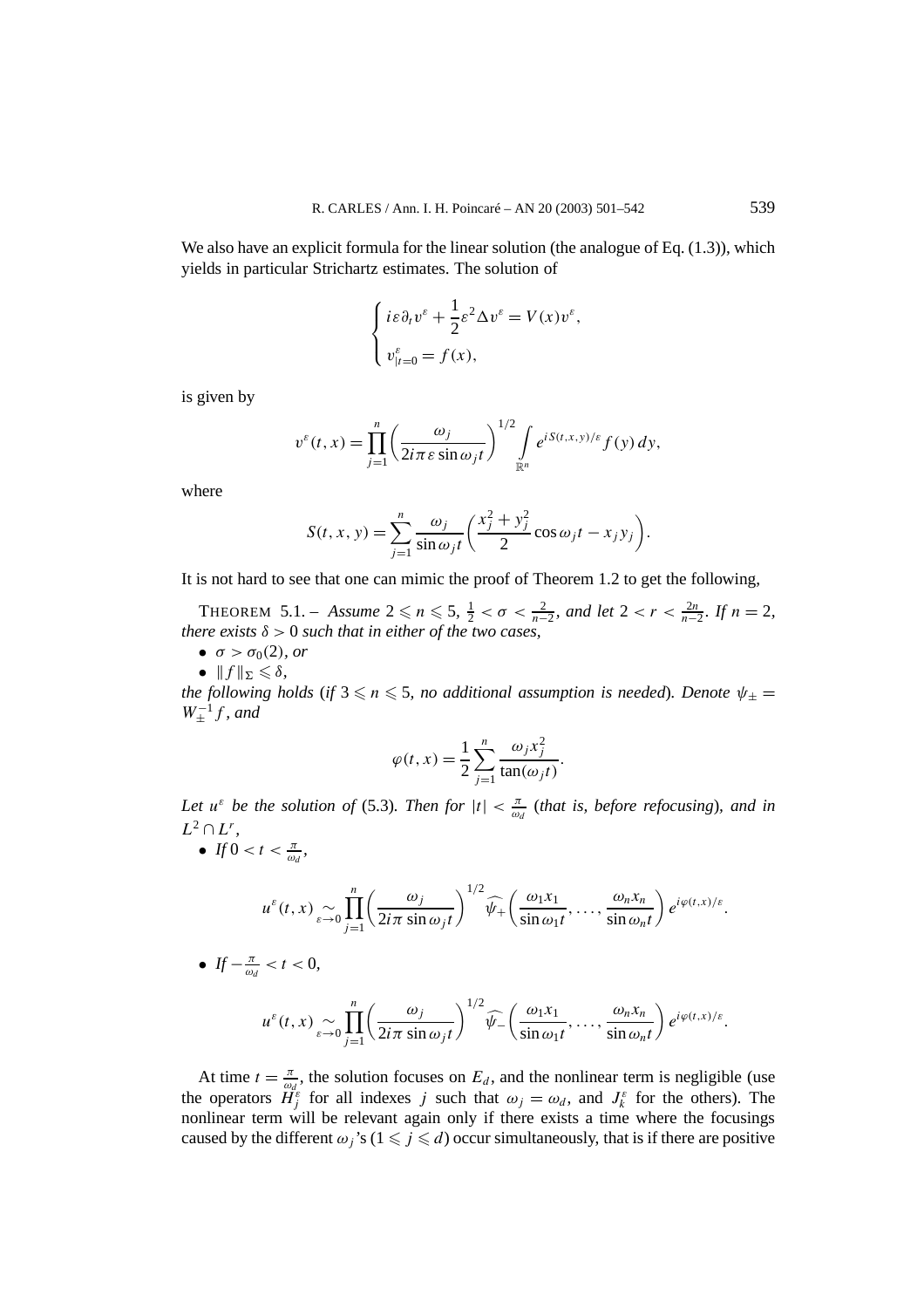integers  $\kappa_1, \ldots, \kappa_d$  such that

$$
t_1 = \frac{\kappa_1 \pi}{\omega_1} = \cdots = \frac{\kappa_d \pi}{\omega_d}.
$$

This means that the  $\omega_i$ 's are pairwise rationally related. Therefore, at time  $t = t_1$ , the caustic crossing will be described again by the scattering operator. Notice that when  $t$  approaches  $t_1$ , the asymptotics given in Theorem 5.1 has been modified in terms of Maslov indexes (for instance, since the crossing of  $E_d$  is linear, only linear phenomenon occur at leading order, that is precisely a phase shift measured by the Maslov index). More precisely, for  $(\kappa_d - 1)\pi/\omega_d < t < t_1$ , every  $\omega_j$   $(1 \leq j \leq d)$  part of the harmonic potential has caused  $\kappa_j - 1$  (linear) caustic crossings, and

$$
u^{\varepsilon}(t,x) \sim \prod_{\varepsilon \to 0}^{d} \left( \frac{\omega_{j} e^{-i(\kappa_{j}-1)\pi}}{2i\pi |\sin \omega_{j}t|} \right)^{i_{j}/2} \widehat{\psi}_{+} \left( \frac{\omega_{1} x_{1}}{\sin \omega_{1}t}, \ldots, \frac{\omega_{n} x_{n}}{\sin \omega_{n}t} \right) e^{i\varphi(t,x)/\varepsilon}.
$$

For  $t_1 < t < (\kappa_d + 1)\pi/\omega_d$ , one has,

$$
u^{\varepsilon}(t,x) \sim \prod_{\varepsilon \to 0}^{d} \left( \frac{\omega_{j} e^{-i\kappa_{j}\pi}}{2i\pi |\sin \omega_{j}t|} \right)^{i_{j}/2} \widehat{S}\widehat{\psi}_{+}\left( \frac{\omega_{1}x_{1}}{\sin \omega_{1}t}, \ldots, \frac{\omega_{n}x_{n}}{\sin \omega_{n}t} \right) e^{i\varphi(t,x)/\varepsilon},
$$

and so on.

If the  $\omega_i$ 's are not pairwise rationally related, then only linear phenomena occur near caustics, and they are measured by Maslov indexes.

## **Acknowledgements**

The idea of studying such equations as (1.4) arose from discussions with L. Miller, after an invitation by P. Gérard and N. Mauser at the Erwin Schrödinger Institut in Vienna. This work was partially supported by the ACI grant "Équations des ondes : oscillations, dispersion et contrôle" and the START project "Nonlinear Schrödinger equations" of N. Mauser. The preliminary version of the manuscript was improved thanks to remarks made by F. Castella and B. Bidégaray.

#### **REFERENCES**

- [1] H. Bahouri, P. Gérard, Concentration effects in critical nonlinear wave equation, in: F. Colombini, N. Lerner (Eds.), Geometrical Optics and Related Topics, Birkäuser, 1997, pp. 17–30.
- [2] H. Bahouri, P. Gérard, Optique géométrique généralisée pour les ondes non linéaires critiques, in: Séminaire sur les Équations aux Dérivées Partielles, 1996–1997, École Polytechnique, Palaiseau, 1997, Exp. VIII, 17.
- [3] H. Bahouri, P. Gérard, High frequency approximation of solutions to critical nonlinear wave equations, Amer. J. Math. 121 (1) (1999) 131–175.
- [4] R. Carles, Focusing on a line for nonlinear Schrödinger equations in  $\mathbb{R}^2$ , Asymptotic Anal. 24 (3–4) (2000) 255–276.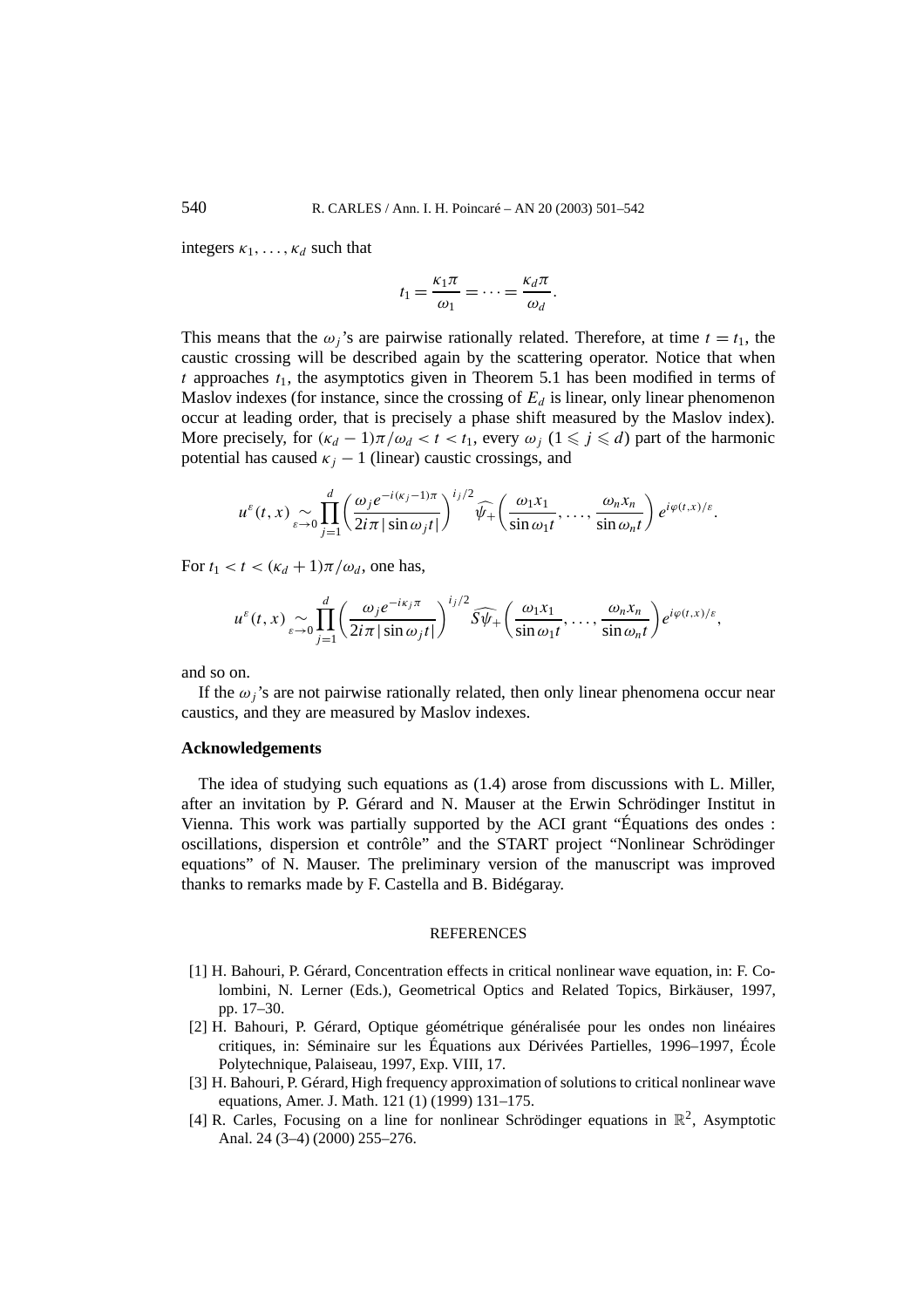- [5] R. Carles, Geometric optics with caustic crossing for some nonlinear Schrödinger equations, Indiana Univ. Math. J. 49 (2) (2000) 475–551.
- [6] R. Carles, Équation de Schrödinger semi-classique avec potentiel harmonique et perturbation non-linéaire, in: Séminaire sur les Équations aux Dérivées Partielles, 2001–2002, École Polytechnique, Palaiseau, 2001, Exp. III, 12.
- [7] R. Carles, Geometric optics and long range scattering for one-dimensional nonlinear Schrödinger equations, Comm. Math. Phys. 220 (1) (2001) 41–67.
- [8] T. Cazenave, An Introduction to Nonlinear Schrödinger Equations, in: Text. Met. Mat., Vol. 26, Univ. Fed. Rio de Janeiro, 1993.
- [9] T. Cazenave, F. Weissler, Rapidly decaying solutions of the nonlinear Schrödinger equation, Comm. Math. Phys. 147 (1992) 75–100.
- [10] C. Cohen-Tannoudji, Cours du collège de France, 1998–99, available at: www.lkb.ens. fr/~laloe/PHYS/cours/college-de-france/.
- [11] J.J. Duistermaat, Oscillatory integrals, Lagrange immersions and unfolding of singularities, Comm. Pure Appl. Math. 27 (1974) 207–281.
- [12] R.P. Feynman, A.R. Hibbs, Quantum Mechanics and Path Integrals, in: International Series in Pure and Applied Physics, McGraw-Hill, Maidenhead, 1965, p. 365.
- [13] G. Folland, Harmonic Analysis in Phase Space, in: Annals of Mathematics Studies, Vol. 122, Princeton University Press, Princeton, NJ, 1989.
- [14] D. Fujiwara, Remarks on the convergence of the Feynman path integrals, Duke Math. J. 47 (3) (1980) 559–600.
- [15] I. Gallagher, P. Gérard, Profile decomposition for the wave equation outside a convex obstacle, J. Math. Pures Appl. (9) 80 (1) (2001) 1–49.
- [16] J. Ginibre, Introduction aux équations de Schrödinger non linéaires, Cours de DEA, Onze Édition, Paris, 1995.
- [17] J. Ginibre, An introduction to nonlinear Schrödinger equations, in: R. Agemi, Y. Giga, T. Ozawa (Eds.), Nonlinear Waves (Sapporo, 1995), GAKUTO International Series, in: Math. Sciences and Appl., Gakkōtosho, Tokyo, 1997, pp. 85–133.
- [18] J. Ginibre, G. Velo, Scattering theory in the energy space for a class of nonlinear Schrödinger equations, J. Math. Pures Appl. (9) 64 (4) (1985) 363–401.
- [19] V. Guillemin, S. Sternberg, Symplectic Techniques in Physics, Cambridge University Press, Cambridge, 1984.
- [20] N. Hayashi, Y. Tsutsumi, Remarks on the scattering problem for nonlinear Schrödinger equations, in: Lectures Notes in Math., Vol. 1285, Springer, Berlin, 1987, pp. 162–168.
- [21] L. Kapitanski, I. Rodnianski, K. Yajima, On the fundamental solution of a perturbed harmonic oscillator, Topol. Methods Nonlinear Anal. 9 (1) (1997) 77–106.
- [22] T. Kato, Nonlinear Schrödinger equations, Ann. Inst. H. Poincaré Phys. Théor. 46 (1987) 113–129.
- [23] M. Keel, T. Tao, Endpoint Strichartz estimates, Amer. J. Math. 120 (5) (1998) 955–980.
- [24] F. Merle, Determination of blow-up solutions with minimal mass for nonlinear Schrödinger equations with critical power, Duke Math. J. 69 (2) (1993) 427–454.
- [25] F. Nier, A semi-classical picture of quantum scattering, Ann. Sci. École Norm. Sup. (4) 29 (2) (1996) 149–183.
- [26] J. Rauch, Lectures on geometric optics, Available at: www.math.lsa.umich.edu/~rauch, 1995.
- [27] R.S. Strichartz, Restrictions of Fourier transforms to quadratic surfaces and decay of solutions of wave equations, Duke Math. J. 44 (3) (1977) 705–714.
- [28] K. Yajima, Existence of solutions for Schrödinger evolution equations, Comm. Math. Phys. 110 (1987) 415–426.